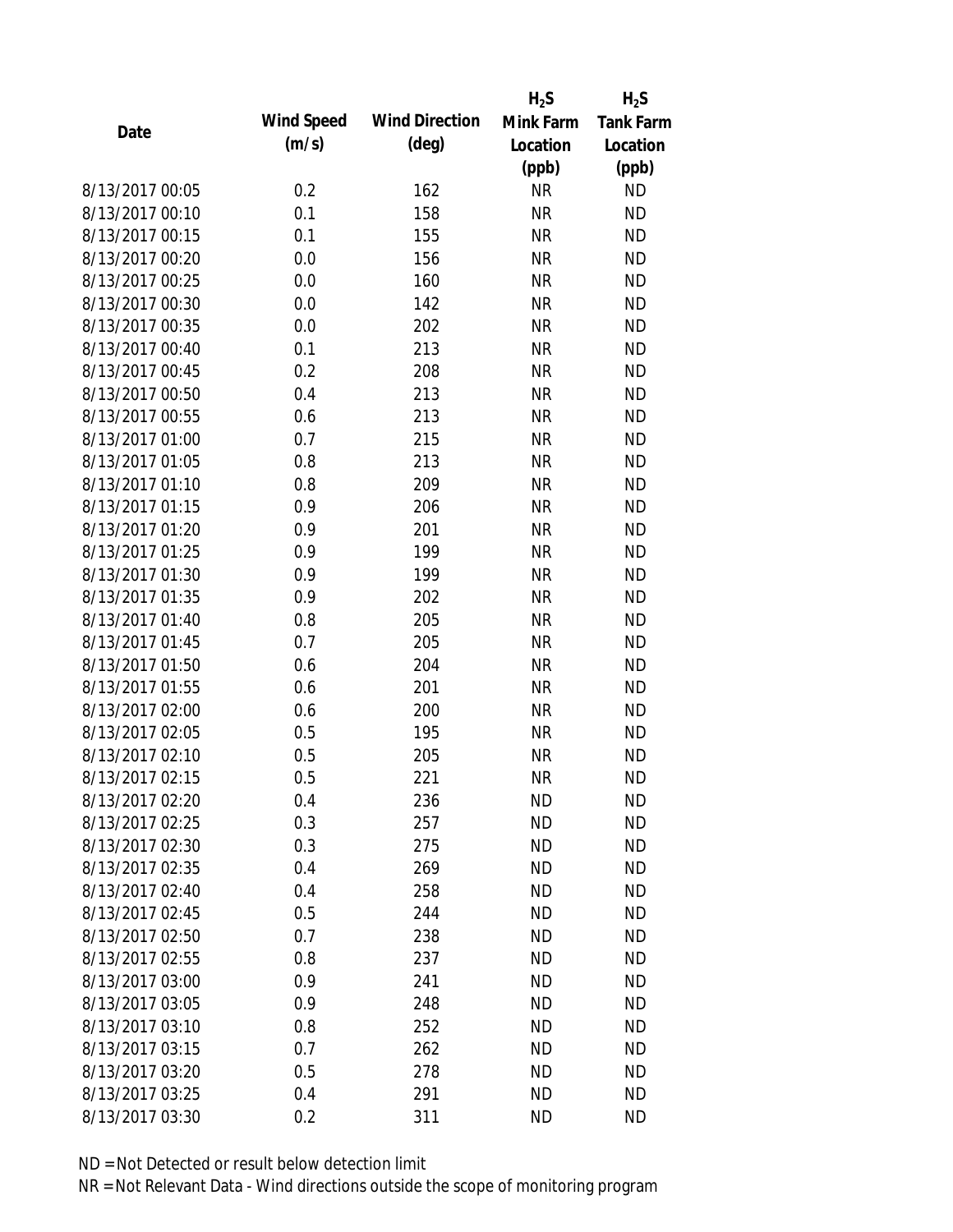|                 |            |                       | $H_2S$    | $H_2S$           |
|-----------------|------------|-----------------------|-----------|------------------|
| Date            | Wind Speed | <b>Wind Direction</b> | Mink Farm | <b>Tank Farm</b> |
|                 | (m/s)      | $(\text{deg})$        | Location  | Location         |
|                 |            |                       | (ppb)     | (ppb)            |
| 8/13/2017 03:35 | 0.2        | 318                   | <b>ND</b> | <b>ND</b>        |
| 8/13/2017 03:40 | 0.2        | 320                   | <b>ND</b> | <b>ND</b>        |
| 8/13/2017 03:45 | 0.2        | 323                   | <b>ND</b> | <b>ND</b>        |
| 8/13/2017 03:50 | 0.2        | 323                   | <b>ND</b> | <b>ND</b>        |
| 8/13/2017 03:55 | 0.2        | 323                   | <b>ND</b> | <b>ND</b>        |
| 8/13/2017 04:00 | 0.1        | 324                   | <b>ND</b> | <b>ND</b>        |
| 8/13/2017 04:05 | 0.0        | 330                   | <b>ND</b> | <b>ND</b>        |
| 8/13/2017 04:10 | 0.0        | 310                   | <b>ND</b> | <b>ND</b>        |
| 8/13/2017 04:15 | 0.0        | 320                   | 1         | <b>ND</b>        |
| 8/13/2017 04:20 | 0.2        | 355                   | 1         | <b>ND</b>        |
| 8/13/2017 04:25 | 0.5        | 355                   | 1         | <b>ND</b>        |
| 8/13/2017 04:30 | 0.7        | 355                   | 1         | <b>ND</b>        |
| 8/13/2017 04:35 | 0.9        | 355                   | 1         | <b>ND</b>        |
| 8/13/2017 04:40 | 1.0        | 353                   | 1         | <b>ND</b>        |
| 8/13/2017 04:45 | 1.1        | 349                   | 1         | <b>ND</b>        |
| 8/13/2017 04:50 | 1.0        | 341                   | 1         | <b>ND</b>        |
| 8/13/2017 04:55 | 0.8        | 335                   | 1         | <b>ND</b>        |
| 8/13/2017 05:00 | 0.6        | 326                   | 1         | <b>ND</b>        |
| 8/13/2017 05:05 | 0.4        | 312                   | 1         | <b>ND</b>        |
| 8/13/2017 05:10 | 0.3        | 301                   | 1         | <b>ND</b>        |
| 8/13/2017 05:15 | 0.2        | 305                   | 1         | <b>ND</b>        |
| 8/13/2017 05:20 | 0.1        | 297                   | 1         | <b>ND</b>        |
| 8/13/2017 05:25 | 0.0        | 291                   | 1         | <b>ND</b>        |
| 8/13/2017 05:30 | 0.0        | 283                   | 1         | <b>ND</b>        |
| 8/13/2017 05:35 | 0.0        | 273                   | 1         | <b>ND</b>        |
| 8/13/2017 05:40 | 0.2        | 263                   | 1         | <b>ND</b>        |
| 8/13/2017 05:45 | 0.4        | 266                   | 1         | <b>ND</b>        |
| 8/13/2017 05:50 | 0.5        | 270                   | 1         | <b>ND</b>        |
| 8/13/2017 05:55 | 0.6        | 271                   | 1         | <b>ND</b>        |
| 8/13/2017 06:00 | 0.7        | 272                   | 1         | <b>ND</b>        |
| 8/13/2017 06:05 | 0.7        | 274                   | 1         | <b>ND</b>        |
| 8/13/2017 06:10 | 0.5        | 279                   | 1         | <b>ND</b>        |
| 8/13/2017 06:15 | 0.4        | 291                   | 1         | <b>ND</b>        |
| 8/13/2017 06:20 | 0.4        | 302                   | 1         | <b>ND</b>        |
| 8/13/2017 06:25 | 0.5        | 313                   | <b>ND</b> | <b>ND</b>        |
| 8/13/2017 06:30 | 0.5        | 321                   | <b>ND</b> | <b>ND</b>        |
| 8/13/2017 06:35 | 0.5        | 325                   | <b>ND</b> | <b>ND</b>        |
| 8/13/2017 06:40 | 0.7        | 332                   | <b>ND</b> | <b>ND</b>        |
| 8/13/2017 06:45 | 0.7        | 342                   | <b>ND</b> | <b>ND</b>        |
| 8/13/2017 06:50 | 0.6        | 357                   | <b>ND</b> | <b>ND</b>        |
| 8/13/2017 06:55 | 0.4        | 6                     | <b>ND</b> | <b>ND</b>        |
| 8/13/2017 07:00 | 0.3        | 12                    | 1         | <b>ND</b>        |
|                 |            |                       |           |                  |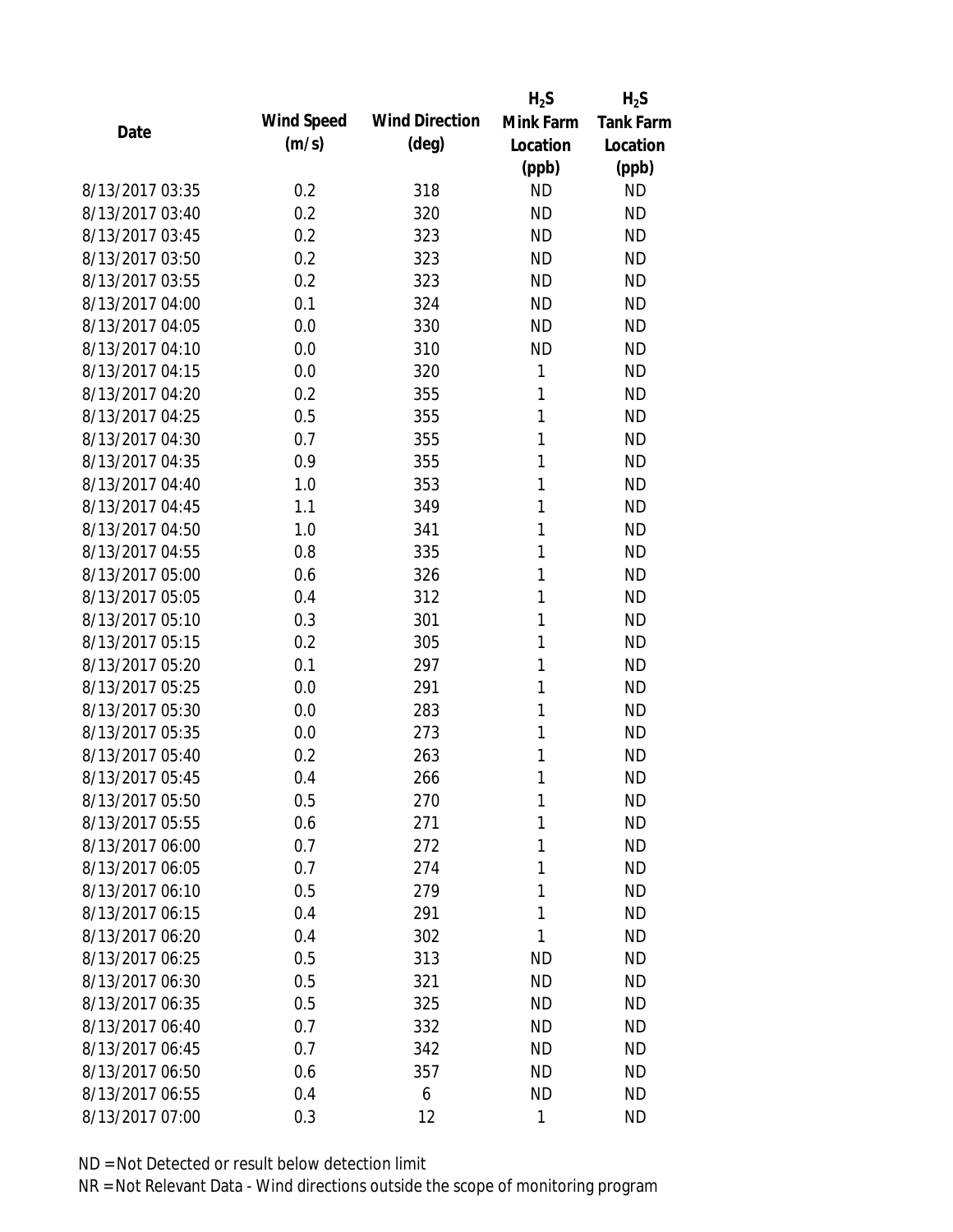|                 |            |                       | $H_2S$         | $H_2S$    |
|-----------------|------------|-----------------------|----------------|-----------|
| Date            | Wind Speed | <b>Wind Direction</b> | Mink Farm      | Tank Farm |
|                 | (m/s)      | $(\text{deg})$        | Location       | Location  |
|                 |            |                       | (ppb)          | (ppb)     |
| 8/13/2017 07:05 | 0.3        | 15                    | 1              | <b>ND</b> |
| 8/13/2017 07:10 | 0.1        | 33                    | 1              | <b>ND</b> |
| 8/13/2017 07:15 | 0.0        | 55                    | <b>NR</b>      | <b>ND</b> |
| 8/13/2017 07:20 | 0.0        | 158                   | <b>NR</b>      | <b>ND</b> |
| 8/13/2017 07:25 | 0.0        | 170                   | <b>NR</b>      | <b>ND</b> |
| 8/13/2017 07:30 | 0.0        | 36                    | <b>ND</b>      | <b>ND</b> |
| 8/13/2017 07:35 | 0.1        | 43                    | <b>NR</b>      | <b>ND</b> |
| 8/13/2017 07:40 | 0.1        | 40                    | 1              | <b>ND</b> |
| 8/13/2017 07:45 | 0.1        | 32                    | 1              | <b>ND</b> |
| 8/13/2017 07:50 | 0.1        | 27                    | 1              | <b>ND</b> |
| 8/13/2017 07:55 | 0.1        | 27                    | $\overline{2}$ | <b>ND</b> |
| 8/13/2017 08:00 | 0.0        | 31                    | $\overline{2}$ | <b>ND</b> |
| 8/13/2017 08:05 | 0.0        | 217                   | <b>NR</b>      | <b>ND</b> |
| 8/13/2017 08:10 | 0.1        | 207                   | <b>NR</b>      | <b>ND</b> |
| 8/13/2017 08:15 | 0.3        | 212                   | <b>NR</b>      | <b>ND</b> |
| 8/13/2017 08:20 | 0.4        | 213                   | <b>NR</b>      | <b>ND</b> |
| 8/13/2017 08:25 | 0.6        | 220                   | <b>NR</b>      | <b>ND</b> |
| 8/13/2017 08:30 | 0.8        | 227                   | <b>NR</b>      | <b>ND</b> |
| 8/13/2017 08:35 | 1.0        | 232                   | 1              | <b>ND</b> |
| 8/13/2017 08:40 | 1.0        | 235                   | 1              | <b>ND</b> |
| 8/13/2017 08:45 | 1.0        | 237                   | 1              | <b>ND</b> |
| 8/13/2017 08:50 | 1.1        | 245                   | 1              | <b>ND</b> |
| 8/13/2017 08:55 | 1.0        | 251                   | 1              | <b>ND</b> |
| 8/13/2017 09:00 | 0.9        | 269                   | 1              | <b>ND</b> |
| 8/13/2017 09:05 | 0.9        | 289                   | 1              | <b>ND</b> |
| 8/13/2017 09:10 | 0.8        | 304                   | 1              | <b>ND</b> |
| 8/13/2017 09:15 | 0.8        | 315                   | 1              | <b>ND</b> |
| 8/13/2017 09:20 | 0.8        | 308                   | 1              | <b>ND</b> |
| 8/13/2017 09:25 | 0.9        | 293                   | 1              | <b>ND</b> |
| 8/13/2017 09:30 | 0.9        | 269                   | 1              | <b>ND</b> |
| 8/13/2017 09:35 | 0.9        | 251                   | 1              | <b>ND</b> |
| 8/13/2017 09:40 | 1.1        | 256                   | 1              | <b>ND</b> |
| 8/13/2017 09:45 | 1.1        | 260                   | 1              | <b>ND</b> |
| 8/13/2017 09:50 | 1.2        | 272                   | 1              | <b>ND</b> |
| 8/13/2017 09:55 | 1.1        | 272                   | 1              | <b>ND</b> |
| 8/13/2017 10:00 | 1.1        | 281                   | 1              | <b>ND</b> |
| 8/13/2017 10:05 | 1.1        | 287                   | <b>ND</b>      | <b>ND</b> |
| 8/13/2017 10:10 | 1.1        | 274                   | <b>ND</b>      | <b>ND</b> |
| 8/13/2017 10:15 | 1.1        | 260                   | <b>ND</b>      | <b>ND</b> |
| 8/13/2017 10:20 | 1.1        | 228                   | NR             | <b>ND</b> |
| 8/13/2017 10:25 | 1.1        | 219                   | <b>NR</b>      | <b>ND</b> |
| 8/13/2017 10:30 | 1.2        | 201                   | <b>NR</b>      | <b>ND</b> |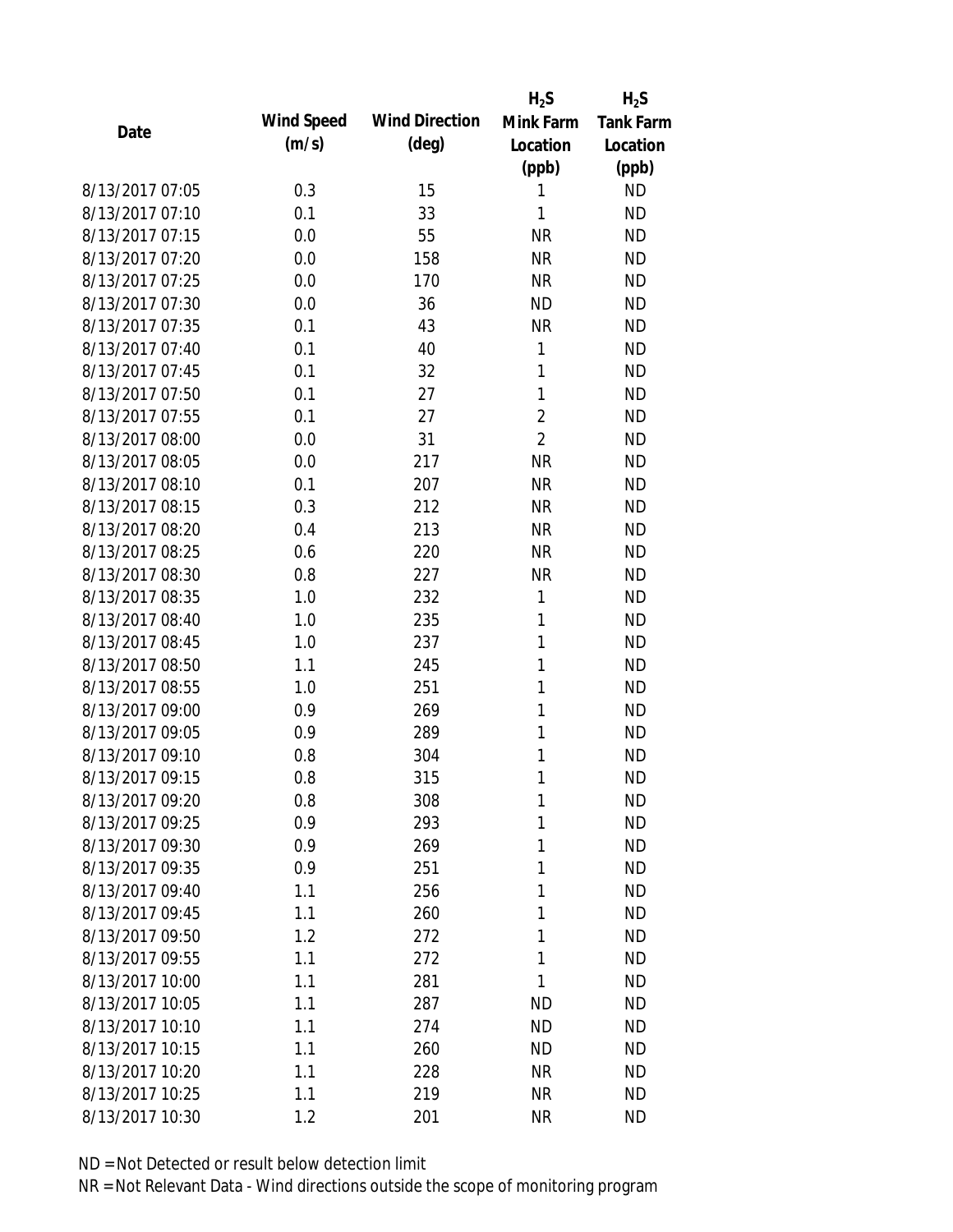|                 |            |                       | $H_2S$    | $H_2S$           |
|-----------------|------------|-----------------------|-----------|------------------|
| Date            | Wind Speed | <b>Wind Direction</b> | Mink Farm | <b>Tank Farm</b> |
|                 | (m/s)      | $(\text{deg})$        | Location  | Location         |
|                 |            |                       | (ppb)     | (ppb)            |
| 8/13/2017 10:35 | 1.3        | 193                   | <b>NR</b> | <b>ND</b>        |
| 8/13/2017 10:40 | 1.4        | 193                   | <b>NR</b> | <b>ND</b>        |
| 8/13/2017 10:45 | 1.3        | 173                   | <b>NR</b> | <b>ND</b>        |
| 8/13/2017 10:50 | 1.3        | 171                   | <b>NR</b> | <b>ND</b>        |
| 8/13/2017 10:55 | 1.3        | 167                   | <b>NR</b> | <b>ND</b>        |
| 8/13/2017 11:00 | 1.3        | 181                   | <b>NR</b> | <b>ND</b>        |
| 8/13/2017 11:05 | 1.3        | 182                   | <b>NR</b> | <b>ND</b>        |
| 8/13/2017 11:10 | 1.3        | 179                   | <b>NR</b> | <b>ND</b>        |
| 8/13/2017 11:15 | 1.5        | 184                   | <b>NR</b> | <b>ND</b>        |
| 8/13/2017 11:20 | 1.5        | 182                   | <b>NR</b> | <b>ND</b>        |
| 8/13/2017 11:25 | 1.6        | 181                   | <b>NR</b> | <b>ND</b>        |
| 8/13/2017 11:30 | 1.8        | 175                   | <b>NR</b> | <b>ND</b>        |
| 8/13/2017 11:35 | 1.8        | 176                   | <b>NR</b> | <b>ND</b>        |
| 8/13/2017 11:40 | 1.6        | 183                   | <b>NR</b> | <b>ND</b>        |
| 8/13/2017 11:45 | 1.6        | 178                   | <b>NR</b> | <b>ND</b>        |
| 8/13/2017 11:50 | 1.7        | 185                   | <b>NR</b> | <b>ND</b>        |
| 8/13/2017 11:55 | 1.7        | 184                   | <b>NR</b> | <b>ND</b>        |
| 8/13/2017 12:00 | 1.8        | 184                   | <b>NR</b> | <b>ND</b>        |
| 8/13/2017 12:05 | 2.0        | 175                   | <b>NR</b> | <b>ND</b>        |
| 8/13/2017 12:10 | 2.2        | 170                   | <b>NR</b> | <b>ND</b>        |
| 8/13/2017 12:15 | 2.1        | 178                   | <b>NR</b> | <b>ND</b>        |
| 8/13/2017 12:20 | 2.0        | 183                   | <b>NR</b> | <b>ND</b>        |
| 8/13/2017 12:25 | 1.9        | 187                   | <b>NR</b> | <b>ND</b>        |
| 8/13/2017 12:30 | 1.8        | 210                   | <b>NR</b> | <b>ND</b>        |
| 8/13/2017 12:35 | 1.6        | 211                   | <b>NR</b> | <b>ND</b>        |
| 8/13/2017 12:40 | 1.7        | 206                   | <b>NR</b> | <b>ND</b>        |
| 8/13/2017 12:45 | 1.8        | 207                   | <b>NR</b> | <b>ND</b>        |
| 8/13/2017 12:50 | 1.7        | 206                   | <b>NR</b> | <b>ND</b>        |
| 8/13/2017 12:55 | 1.7        | 203                   | <b>NR</b> | <b>ND</b>        |
| 8/13/2017 13:00 | 1.6        | 199                   | <b>NR</b> | <b>ND</b>        |
| 8/13/2017 13:05 | 1.6        | 228                   | <b>NR</b> | <b>ND</b>        |
| 8/13/2017 13:10 | 1.4        | 266                   | <b>ND</b> | <b>ND</b>        |
| 8/13/2017 13:15 | 1.3        | 284                   | <b>ND</b> | <b>ND</b>        |
| 8/13/2017 13:20 | 1.2        | 290                   | <b>ND</b> | <b>ND</b>        |
| 8/13/2017 13:25 | 1.1        | 308                   | <b>ND</b> | <b>ND</b>        |
| 8/13/2017 13:30 | 1.1        | 326                   | <b>ND</b> | <b>ND</b>        |
| 8/13/2017 13:35 | 1.1        | 355                   | <b>ND</b> | <b>ND</b>        |
| 8/13/2017 13:40 | 1.3        | 114                   | <b>NR</b> | <b>ND</b>        |
| 8/13/2017 13:45 | 1.2        | 111                   | <b>NR</b> | <b>ND</b>        |
| 8/13/2017 13:50 | 1.4        | 113                   | NR        | <b>ND</b>        |
| 8/13/2017 13:55 | 1.5        | 114                   | <b>NR</b> | <b>ND</b>        |
| 8/13/2017 14:00 | 1.5        | 124                   | <b>NR</b> | <b>ND</b>        |
|                 |            |                       |           |                  |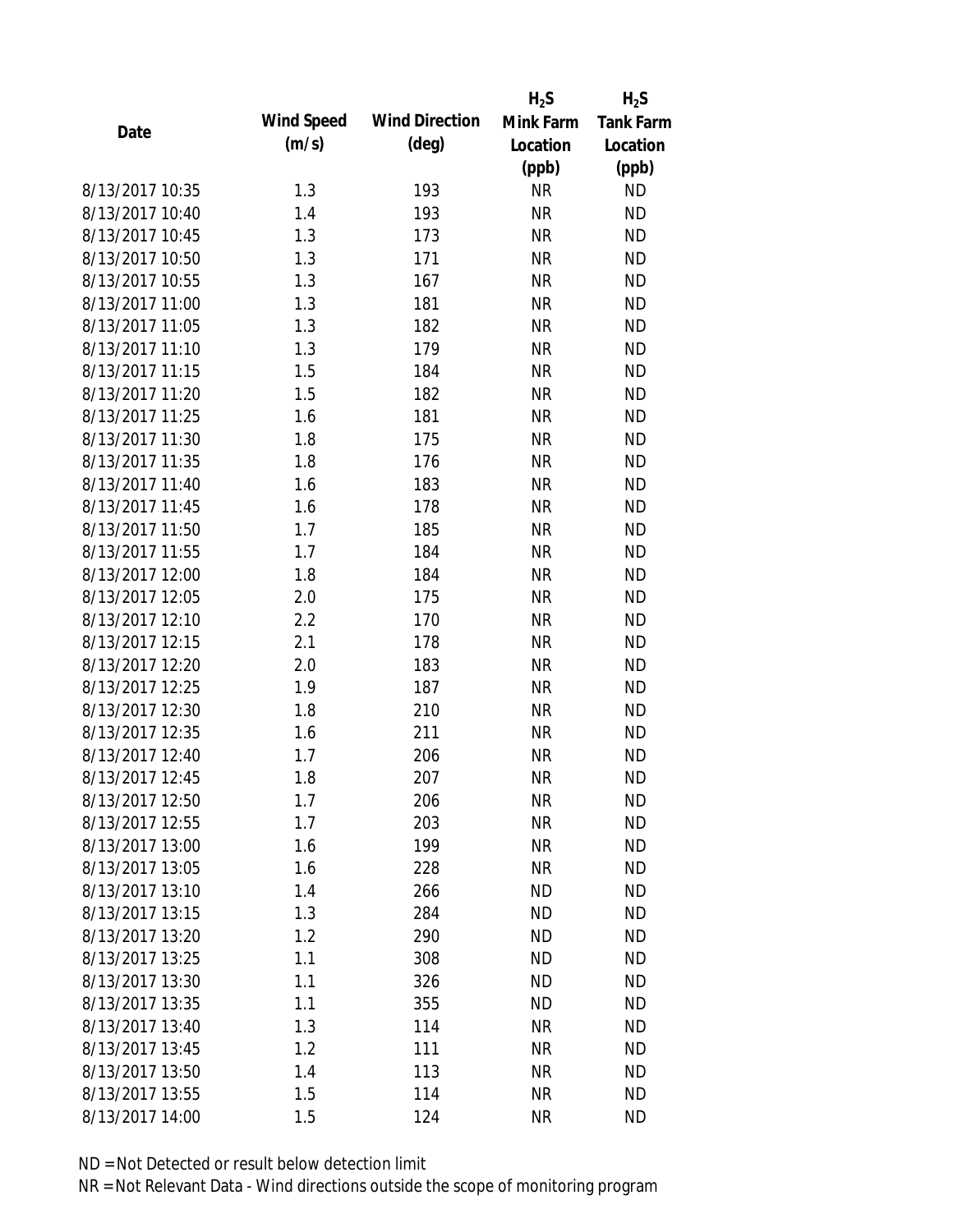|                 |            |                       | $H_2S$    | $H_2S$           |
|-----------------|------------|-----------------------|-----------|------------------|
| Date            | Wind Speed | <b>Wind Direction</b> | Mink Farm | <b>Tank Farm</b> |
|                 | (m/s)      | $(\text{deg})$        | Location  | Location         |
|                 |            |                       | (ppb)     | (ppb)            |
| 8/13/2017 14:05 | 1.7        | 132                   | <b>NR</b> | <b>ND</b>        |
| 8/13/2017 14:10 | 1.7        | 135                   | <b>NR</b> | <b>ND</b>        |
| 8/13/2017 14:15 | 2.0        | 131                   | <b>NR</b> | <b>ND</b>        |
| 8/13/2017 14:20 | 1.8        | 130                   | <b>NR</b> | <b>ND</b>        |
| 8/13/2017 14:25 | 1.9        | 133                   | <b>NR</b> | <b>ND</b>        |
| 8/13/2017 14:30 | 1.9        | 128                   | <b>NR</b> | <b>ND</b>        |
| 8/13/2017 14:35 | 1.8        | 135                   | <b>NR</b> | <b>ND</b>        |
| 8/13/2017 14:40 | 1.7        | 143                   | <b>NR</b> | <b>ND</b>        |
| 8/13/2017 14:45 | 1.5        | 147                   | <b>NR</b> | <b>ND</b>        |
| 8/13/2017 14:50 | 1.6        | 155                   | <b>NR</b> | <b>ND</b>        |
| 8/13/2017 14:55 | 1.6        | 156                   | <b>NR</b> | <b>ND</b>        |
| 8/13/2017 15:00 | 1.6        | 158                   | <b>NR</b> | <b>ND</b>        |
| 8/13/2017 15:05 | 1.5        | 154                   | <b>NR</b> | <b>ND</b>        |
| 8/13/2017 15:10 | 1.4        | 155                   | <b>NR</b> | <b>ND</b>        |
| 8/13/2017 15:15 | 1.3        | 168                   | <b>NR</b> | <b>ND</b>        |
| 8/13/2017 15:20 | 1.5        | 175                   | <b>NR</b> | <b>ND</b>        |
| 8/13/2017 15:25 | 1.5        | 181                   | <b>NR</b> | <b>ND</b>        |
| 8/13/2017 15:30 | 1.6        | 191                   | <b>NR</b> | <b>ND</b>        |
| 8/13/2017 15:35 | 1.7        | 190                   | <b>NR</b> | <b>ND</b>        |
| 8/13/2017 15:40 | 1.8        | 184                   | <b>NR</b> | <b>ND</b>        |
| 8/13/2017 15:45 | 2.0        | 178                   | <b>NR</b> | <b>ND</b>        |
| 8/13/2017 15:50 | 1.9        | 174                   | <b>NR</b> | <b>ND</b>        |
| 8/13/2017 15:55 | 1.9        | 170                   | <b>NR</b> | <b>ND</b>        |
| 8/13/2017 16:00 | 1.6        | 175                   | <b>NR</b> | <b>ND</b>        |
| 8/13/2017 16:05 | 1.6        | 190                   | <b>NR</b> | <b>ND</b>        |
| 8/13/2017 16:10 | 1.6        | 205                   | <b>NR</b> | <b>ND</b>        |
| 8/13/2017 16:15 | 1.5        | 213                   | <b>NR</b> | <b>ND</b>        |
| 8/13/2017 16:20 | 1.5        | 220                   | <b>NR</b> | <b>ND</b>        |
| 8/13/2017 16:25 | 1.5        | 224                   | <b>NR</b> | <b>ND</b>        |
| 8/13/2017 16:30 | 1.5        | 219                   | <b>NR</b> | <b>ND</b>        |
| 8/13/2017 16:35 | 1.6        | 214                   | <b>NR</b> | <b>ND</b>        |
| 8/13/2017 16:40 | 1.6        | 206                   | <b>NR</b> | <b>ND</b>        |
| 8/13/2017 16:45 | 1.6        | 200                   | <b>NR</b> | <b>ND</b>        |
| 8/13/2017 16:50 | 1.6        | 195                   | <b>NR</b> | <b>ND</b>        |
| 8/13/2017 16:55 | 1.7        | 194                   | <b>NR</b> | <b>ND</b>        |
| 8/13/2017 17:00 | 1.8        | 192                   | <b>NR</b> | <b>ND</b>        |
| 8/13/2017 17:05 | 1.9        | 187                   | <b>NR</b> | <b>ND</b>        |
| 8/13/2017 17:10 | 1.9        | 192                   | <b>NR</b> | <b>ND</b>        |
| 8/13/2017 17:15 | 2.0        | 195                   | <b>NR</b> | <b>ND</b>        |
| 8/13/2017 17:20 | 2.1        | 196                   | NR        | <b>ND</b>        |
| 8/13/2017 17:25 | 2.1        | 195                   | <b>NR</b> | <b>ND</b>        |
| 8/13/2017 17:30 | 2.1        | 192                   | <b>NR</b> | <b>ND</b>        |
|                 |            |                       |           |                  |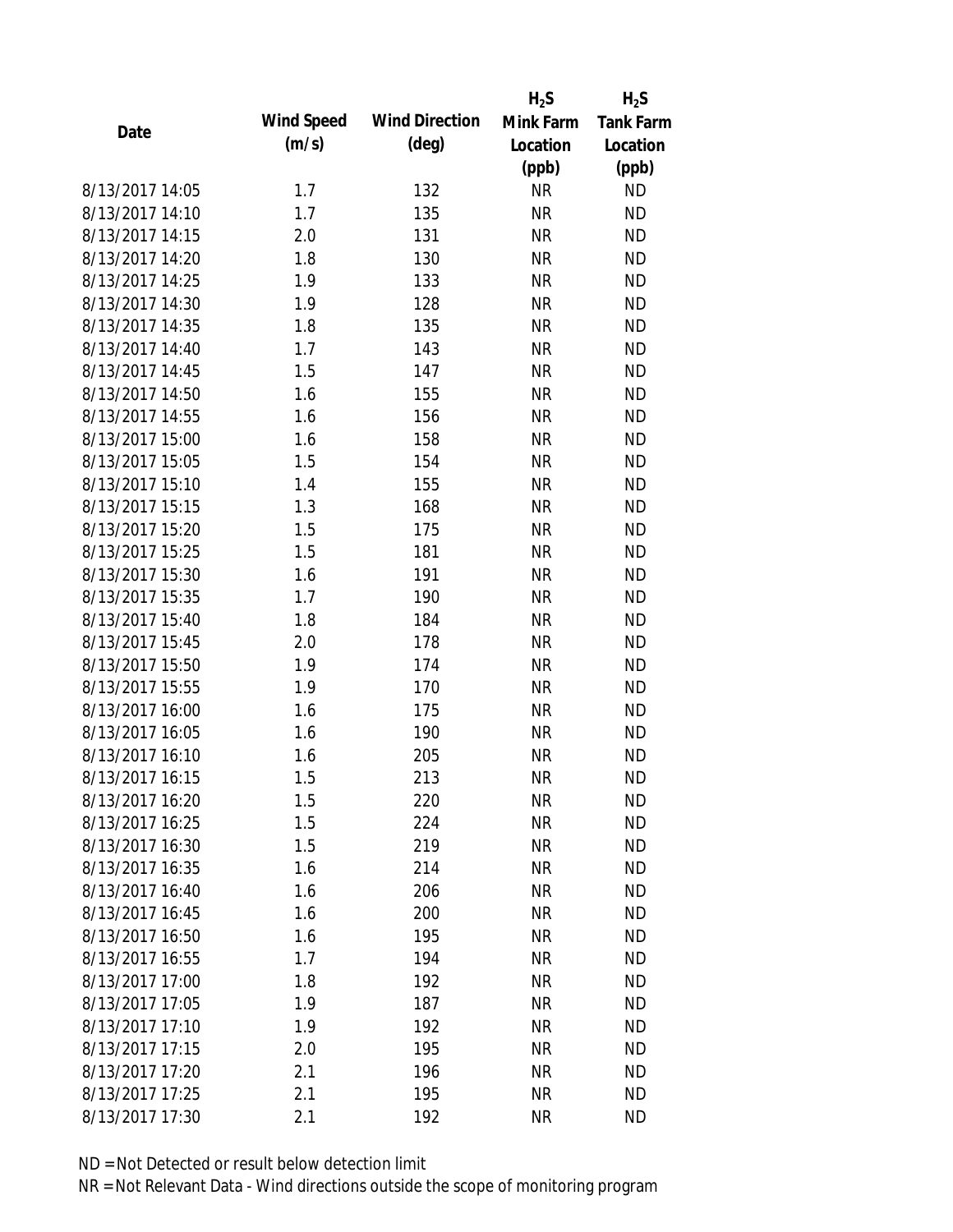|                 |            |                       | $H_2S$    | $H_2S$           |
|-----------------|------------|-----------------------|-----------|------------------|
| Date            | Wind Speed | <b>Wind Direction</b> | Mink Farm | <b>Tank Farm</b> |
|                 | (m/s)      | $(\text{deg})$        | Location  | Location         |
|                 |            |                       | (ppb)     | (ppb)            |
| 8/13/2017 17:35 | 2.1        | 191                   | <b>NR</b> | <b>ND</b>        |
| 8/13/2017 17:40 | 2.1        | 187                   | <b>NR</b> | <b>ND</b>        |
| 8/13/2017 17:45 | 2.0        | 187                   | <b>NR</b> | <b>ND</b>        |
| 8/13/2017 17:50 | 2.0        | 185                   | <b>NR</b> | <b>ND</b>        |
| 8/13/2017 17:55 | 2.0        | 187                   | <b>NR</b> | <b>ND</b>        |
| 8/13/2017 18:00 | 1.9        | 193                   | <b>NR</b> | <b>ND</b>        |
| 8/13/2017 18:05 | 1.9        | 198                   | <b>NR</b> | <b>ND</b>        |
| 8/13/2017 18:10 | 1.8        | 201                   | <b>NR</b> | <b>ND</b>        |
| 8/13/2017 18:15 | 1.6        | 205                   | <b>NR</b> | <b>ND</b>        |
| 8/13/2017 18:20 | 1.5        | 206                   | <b>NR</b> | <b>ND</b>        |
| 8/13/2017 18:25 | 1.3        | 204                   | <b>NR</b> | <b>ND</b>        |
| 8/13/2017 18:30 | 1.3        | 201                   | <b>NR</b> | <b>ND</b>        |
| 8/13/2017 18:35 | 1.2        | 189                   | <b>NR</b> | <b>ND</b>        |
| 8/13/2017 18:40 | 1.2        | 183                   | <b>NR</b> | <b>ND</b>        |
| 8/13/2017 18:45 | 1.1        | 187                   | <b>NR</b> | <b>ND</b>        |
| 8/13/2017 18:50 | 1.2        | 187                   | <b>NR</b> | <b>ND</b>        |
| 8/13/2017 18:55 | 1.3        | 192                   | <b>NR</b> | <b>ND</b>        |
| 8/13/2017 19:00 | 1.4        | 188                   | <b>NR</b> | <b>ND</b>        |
| 8/13/2017 19:05 | 1.4        | 192                   | <b>NR</b> | <b>ND</b>        |
| 8/13/2017 19:10 | 1.4        | 191                   | <b>NR</b> | <b>ND</b>        |
| 8/13/2017 19:15 | 1.4        | 182                   | <b>NR</b> | <b>ND</b>        |
| 8/13/2017 19:20 | 1.4        | 176                   | <b>NR</b> | <b>ND</b>        |
| 8/13/2017 19:25 | 1.4        | 159                   | <b>NR</b> | <b>ND</b>        |
| 8/13/2017 19:30 | 1.4        | 145                   | <b>NR</b> | <b>ND</b>        |
| 8/13/2017 19:35 | 1.6        | 131                   | <b>NR</b> | <b>ND</b>        |
| 8/13/2017 19:40 | 1.7        | 117                   | <b>NR</b> | <b>ND</b>        |
| 8/13/2017 19:45 | 1.9        | 108                   | <b>NR</b> | <b>ND</b>        |
| 8/13/2017 19:50 | 2.1        | 104                   | ΝR        | <b>ND</b>        |
| 8/13/2017 19:55 | 2.2        | 106                   | <b>NR</b> | <b>ND</b>        |
| 8/13/2017 20:00 | 2.3        | 107                   | <b>NR</b> | <b>ND</b>        |
| 8/13/2017 20:05 | 2.4        | 108                   | <b>NR</b> | <b>ND</b>        |
| 8/13/2017 20:10 | 2.5        | 109                   | <b>NR</b> | <b>ND</b>        |
| 8/13/2017 20:15 | 2.5        | 111                   | <b>NR</b> | <b>ND</b>        |
| 8/13/2017 20:20 | 2.5        | 111                   | <b>NR</b> | <b>ND</b>        |
| 8/13/2017 20:25 | 2.6        | 112                   | <b>NR</b> | <b>ND</b>        |
| 8/13/2017 20:30 | 2.7        | 112                   | <b>NR</b> | <b>ND</b>        |
| 8/13/2017 20:35 | 2.6        | 113                   | <b>NR</b> | <b>ND</b>        |
| 8/13/2017 20:40 | 2.6        | 114                   | <b>NR</b> | <b>ND</b>        |
| 8/13/2017 20:45 | 2.6        | 115                   | <b>NR</b> | <b>ND</b>        |
| 8/13/2017 20:50 | 2.6        | 116                   | ΝR        | <b>ND</b>        |
| 8/13/2017 20:55 | 2.6        | 115                   | <b>NR</b> | <b>ND</b>        |
| 8/13/2017 21:00 | 2.6        | 115                   | <b>NR</b> | <b>ND</b>        |
|                 |            |                       |           |                  |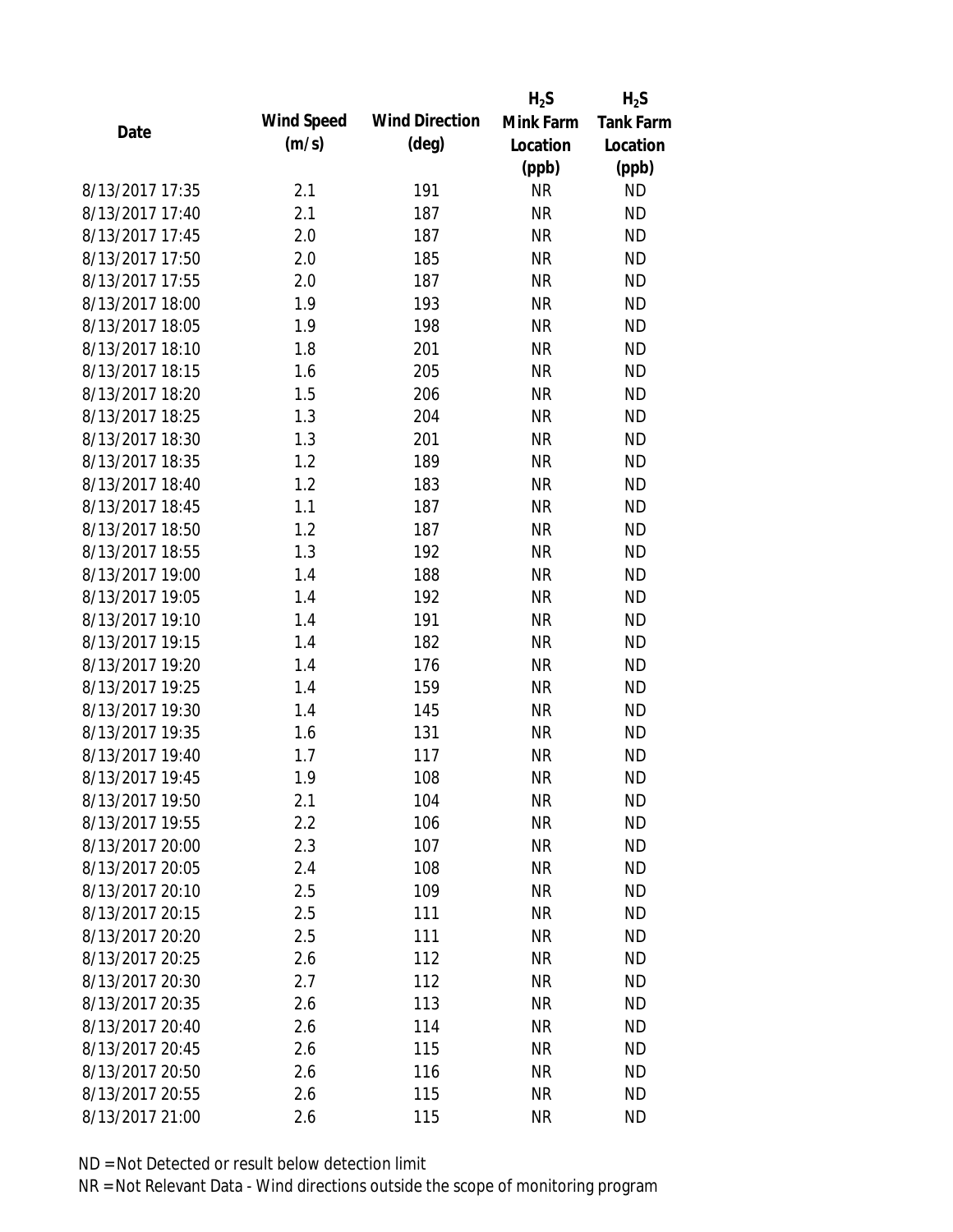|                 |            |                       | $H_2S$    | $H_2S$           |
|-----------------|------------|-----------------------|-----------|------------------|
| Date            | Wind Speed | <b>Wind Direction</b> | Mink Farm | <b>Tank Farm</b> |
|                 | (m/s)      | $(\text{deg})$        | Location  | Location         |
|                 |            |                       | (ppb)     | (ppb)            |
| 8/13/2017 21:05 | 2.7        | 114                   | <b>NR</b> | <b>ND</b>        |
| 8/13/2017 21:10 | 2.7        | 113                   | <b>NR</b> | <b>ND</b>        |
| 8/13/2017 21:15 | 2.7        | 111                   | <b>NR</b> | <b>ND</b>        |
| 8/13/2017 21:20 | 2.6        | 111                   | <b>NR</b> | <b>ND</b>        |
| 8/13/2017 21:25 | 2.6        | 111                   | <b>NR</b> | <b>ND</b>        |
| 8/13/2017 21:30 | 2.4        | 110                   | <b>NR</b> | <b>ND</b>        |
| 8/13/2017 21:35 | 2.3        | 108                   | <b>NR</b> | <b>ND</b>        |
| 8/13/2017 21:40 | 2.3        | 108                   | <b>NR</b> | <b>ND</b>        |
| 8/13/2017 21:45 | 2.3        | 108                   | <b>NR</b> | <b>ND</b>        |
| 8/13/2017 21:50 | 2.1        | 108                   | <b>NR</b> | <b>ND</b>        |
| 8/13/2017 21:55 | 2.0        | 106                   | <b>NR</b> | <b>ND</b>        |
| 8/13/2017 22:00 | 1.9        | 105                   | <b>NR</b> | <b>ND</b>        |
| 8/13/2017 22:05 | 1.8        | 104                   | <b>NR</b> | <b>ND</b>        |
| 8/13/2017 22:10 | 1.7        | 103                   | <b>NR</b> | <b>ND</b>        |
| 8/13/2017 22:15 | 1.7        | 102                   | <b>NR</b> | <b>ND</b>        |
| 8/13/2017 22:20 | 1.7        | 103                   | <b>NR</b> | <b>ND</b>        |
| 8/13/2017 22:25 | 1.9        | 105                   | <b>NR</b> | <b>ND</b>        |
| 8/13/2017 22:30 | 2.1        | 107                   | <b>NR</b> | <b>ND</b>        |
| 8/13/2017 22:35 | 2.2        | 110                   | <b>NR</b> | <b>ND</b>        |
| 8/13/2017 22:40 | 2.3        | 113                   | <b>NR</b> | <b>ND</b>        |
| 8/13/2017 22:45 | 2.3        | 114                   | <b>NR</b> | <b>ND</b>        |
| 8/13/2017 22:50 | 2.3        | 115                   | <b>NR</b> | <b>ND</b>        |
| 8/13/2017 22:55 | 2.2        | 116                   | <b>NR</b> | <b>ND</b>        |
| 8/13/2017 23:00 | 2.1        | 117                   | <b>NR</b> | <b>ND</b>        |
| 8/13/2017 23:05 | 2.0        | 115                   | <b>NR</b> | <b>ND</b>        |
| 8/13/2017 23:10 | 1.9        | 113                   | <b>NR</b> | <b>ND</b>        |
| 8/13/2017 23:15 | 1.8        | 112                   | <b>NR</b> | <b>ND</b>        |
| 8/13/2017 23:20 | 1.7        | 108                   | <b>NR</b> | <b>ND</b>        |
| 8/13/2017 23:25 | 1.6        | 101                   | <b>NR</b> | <b>ND</b>        |
| 8/13/2017 23:30 | 1.4        | 95                    | <b>NR</b> | <b>ND</b>        |
| 8/13/2017 23:35 | 1.3        | 89                    | <b>NR</b> | <b>ND</b>        |
| 8/13/2017 23:40 | 1.2        | 81                    | <b>NR</b> | <b>ND</b>        |
| 8/13/2017 23:45 | 1.1        | 74                    | <b>NR</b> | <b>ND</b>        |
| 8/13/2017 23:50 | 1.0        | 71                    | <b>NR</b> | <b>ND</b>        |
| 8/13/2017 23:55 | 1.1        | 72                    | <b>NR</b> | <b>ND</b>        |
| 8/13/2017 24:00 | 1.2        | 74                    | <b>NR</b> | <b>ND</b>        |
| 8/14/2017 00:05 | 1.3        | 78                    | <b>NR</b> | <b>ND</b>        |
| 8/14/2017 00:10 | 1.3        | 85                    | <b>NR</b> | <b>ND</b>        |
| 8/14/2017 00:15 | 1.4        | 90                    | <b>NR</b> | <b>ND</b>        |
| 8/14/2017 00:20 | 1.5        | 93                    | NR        | <b>ND</b>        |
| 8/14/2017 00:25 | 1.7        | 97                    | <b>NR</b> | <b>ND</b>        |
| 8/14/2017 00:30 | 1.7        | 101                   | <b>NR</b> | <b>ND</b>        |
|                 |            |                       |           |                  |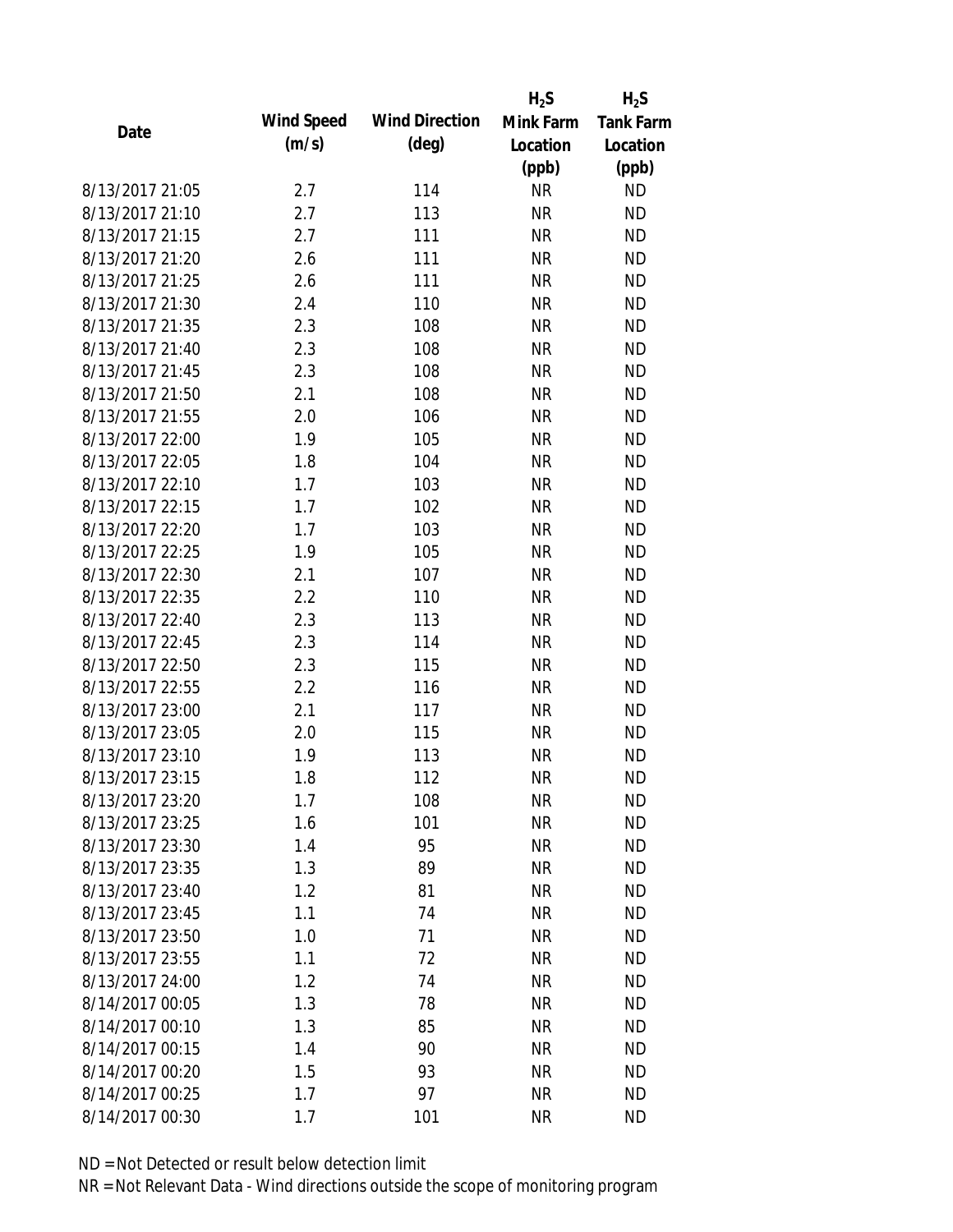|                 |            |                       | $H_2S$    | $H_2S$           |
|-----------------|------------|-----------------------|-----------|------------------|
| Date            | Wind Speed | <b>Wind Direction</b> | Mink Farm | <b>Tank Farm</b> |
|                 | (m/s)      | $(\text{deg})$        | Location  | Location         |
|                 |            |                       | (ppb)     | (ppb)            |
| 8/14/2017 00:35 | 1.9        | 103                   | <b>NR</b> | <b>ND</b>        |
| 8/14/2017 00:40 | 2.0        | 104                   | <b>NR</b> | <b>ND</b>        |
| 8/14/2017 00:45 | 2.1        | 106                   | <b>NR</b> | <b>ND</b>        |
| 8/14/2017 00:50 | 2.3        | 108                   | <b>NR</b> | <b>ND</b>        |
| 8/14/2017 00:55 | 2.3        | 108                   | <b>NR</b> | <b>ND</b>        |
| 8/14/2017 01:00 | 2.2        | 107                   | <b>NR</b> | <b>ND</b>        |
| 8/14/2017 01:05 | 2.0        | 105                   | <b>NR</b> | <b>ND</b>        |
| 8/14/2017 01:10 | 1.9        | 103                   | <b>NR</b> | <b>ND</b>        |
| 8/14/2017 01:15 | 1.7        | 99                    | <b>NR</b> | <b>ND</b>        |
| 8/14/2017 01:20 | 1.5        | 96                    | <b>NR</b> | <b>ND</b>        |
| 8/14/2017 01:25 | 1.4        | 94                    | <b>NR</b> | <b>ND</b>        |
| 8/14/2017 01:30 | 1.4        | 93                    | <b>NR</b> | <b>ND</b>        |
| 8/14/2017 01:35 | 1.5        | 96                    | <b>NR</b> | <b>ND</b>        |
| 8/14/2017 01:40 | 1.7        | 99                    | <b>NR</b> | <b>ND</b>        |
| 8/14/2017 01:45 | 1.9        | 103                   | <b>NR</b> | <b>ND</b>        |
| 8/14/2017 01:50 | 2.0        | 106                   | <b>NR</b> | <b>ND</b>        |
| 8/14/2017 01:55 | 2.1        | 108                   | <b>NR</b> | <b>ND</b>        |
| 8/14/2017 02:00 | 2.2        | 110                   | <b>NR</b> | <b>ND</b>        |
| 8/14/2017 02:05 | 2.2        | 111                   | <b>NR</b> | <b>ND</b>        |
| 8/14/2017 02:10 | 2.2        | 111                   | <b>NR</b> | <b>ND</b>        |
| 8/14/2017 02:15 | 2.2        | 113                   | <b>NR</b> | <b>ND</b>        |
| 8/14/2017 02:20 | 2.2        | 115                   | <b>NR</b> | <b>ND</b>        |
| 8/14/2017 02:25 | 2.2        | 117                   | <b>NR</b> | <b>ND</b>        |
| 8/14/2017 02:30 | 2.3        | 119                   | <b>NR</b> | <b>ND</b>        |
| 8/14/2017 02:35 | 2.3        | 122                   | <b>NR</b> | <b>ND</b>        |
| 8/14/2017 02:40 | 2.3        | 124                   | <b>NR</b> | <b>ND</b>        |
| 8/14/2017 02:45 | 2.4        | 125                   | <b>NR</b> | <b>ND</b>        |
| 8/14/2017 02:50 | 2.5        | 126                   | <b>NR</b> | <b>ND</b>        |
| 8/14/2017 02:55 | 2.5        | 125                   | <b>NR</b> | <b>ND</b>        |
| 8/14/2017 03:00 | 2.5        | 125                   | <b>NR</b> | <b>ND</b>        |
| 8/14/2017 03:05 | 2.5        | 123                   | <b>NR</b> | <b>ND</b>        |
| 8/14/2017 03:10 | 2.4        | 123                   | <b>NR</b> | <b>ND</b>        |
| 8/14/2017 03:15 | 2.3        | 123                   | <b>NR</b> | <b>ND</b>        |
| 8/14/2017 03:20 | 2.2        | 124                   | <b>NR</b> | <b>ND</b>        |
| 8/14/2017 03:25 | 2.1        | 126                   | <b>NR</b> | <b>ND</b>        |
| 8/14/2017 03:30 | 1.9        | 129                   | <b>NR</b> | <b>ND</b>        |
| 8/14/2017 03:35 | 1.8        | 131                   | <b>NR</b> | <b>ND</b>        |
| 8/14/2017 03:40 | 1.7        | 131                   | <b>NR</b> | <b>ND</b>        |
| 8/14/2017 03:45 | 1.6        | 130                   | <b>NR</b> | <b>ND</b>        |
| 8/14/2017 03:50 | 1.5        | 126                   | <b>NR</b> | <b>ND</b>        |
| 8/14/2017 03:55 | 1.6        | 123                   | <b>NR</b> | <b>ND</b>        |
| 8/14/2017 04:00 | 1.6        | 121                   | <b>NR</b> | <b>ND</b>        |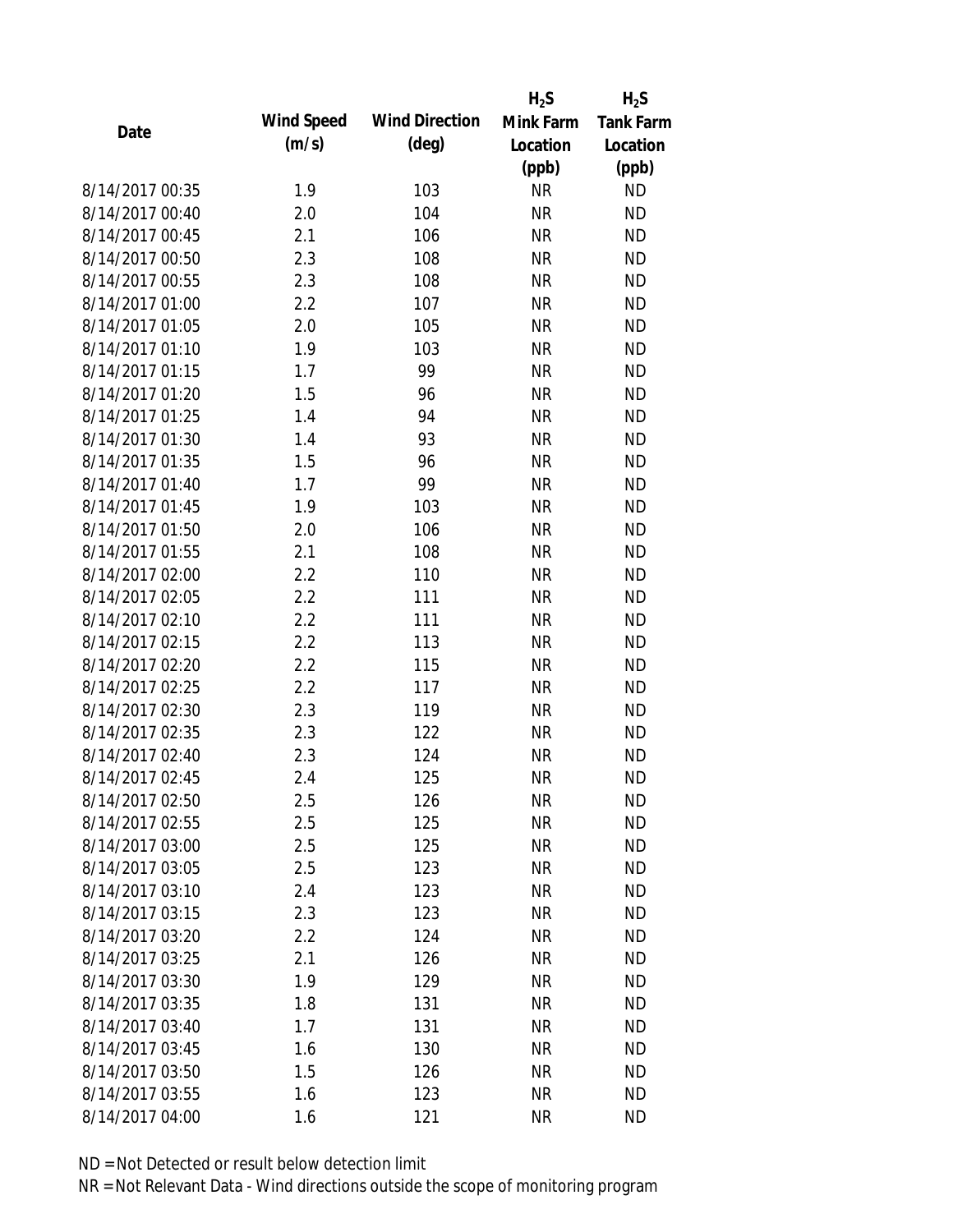|                 |                   |                       | $H_2S$    | $H_2S$           |
|-----------------|-------------------|-----------------------|-----------|------------------|
| Date            | <b>Wind Speed</b> | <b>Wind Direction</b> | Mink Farm | <b>Tank Farm</b> |
|                 | (m/s)             | $(\text{deg})$        | Location  | Location         |
|                 |                   |                       | (ppb)     | (ppb)            |
| 8/14/2017 04:05 | 1.7               | 120                   | <b>NR</b> | <b>ND</b>        |
| 8/14/2017 04:10 | 1.8               | 121                   | <b>NR</b> | <b>ND</b>        |
| 8/14/2017 04:15 | 1.9               | 124                   | <b>NR</b> | <b>ND</b>        |
| 8/14/2017 04:20 | 2.0               | 127                   | <b>NR</b> | <b>ND</b>        |
| 8/14/2017 04:25 | 2.0               | 130                   | <b>NR</b> | <b>ND</b>        |
| 8/14/2017 04:30 | 2.1               | 132                   | <b>NR</b> | <b>ND</b>        |
| 8/14/2017 04:35 | 2.2               | 133                   | <b>NR</b> | <b>ND</b>        |
| 8/14/2017 04:40 | 2.3               | 134                   | <b>NR</b> | <b>ND</b>        |
| 8/14/2017 04:45 | 2.5               | 134                   | <b>NR</b> | <b>ND</b>        |
| 8/14/2017 04:50 | 2.6               | 135                   | <b>NR</b> | <b>ND</b>        |
| 8/14/2017 04:55 | 2.7               | 135                   | <b>NR</b> | <b>ND</b>        |
| 8/14/2017 05:00 | 2.6               | 135                   | <b>NR</b> | <b>ND</b>        |
| 8/14/2017 05:05 | 2.6               | 136                   | <b>NR</b> | <b>ND</b>        |
| 8/14/2017 05:10 | 2.5               | 137                   | <b>NR</b> | <b>ND</b>        |
| 8/14/2017 05:15 | 2.4               | 138                   | <b>NR</b> | <b>ND</b>        |
| 8/14/2017 05:20 | 2.4               | 138                   | <b>NR</b> | <b>ND</b>        |
| 8/14/2017 05:25 | 2.2               | 138                   | <b>NR</b> | <b>ND</b>        |
| 8/14/2017 05:30 | 1.8               | 139                   | <b>NR</b> | <b>ND</b>        |
| 8/14/2017 05:35 | 1.4               | 137                   | <b>NR</b> | <b>ND</b>        |
| 8/14/2017 05:40 | 1.2               | 132                   | <b>NR</b> | <b>ND</b>        |
| 8/14/2017 05:45 | 0.9               | 128                   | <b>NR</b> | <b>ND</b>        |
| 8/14/2017 05:50 | 0.7               | 124                   | <b>NR</b> | <b>ND</b>        |
| 8/14/2017 05:55 | 0.7               | 125                   | <b>NR</b> | <b>ND</b>        |
| 8/14/2017 06:00 | 1.0               | 127                   | <b>NR</b> | <b>ND</b>        |
| 8/14/2017 06:05 | 1.4               | 129                   | <b>NR</b> | <b>ND</b>        |
| 8/14/2017 06:10 | 1.5               | 132                   | <b>NR</b> | <b>ND</b>        |
| 8/14/2017 06:15 | 1.5               | 135                   | <b>NR</b> | <b>ND</b>        |
| 8/14/2017 06:20 | 1.3               | 138                   | NR        | <b>ND</b>        |
| 8/14/2017 06:25 | 1.1               | 138                   | <b>NR</b> | <b>ND</b>        |
| 8/14/2017 06:30 | 0.8               | 139                   | <b>NR</b> | <b>ND</b>        |
| 8/14/2017 06:35 | 0.7               | 141                   | <b>NR</b> | <b>ND</b>        |
| 8/14/2017 06:40 | 0.6               | 138                   | <b>NR</b> | <b>ND</b>        |
| 8/14/2017 06:45 | 0.8               | 136                   | <b>NR</b> | <b>ND</b>        |
| 8/14/2017 06:50 | 1.1               | 138                   | <b>NR</b> | <b>ND</b>        |
| 8/14/2017 06:55 | 1.2               | 141                   | <b>NR</b> | <b>ND</b>        |
| 8/14/2017 07:00 | 1.2               | 141                   | <b>NR</b> | <b>ND</b>        |
| 8/14/2017 07:05 | 1.0               | 141                   | <b>NR</b> | <b>ND</b>        |
| 8/14/2017 07:10 | 0.8               | 146                   | <b>NR</b> | <b>ND</b>        |
| 8/14/2017 07:15 | 0.7               | 148                   | <b>NR</b> | <b>ND</b>        |
| 8/14/2017 07:20 | 0.7               | 146                   | ΝR        | <b>ND</b>        |
| 8/14/2017 07:25 | 0.9               | 143                   | <b>NR</b> | <b>ND</b>        |
| 8/14/2017 07:30 | 1.2               | 142                   | <b>NR</b> | <b>ND</b>        |
|                 |                   |                       |           |                  |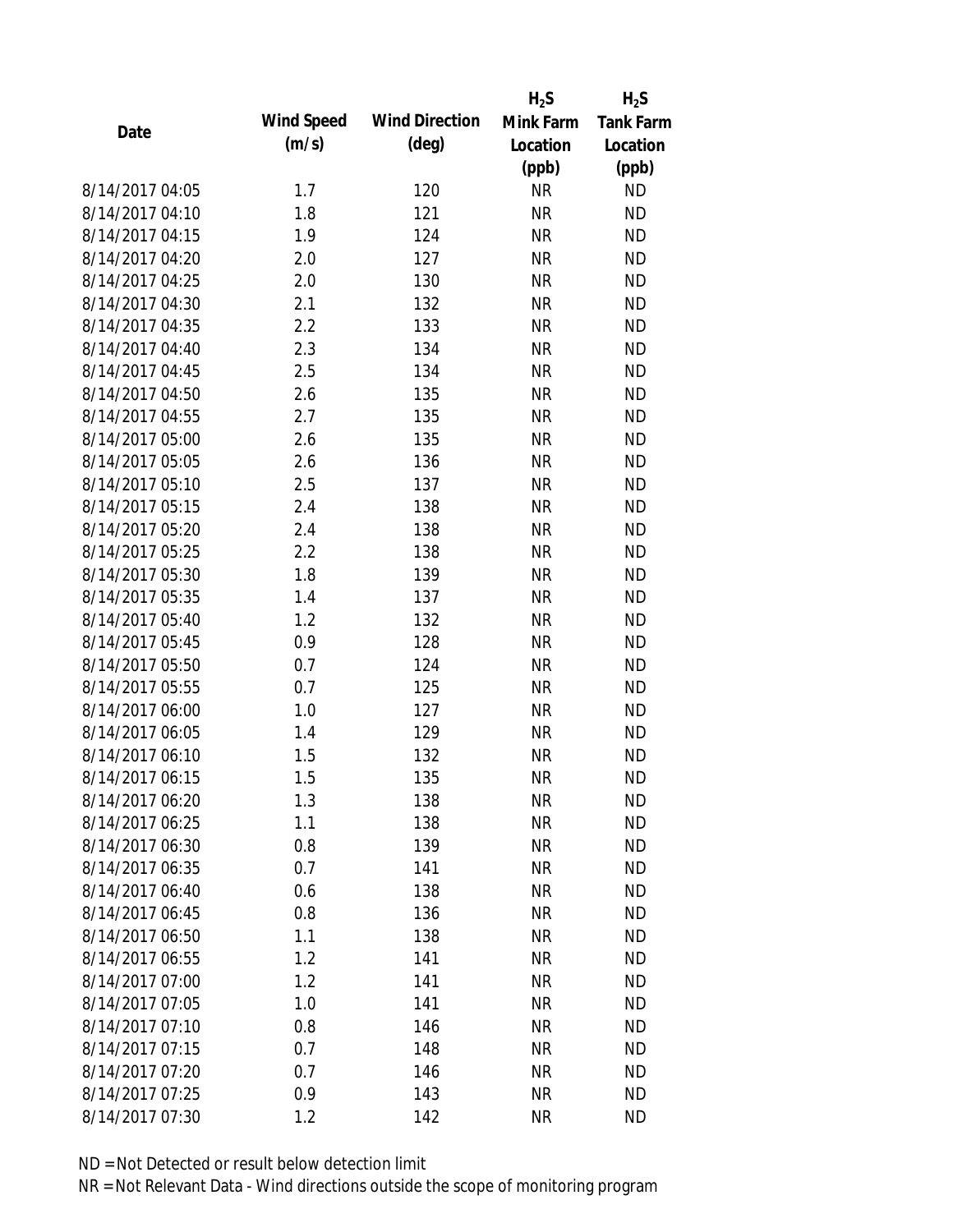|                 |            |                       | $H_2S$    | $H_2S$           |
|-----------------|------------|-----------------------|-----------|------------------|
| Date            | Wind Speed | <b>Wind Direction</b> | Mink Farm | <b>Tank Farm</b> |
|                 | (m/s)      | $(\text{deg})$        | Location  | Location         |
|                 |            |                       | (ppb)     | (ppb)            |
| 8/14/2017 07:35 | 1.5        | 142                   | <b>NR</b> | <b>ND</b>        |
| 8/14/2017 07:40 | 1.8        | 142                   | <b>NR</b> | <b>ND</b>        |
| 8/14/2017 07:45 | 1.8        | 144                   | <b>NR</b> | <b>ND</b>        |
| 8/14/2017 07:50 | 1.7        | 144                   | <b>NR</b> | <b>ND</b>        |
| 8/14/2017 07:55 | 1.6        | 145                   | <b>NR</b> | <b>ND</b>        |
| 8/14/2017 08:00 | 1.6        | 149                   | <b>NR</b> | <b>ND</b>        |
| 8/14/2017 08:05 | 1.6        | 151                   | <b>NR</b> | <b>ND</b>        |
| 8/14/2017 08:10 | 1.6        | 154                   | <b>NR</b> | <b>ND</b>        |
| 8/14/2017 08:15 | 1.6        | 156                   | <b>NR</b> | <b>ND</b>        |
| 8/14/2017 08:20 | 1.6        | 158                   | <b>NR</b> | <b>ND</b>        |
| 8/14/2017 08:25 | 1.8        | 160                   | <b>NR</b> | <b>ND</b>        |
| 8/14/2017 08:30 | 1.9        | 159                   | <b>NR</b> | <b>ND</b>        |
| 8/14/2017 08:35 | 2.0        | 160                   | <b>NR</b> | <b>ND</b>        |
| 8/14/2017 08:40 | 1.9        | 162                   | <b>NR</b> | <b>ND</b>        |
| 8/14/2017 08:45 | 2.0        | 162                   | <b>NR</b> | <b>ND</b>        |
| 8/14/2017 08:50 | 2.1        | 163                   | <b>NR</b> | <b>ND</b>        |
| 8/14/2017 08:55 | 2.1        | 168                   | <b>NR</b> | <b>ND</b>        |
| 8/14/2017 09:00 | 2.1        | 175                   | <b>NR</b> | <b>ND</b>        |
| 8/14/2017 09:05 | 2.1        | 179                   | <b>NR</b> | <b>ND</b>        |
| 8/14/2017 09:10 | 2.1        | 180                   | <b>NR</b> | <b>ND</b>        |
| 8/14/2017 09:15 | 2.2        | 183                   | <b>NR</b> | <b>ND</b>        |
| 8/14/2017 09:20 | 2.2        | 188                   | <b>NR</b> | <b>ND</b>        |
| 8/14/2017 09:25 | 2.2        | 189                   | <b>NR</b> | <b>ND</b>        |
| 8/14/2017 09:30 | 2.2        | 191                   | <b>NR</b> | <b>ND</b>        |
| 8/14/2017 09:35 | 2.1        | 191                   | <b>NR</b> | <b>ND</b>        |
| 8/14/2017 09:40 | 2.1        | 192                   | <b>NR</b> | <b>ND</b>        |
| 8/14/2017 09:45 | 2.0        | 195                   | <b>NR</b> | <b>ND</b>        |
| 8/14/2017 09:50 | 2.0        | 201                   | <b>NR</b> | <b>ND</b>        |
| 8/14/2017 09:55 | 2.0        | 199                   | <b>NR</b> | <b>ND</b>        |
| 8/14/2017 10:00 | 2.0        | 200                   | <b>NR</b> | <b>ND</b>        |
| 8/14/2017 10:05 | 2.0        | 205                   | <b>NR</b> | <b>ND</b>        |
| 8/14/2017 10:10 | 2.0        | 209                   | <b>NR</b> | <b>ND</b>        |
| 8/14/2017 10:15 | 2.0        | 212                   | <b>NR</b> | <b>ND</b>        |
| 8/14/2017 10:20 | 2.0        | 206                   | <b>NR</b> | <b>ND</b>        |
| 8/14/2017 10:25 | 2.0        | 206                   | <b>NR</b> | <b>ND</b>        |
| 8/14/2017 10:30 | 2.0        | 202                   | <b>NR</b> | <b>ND</b>        |
| 8/14/2017 10:35 | 2.0        | 201                   | <b>NR</b> | <b>ND</b>        |
| 8/14/2017 10:40 | 2.1        | 201                   | <b>NR</b> | <b>ND</b>        |
| 8/14/2017 10:45 | 2.2        | 197                   | <b>NR</b> | <b>ND</b>        |
| 8/14/2017 10:50 | 2.3        | 198                   | ΝR        | <b>ND</b>        |
| 8/14/2017 10:55 | 2.4        | 200                   | <b>NR</b> | <b>ND</b>        |
| 8/14/2017 11:00 | 2.6        | 203                   | <b>NR</b> | <b>ND</b>        |
|                 |            |                       |           |                  |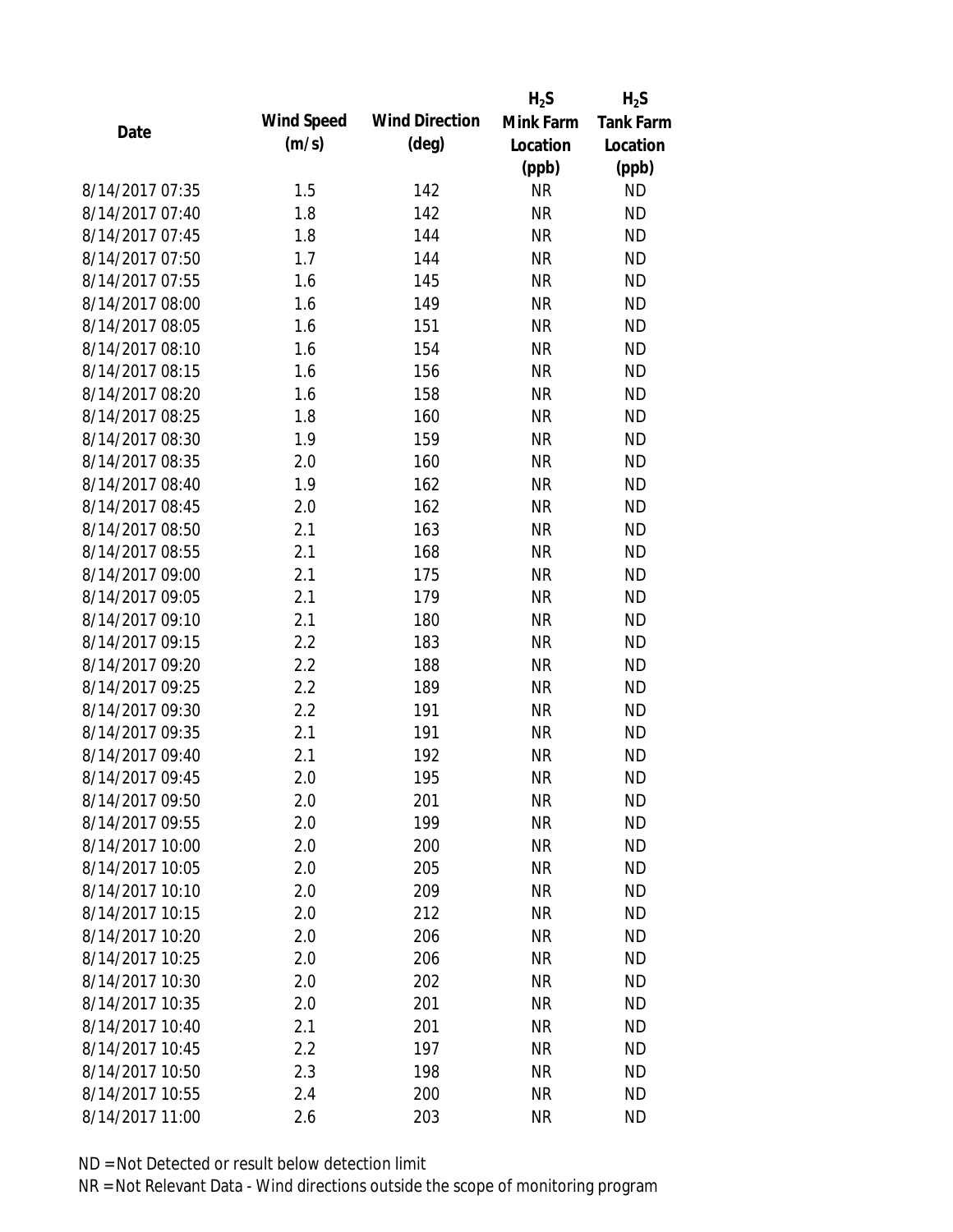|                 |            |                       | $H_2S$    | $H_2S$           |
|-----------------|------------|-----------------------|-----------|------------------|
| Date            | Wind Speed | <b>Wind Direction</b> | Mink Farm | <b>Tank Farm</b> |
|                 | (m/s)      | $(\text{deg})$        | Location  | Location         |
|                 |            |                       | (ppb)     | (ppb)            |
| 8/14/2017 11:05 | 2.7        | 199                   | <b>NR</b> | <b>ND</b>        |
| 8/14/2017 11:10 | 2.8        | 196                   | <b>NR</b> | <b>ND</b>        |
| 8/14/2017 11:15 | 2.9        | 196                   | <b>NR</b> | <b>ND</b>        |
| 8/14/2017 11:20 | 2.9        | 198                   | <b>NR</b> | <b>ND</b>        |
| 8/14/2017 11:25 | 2.9        | 196                   | <b>NR</b> | <b>ND</b>        |
| 8/14/2017 11:30 | 2.7        | 194                   | <b>NR</b> | <b>ND</b>        |
| 8/14/2017 11:35 | 2.7        | 196                   | <b>NR</b> | <b>ND</b>        |
| 8/14/2017 11:40 | 2.6        | 198                   | <b>NR</b> | <b>ND</b>        |
| 8/14/2017 11:45 | 2.5        | 200                   | <b>NR</b> | <b>ND</b>        |
| 8/14/2017 11:50 | 2.4        | 200                   | <b>NR</b> | <b>ND</b>        |
| 8/14/2017 11:55 | 2.4        | 199                   | <b>NR</b> | <b>ND</b>        |
| 8/14/2017 12:00 | 2.4        | 199                   | <b>NR</b> | <b>ND</b>        |
| 8/14/2017 12:05 | 2.3        | 199                   | <b>NR</b> | <b>ND</b>        |
| 8/14/2017 12:10 | 2.4        | 194                   | <b>NR</b> | <b>ND</b>        |
| 8/14/2017 12:15 | 2.5        | 190                   | <b>NR</b> | <b>ND</b>        |
| 8/14/2017 12:20 | 2.5        | 189                   | <b>NR</b> | <b>ND</b>        |
| 8/14/2017 12:25 | 2.7        | 193                   | <b>NR</b> | <b>ND</b>        |
| 8/14/2017 12:30 | 2.9        | 199                   | <b>NR</b> | <b>ND</b>        |
| 8/14/2017 12:35 | 2.9        | 203                   | <b>NR</b> | <b>ND</b>        |
| 8/14/2017 12:40 | 2.9        | 210                   | <b>NR</b> | <b>ND</b>        |
| 8/14/2017 12:45 | 3.0        | 215                   | <b>NR</b> | <b>ND</b>        |
| 8/14/2017 12:50 | 3.0        | 212                   | <b>NR</b> | <b>ND</b>        |
| 8/14/2017 12:55 | 2.9        | 209                   | <b>NR</b> | <b>ND</b>        |
| 8/14/2017 13:00 | 2.7        | 207                   | <b>NR</b> | <b>ND</b>        |
| 8/14/2017 13:05 | 2.7        | 199                   | <b>NR</b> | <b>ND</b>        |
| 8/14/2017 13:10 | 2.7        | 194                   | <b>NR</b> | <b>ND</b>        |
| 8/14/2017 13:15 | 2.5        | 190                   | <b>NR</b> | <b>ND</b>        |
| 8/14/2017 13:20 | 2.4        | 191                   | <b>NR</b> | <b>ND</b>        |
| 8/14/2017 13:25 | 2.4        | 190                   | <b>NR</b> | <b>ND</b>        |
| 8/14/2017 13:30 | 2.4        | 189                   | <b>NR</b> | <b>ND</b>        |
| 8/14/2017 13:35 | 2.4        | 195                   | <b>NR</b> | <b>ND</b>        |
| 8/14/2017 13:40 | 2.4        | 193                   | <b>NR</b> | <b>ND</b>        |
| 8/14/2017 13:45 | 2.4        | 193                   | <b>NR</b> | <b>ND</b>        |
| 8/14/2017 13:50 | 2.7        | 191                   | <b>NR</b> | <b>ND</b>        |
| 8/14/2017 13:55 | 3.0        | 188                   | <b>NR</b> | <b>ND</b>        |
| 8/14/2017 14:00 | 3.3        | 188                   | <b>NR</b> | <b>ND</b>        |
| 8/14/2017 14:05 | 3.4        | 183                   | <b>NR</b> | <b>ND</b>        |
| 8/14/2017 14:10 | 3.6        | 181                   | <b>NR</b> | <b>ND</b>        |
| 8/14/2017 14:15 | 3.8        | 180                   | <b>NR</b> | <b>ND</b>        |
| 8/14/2017 14:20 | 3.7        | 185                   | <b>NR</b> | <b>ND</b>        |
| 8/14/2017 14:25 | 3.6        | 191                   | <b>NR</b> | <b>ND</b>        |
| 8/14/2017 14:30 | 3.5        | 190                   | <b>NR</b> | <b>ND</b>        |
|                 |            |                       |           |                  |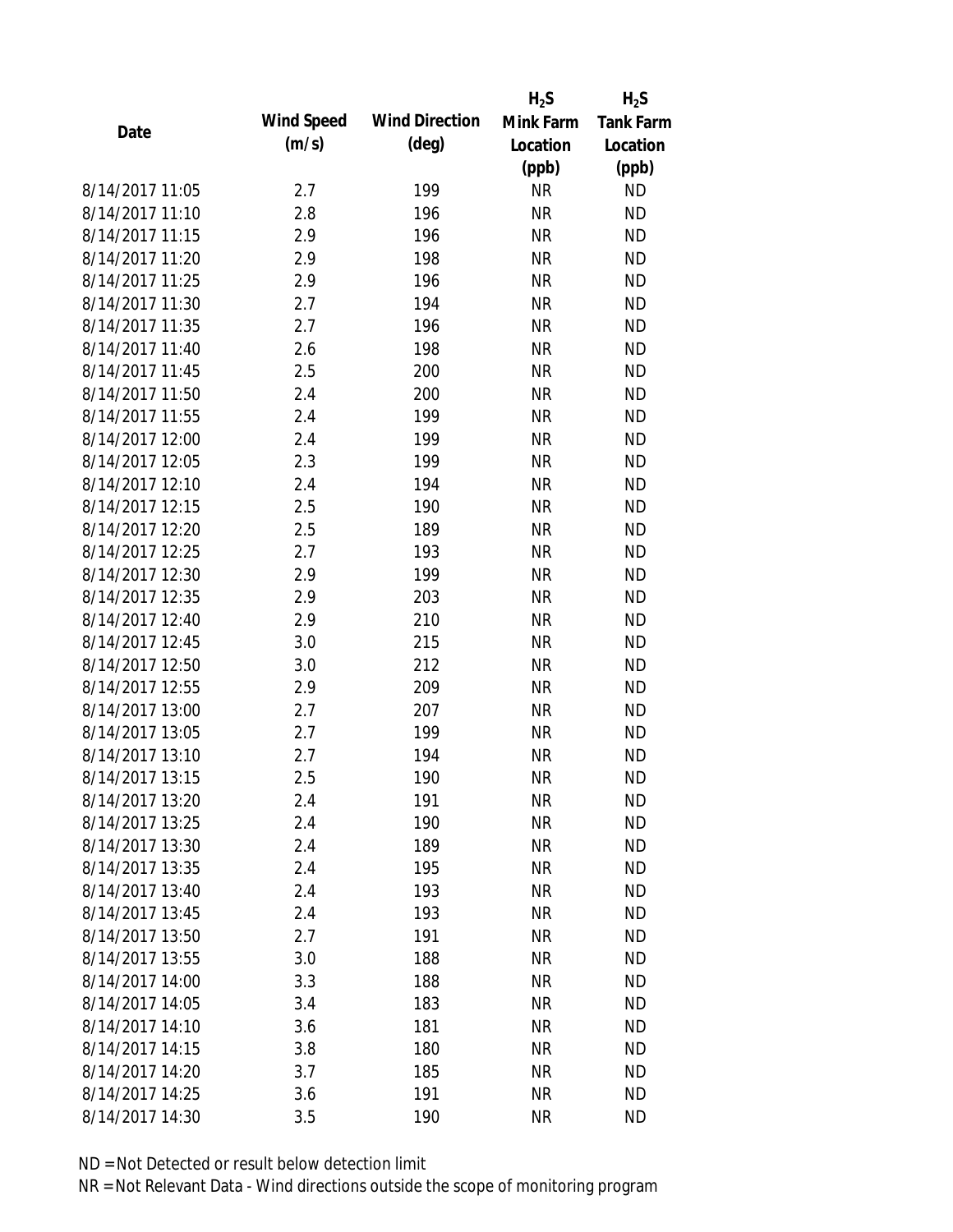|                 |            |                       | $H_2S$    | $H_2S$           |
|-----------------|------------|-----------------------|-----------|------------------|
| Date            | Wind Speed | <b>Wind Direction</b> | Mink Farm | <b>Tank Farm</b> |
|                 | (m/s)      | $(\text{deg})$        | Location  | Location         |
|                 |            |                       | (ppb)     | (ppb)            |
| 8/14/2017 14:35 | 3.5        | 187                   | <b>NR</b> | <b>ND</b>        |
| 8/14/2017 14:40 | 3.4        | 190                   | <b>NR</b> | <b>ND</b>        |
| 8/14/2017 14:45 | 3.3        | 193                   | <b>NR</b> | <b>ND</b>        |
| 8/14/2017 14:50 | 3.3        | 190                   | <b>NR</b> | <b>ND</b>        |
| 8/14/2017 14:55 | 3.5        | 184                   | <b>NR</b> | <b>ND</b>        |
| 8/14/2017 15:00 | 3.5        | 181                   | <b>NR</b> | <b>ND</b>        |
| 8/14/2017 15:05 | 3.5        | 189                   | <b>NR</b> | <b>ND</b>        |
| 8/14/2017 15:10 | 3.5        | 194                   | <b>NR</b> | <b>ND</b>        |
| 8/14/2017 15:15 | 3.4        | 197                   | <b>NR</b> | <b>ND</b>        |
| 8/14/2017 15:20 | 3.4        | 198                   | <b>NR</b> | <b>ND</b>        |
| 8/14/2017 15:25 | 3.1        | 202                   | <b>NR</b> | <b>ND</b>        |
| 8/14/2017 15:30 | 3.0        | 207                   | <b>NR</b> | <b>ND</b>        |
| 8/14/2017 15:35 | 2.8        | 202                   | <b>NR</b> | <b>ND</b>        |
| 8/14/2017 15:40 | 2.7        | 199                   | <b>NR</b> | <b>ND</b>        |
| 8/14/2017 15:45 | 2.7        | 202                   | <b>NR</b> | <b>ND</b>        |
| 8/14/2017 15:50 | 2.7        | 205                   | <b>NR</b> | <b>ND</b>        |
| 8/14/2017 15:55 | 2.9        | 199                   | <b>NR</b> | <b>ND</b>        |
| 8/14/2017 16:00 | 3.0        | 198                   | <b>NR</b> | <b>ND</b>        |
| 8/14/2017 16:05 | 3.1        | 202                   | <b>NR</b> | <b>ND</b>        |
| 8/14/2017 16:10 | 3.1        | 200                   | <b>NR</b> | <b>ND</b>        |
| 8/14/2017 16:15 | 3.2        | 188                   | <b>NR</b> | <b>ND</b>        |
| 8/14/2017 16:20 | 3.3        | 186                   | <b>NR</b> | <b>ND</b>        |
| 8/14/2017 16:25 | 3.4        | 190                   | <b>NR</b> | <b>ND</b>        |
| 8/14/2017 16:30 | 3.6        | 193                   | <b>NR</b> | <b>ND</b>        |
| 8/14/2017 16:35 | 3.7        | 198                   | <b>NR</b> | <b>ND</b>        |
| 8/14/2017 16:40 | 3.8        | 199                   | <b>NR</b> | <b>ND</b>        |
| 8/14/2017 16:45 | 3.9        | 207                   | <b>NR</b> | <b>ND</b>        |
| 8/14/2017 16:50 | 4.0        | 209                   | <b>NR</b> | <b>ND</b>        |
| 8/14/2017 16:55 | 3.9        | 214                   | <b>NR</b> | <b>ND</b>        |
| 8/14/2017 17:00 | 3.8        | 210                   | <b>NR</b> | <b>ND</b>        |
| 8/14/2017 17:05 | 3.6        | 206                   | <b>NR</b> | <b>ND</b>        |
| 8/14/2017 17:10 | 3.4        | 204                   | <b>NR</b> | <b>ND</b>        |
| 8/14/2017 17:15 | 3.4        | 201                   | <b>NR</b> | <b>ND</b>        |
| 8/14/2017 17:20 | 3.1        | 198                   | <b>NR</b> | <b>ND</b>        |
| 8/14/2017 17:25 | 2.9        | 196                   | <b>NR</b> | <b>ND</b>        |
| 8/14/2017 17:30 | 2.8        | 198                   | <b>NR</b> | <b>ND</b>        |
| 8/14/2017 17:35 | 2.8        | 196                   | <b>NR</b> | <b>ND</b>        |
| 8/14/2017 17:40 | 2.8        | 195                   | <b>NR</b> | <b>ND</b>        |
| 8/14/2017 17:45 | 2.8        | 196                   | <b>NR</b> | <b>ND</b>        |
| 8/14/2017 17:50 | 2.8        | 197                   | NR        | <b>ND</b>        |
| 8/14/2017 17:55 | 2.8        | 193                   | <b>NR</b> | <b>ND</b>        |
| 8/14/2017 18:00 | 2.9        | 190                   | <b>NR</b> | <b>ND</b>        |
|                 |            |                       |           |                  |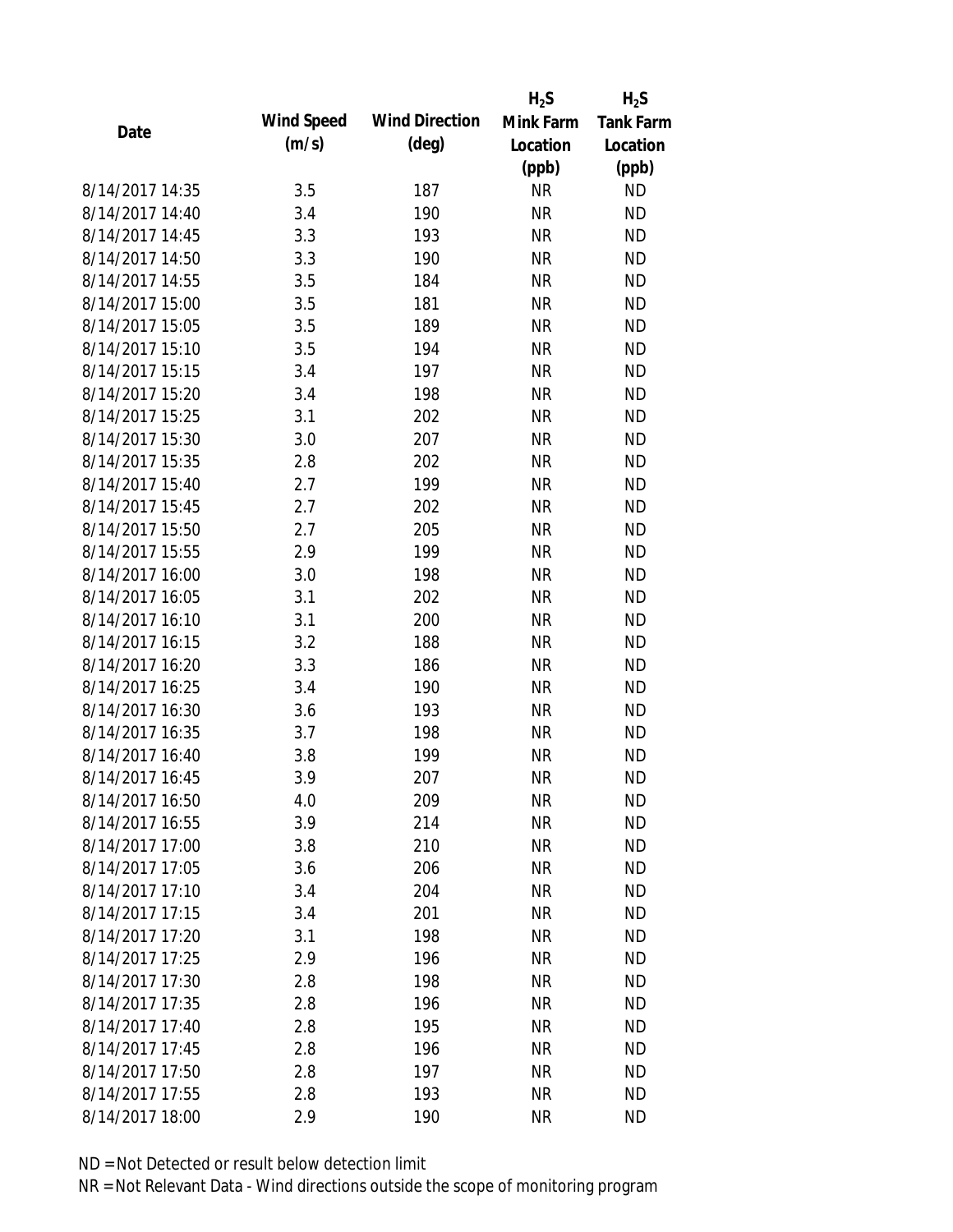|                 |            |                       | $H_2S$    | $H_2S$           |
|-----------------|------------|-----------------------|-----------|------------------|
| Date            | Wind Speed | <b>Wind Direction</b> | Mink Farm | <b>Tank Farm</b> |
|                 | (m/s)      | $(\text{deg})$        | Location  | Location         |
|                 |            |                       | (ppb)     | (ppb)            |
| 8/14/2017 18:05 | 2.9        | 190                   | <b>NR</b> | <b>ND</b>        |
| 8/14/2017 18:10 | 2.9        | 191                   | <b>NR</b> | <b>ND</b>        |
| 8/14/2017 18:15 | 3.0        | 188                   | <b>NR</b> | <b>ND</b>        |
| 8/14/2017 18:20 | 3.0        | 190                   | <b>NR</b> | <b>ND</b>        |
| 8/14/2017 18:25 | 2.9        | 194                   | <b>NR</b> | <b>ND</b>        |
| 8/14/2017 18:30 | 2.8        | 194                   | <b>NR</b> | <b>ND</b>        |
| 8/14/2017 18:35 | 2.6        | 194                   | <b>NR</b> | <b>ND</b>        |
| 8/14/2017 18:40 | 2.6        | 192                   | <b>NR</b> | <b>ND</b>        |
| 8/14/2017 18:45 | 2.5        | 189                   | <b>NR</b> | <b>ND</b>        |
| 8/14/2017 18:50 | 2.4        | 184                   | <b>NR</b> | <b>ND</b>        |
| 8/14/2017 18:55 | 2.5        | 177                   | <b>NR</b> | <b>ND</b>        |
| 8/14/2017 19:00 | 2.5        | 174                   | <b>NR</b> | <b>ND</b>        |
| 8/14/2017 19:05 | 2.6        | 171                   | <b>NR</b> | <b>ND</b>        |
| 8/14/2017 19:10 | 2.6        | 169                   | <b>NR</b> | <b>ND</b>        |
| 8/14/2017 19:15 | 2.6        | 168                   | <b>NR</b> | <b>ND</b>        |
| 8/14/2017 19:20 | 2.7        | 168                   | <b>NR</b> | <b>ND</b>        |
| 8/14/2017 19:25 | 2.7        | 169                   | <b>NR</b> | <b>ND</b>        |
| 8/14/2017 19:30 | 2.8        | 170                   | <b>NR</b> | <b>ND</b>        |
| 8/14/2017 19:35 | 2.8        | 170                   | <b>NR</b> | <b>ND</b>        |
| 8/14/2017 19:40 | 2.8        | 170                   | <b>NR</b> | <b>ND</b>        |
| 8/14/2017 19:45 | 2.9        | 169                   | <b>NR</b> | <b>ND</b>        |
| 8/14/2017 19:50 | 3.0        | 169                   | <b>NR</b> | <b>ND</b>        |
| 8/14/2017 19:55 | 3.0        | 169                   | <b>NR</b> | <b>ND</b>        |
| 8/14/2017 20:00 | 3.0        | 169                   | <b>NR</b> | <b>ND</b>        |
| 8/14/2017 20:05 | 2.9        | 169                   | <b>NR</b> | <b>ND</b>        |
| 8/14/2017 20:10 | 2.7        | 169                   | <b>NR</b> | <b>ND</b>        |
| 8/14/2017 20:15 | 2.6        | 167                   | <b>NR</b> | <b>ND</b>        |
| 8/14/2017 20:20 | 2.5        | 166                   | <b>NR</b> | <b>ND</b>        |
| 8/14/2017 20:25 | 2.5        | 164                   | <b>NR</b> | <b>ND</b>        |
| 8/14/2017 20:30 | 2.4        | 163                   | <b>NR</b> | <b>ND</b>        |
| 8/14/2017 20:35 | 2.4        | 162                   | <b>NR</b> | <b>ND</b>        |
| 8/14/2017 20:40 | 2.4        | 160                   | <b>NR</b> | <b>ND</b>        |
| 8/14/2017 20:45 | 2.4        | 159                   | <b>NR</b> | <b>ND</b>        |
| 8/14/2017 20:50 | 2.4        | 160                   | <b>NR</b> | <b>ND</b>        |
| 8/14/2017 20:55 | 2.3        | 160                   | <b>NR</b> | <b>ND</b>        |
| 8/14/2017 21:00 | 2.4        | 161                   | <b>NR</b> | <b>ND</b>        |
| 8/14/2017 21:05 | 2.3        | 162                   | <b>NR</b> | <b>ND</b>        |
| 8/14/2017 21:10 | 2.3        | 163                   | <b>NR</b> | <b>ND</b>        |
| 8/14/2017 21:15 | 2.4        | 165                   | <b>NR</b> | <b>ND</b>        |
| 8/14/2017 21:20 | 2.5        | 166                   | ΝR        | <b>ND</b>        |
| 8/14/2017 21:25 | 2.5        | 167                   | <b>NR</b> | <b>ND</b>        |
| 8/14/2017 21:30 | 2.6        | 166                   | <b>NR</b> | <b>ND</b>        |
|                 |            |                       |           |                  |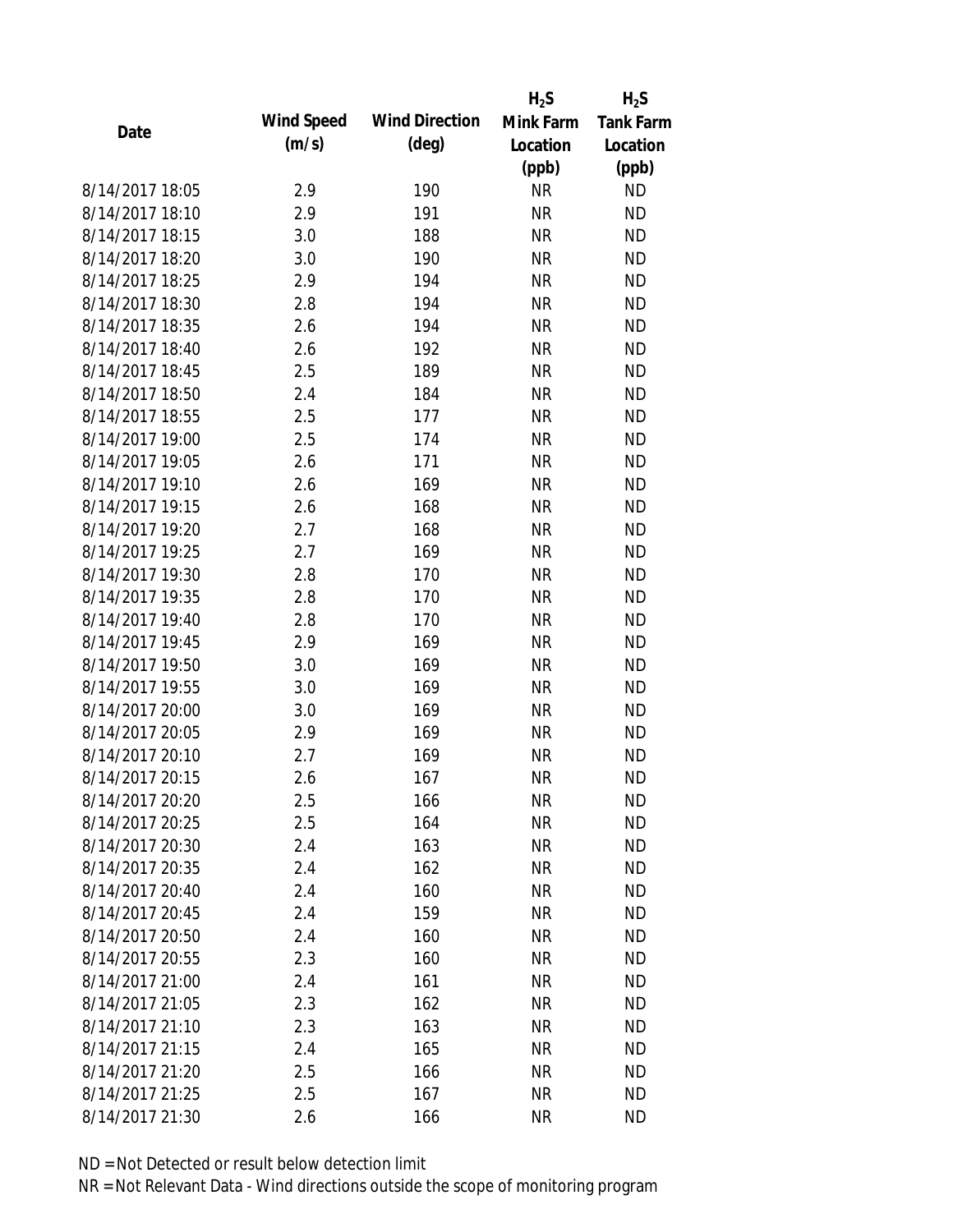|                 |            |                       | $H_2S$    | $H_2S$           |
|-----------------|------------|-----------------------|-----------|------------------|
| Date            | Wind Speed | <b>Wind Direction</b> | Mink Farm | <b>Tank Farm</b> |
|                 | (m/s)      | $(\text{deg})$        | Location  | Location         |
|                 |            |                       | (ppb)     | (ppb)            |
| 8/14/2017 21:35 | 2.7        | 167                   | <b>NR</b> | <b>ND</b>        |
| 8/14/2017 21:40 | 2.7        | 167                   | <b>NR</b> | <b>ND</b>        |
| 8/14/2017 21:45 | 2.7        | 166                   | <b>NR</b> | <b>ND</b>        |
| 8/14/2017 21:50 | 2.7        | 165                   | <b>NR</b> | <b>ND</b>        |
| 8/14/2017 21:55 | 2.8        | 166                   | <b>NR</b> | <b>ND</b>        |
| 8/14/2017 22:00 | 3.0        | 168                   | <b>NR</b> | <b>ND</b>        |
| 8/14/2017 22:05 | 3.2        | 168                   | <b>NR</b> | <b>ND</b>        |
| 8/14/2017 22:10 | 3.3        | 169                   | <b>NR</b> | <b>ND</b>        |
| 8/14/2017 22:15 | 3.5        | 169                   | <b>NR</b> | <b>ND</b>        |
| 8/14/2017 22:20 | 3.6        | 170                   | <b>NR</b> | <b>ND</b>        |
| 8/14/2017 22:25 | 3.6        | 170                   | <b>NR</b> | <b>ND</b>        |
| 8/14/2017 22:30 | 3.4        | 171                   | <b>NR</b> | <b>ND</b>        |
| 8/14/2017 22:35 | 3.3        | 171                   | <b>NR</b> | <b>ND</b>        |
| 8/14/2017 22:40 | 3.2        | 171                   | <b>NR</b> | <b>ND</b>        |
| 8/14/2017 22:45 | 3.0        | 170                   | <b>NR</b> | <b>ND</b>        |
| 8/14/2017 22:50 | 2.8        | 169                   | <b>NR</b> | <b>ND</b>        |
| 8/14/2017 22:55 | 2.6        | 168                   | <b>NR</b> | <b>ND</b>        |
| 8/14/2017 23:00 | 2.7        | 167                   | <b>NR</b> | <b>ND</b>        |
| 8/14/2017 23:05 | 2.7        | 167                   | <b>NR</b> | <b>ND</b>        |
| 8/14/2017 23:10 | 2.7        | 167                   | <b>NR</b> | <b>ND</b>        |
| 8/14/2017 23:15 | 2.7        | 170                   | <b>NR</b> | <b>ND</b>        |
| 8/14/2017 23:20 | 2.8        | 172                   | <b>NR</b> | <b>ND</b>        |
| 8/14/2017 23:25 | 2.8        | 175                   | <b>NR</b> | <b>ND</b>        |
| 8/14/2017 23:30 | 2.6        | 176                   | <b>NR</b> | <b>ND</b>        |
| 8/14/2017 23:35 | 2.5        | 179                   | <b>NR</b> | <b>ND</b>        |
| 8/14/2017 23:40 | 2.2        | 184                   | <b>NR</b> | <b>ND</b>        |
| 8/14/2017 23:45 | 2.0        | 189                   | <b>NR</b> | <b>ND</b>        |
| 8/14/2017 23:50 | 1.8        | 193                   | <b>NR</b> | <b>ND</b>        |
| 8/14/2017 23:55 | 1.6        | 199                   | <b>NR</b> | <b>ND</b>        |
| 8/14/2017 24:00 | 1.6        | 205                   | <b>NR</b> | <b>ND</b>        |
| 8/15/2017 00:05 | 1.7        | 205                   | <b>NR</b> | <b>ND</b>        |
| 8/15/2017 00:10 | 1.9        | 201                   | <b>NR</b> | <b>ND</b>        |
| 8/15/2017 00:15 | 2.0        | 199                   | <b>NR</b> | <b>ND</b>        |
| 8/15/2017 00:20 | 2.0        | 201                   | <b>NR</b> | <b>ND</b>        |
| 8/15/2017 00:25 | 2.0        | 201                   | <b>NR</b> | <b>ND</b>        |
| 8/15/2017 00:30 | 2.0        | 200                   | <b>NR</b> | <b>ND</b>        |
| 8/15/2017 00:35 | 1.9        | 201                   | <b>NR</b> | <b>ND</b>        |
| 8/15/2017 00:40 | 1.8        | 203                   | <b>NR</b> | <b>ND</b>        |
| 8/15/2017 00:45 | 1.8        | 204                   | <b>NR</b> | <b>ND</b>        |
| 8/15/2017 00:50 | 2.1        | 200                   | ΝR        | <b>ND</b>        |
| 8/15/2017 00:55 | 2.4        | 195                   | <b>NR</b> | <b>ND</b>        |
| 8/15/2017 01:00 | 2.7        | 192                   | <b>NR</b> | <b>ND</b>        |
|                 |            |                       |           |                  |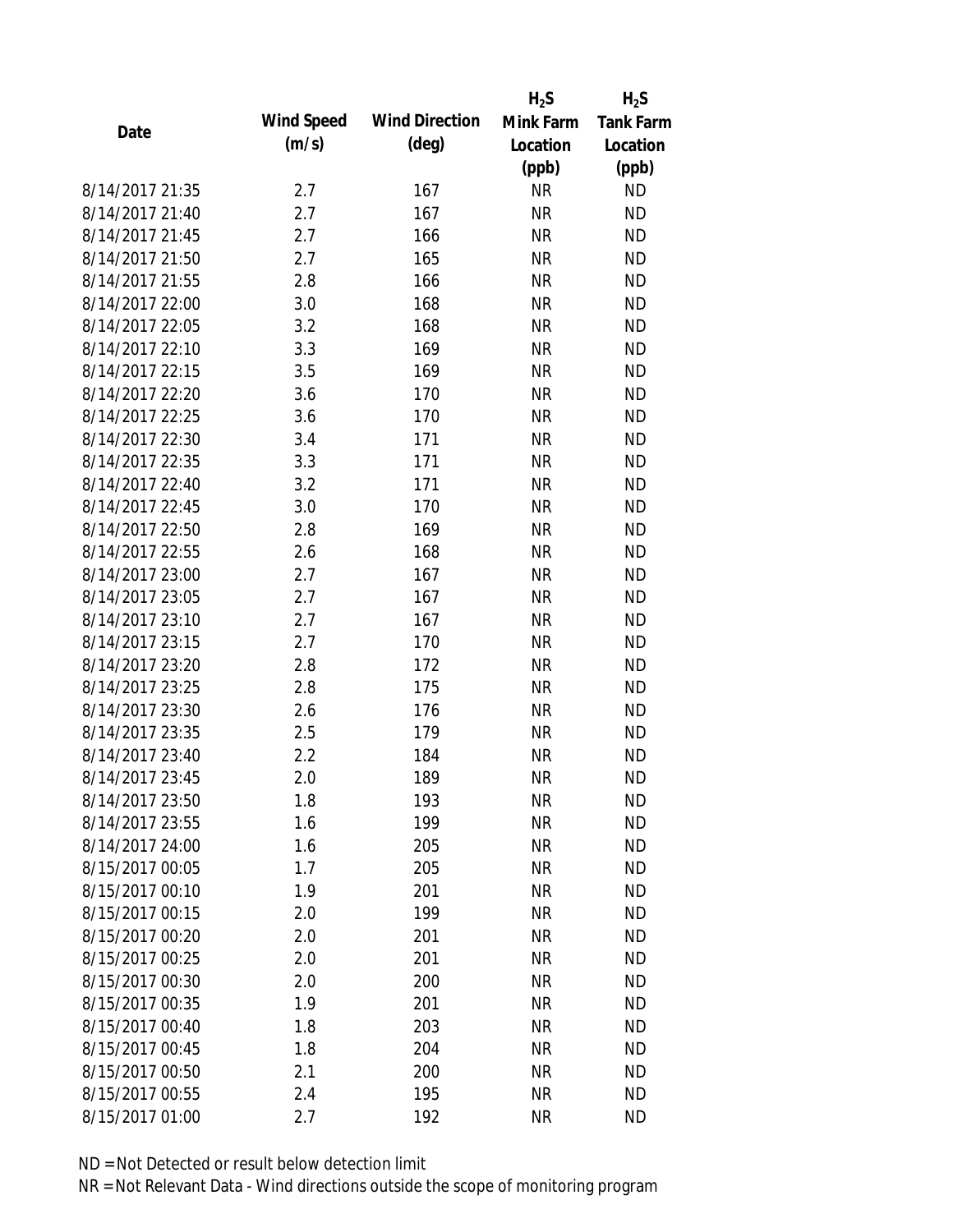|                 |            |                       | $H_2S$    | $H_2S$           |
|-----------------|------------|-----------------------|-----------|------------------|
| Date            | Wind Speed | <b>Wind Direction</b> | Mink Farm | <b>Tank Farm</b> |
|                 | (m/s)      | $(\text{deg})$        | Location  | Location         |
|                 |            |                       | (ppb)     | (ppb)            |
| 8/15/2017 01:05 | 2.9        | 189                   | <b>NR</b> | <b>ND</b>        |
| 8/15/2017 01:10 | 3.0        | 188                   | <b>NR</b> | <b>ND</b>        |
| 8/15/2017 01:15 | 2.9        | 189                   | <b>NR</b> | <b>ND</b>        |
| 8/15/2017 01:20 | 2.7        | 193                   | <b>NR</b> | <b>ND</b>        |
| 8/15/2017 01:25 | 2.5        | 195                   | <b>NR</b> | <b>ND</b>        |
| 8/15/2017 01:30 | 2.4        | 200                   | <b>NR</b> | <b>ND</b>        |
| 8/15/2017 01:35 | 2.5        | 206                   | <b>NR</b> | <b>ND</b>        |
| 8/15/2017 01:40 | 2.5        | 208                   | <b>NR</b> | <b>ND</b>        |
| 8/15/2017 01:45 | 2.5        | 210                   | <b>NR</b> | <b>ND</b>        |
| 8/15/2017 01:50 | 2.6        | 211                   | <b>NR</b> | <b>ND</b>        |
| 8/15/2017 01:55 | 2.8        | 213                   | <b>NR</b> | <b>ND</b>        |
| 8/15/2017 02:00 | 2.8        | 213                   | <b>NR</b> | <b>ND</b>        |
| 8/15/2017 02:05 | 2.8        | 212                   | <b>NR</b> | <b>ND</b>        |
| 8/15/2017 02:10 | 2.8        | 212                   | <b>NR</b> | <b>ND</b>        |
| 8/15/2017 02:15 | 2.8        | 212                   | <b>NR</b> | <b>ND</b>        |
| 8/15/2017 02:20 | 2.8        | 212                   | <b>NR</b> | <b>ND</b>        |
| 8/15/2017 02:25 | 2.9        | 214                   | <b>NR</b> | <b>ND</b>        |
| 8/15/2017 02:30 | 3.1        | 218                   | <b>NR</b> | <b>ND</b>        |
| 8/15/2017 02:35 | 3.2        | 219                   | <b>NR</b> | <b>ND</b>        |
| 8/15/2017 02:40 | 3.3        | 221                   | <b>NR</b> | <b>ND</b>        |
| 8/15/2017 02:45 | 3.4        | 224                   | <b>NR</b> | <b>ND</b>        |
| 8/15/2017 02:50 | 3.4        | 226                   | <b>NR</b> | <b>ND</b>        |
| 8/15/2017 02:55 | 3.4        | 228                   | <b>NR</b> | <b>ND</b>        |
| 8/15/2017 03:00 | 3.2        | 230                   | 1         | <b>ND</b>        |
| 8/15/2017 03:05 | 3.1        | 235                   | 1         | <b>ND</b>        |
| 8/15/2017 03:10 | 3.1        | 239                   | 1         | <b>ND</b>        |
| 8/15/2017 03:15 | 2.9        | 241                   | <b>ND</b> | <b>ND</b>        |
| 8/15/2017 03:20 | 2.8        | 240                   | <b>ND</b> | <b>ND</b>        |
| 8/15/2017 03:25 | 2.4        | 235                   | <b>ND</b> | <b>ND</b>        |
| 8/15/2017 03:30 | 2.3        | 235                   | <b>ND</b> | <b>ND</b>        |
| 8/15/2017 03:35 | 2.2        | 234                   | <b>ND</b> | <b>ND</b>        |
| 8/15/2017 03:40 | 2.0        | 226                   | <b>NR</b> | <b>ND</b>        |
| 8/15/2017 03:45 | 1.9        | 220                   | <b>NR</b> | <b>ND</b>        |
| 8/15/2017 03:50 | 1.8        | 217                   | <b>NR</b> | <b>ND</b>        |
| 8/15/2017 03:55 | 1.8        | 218                   | <b>NR</b> | <b>ND</b>        |
| 8/15/2017 04:00 | 1.7        | 209                   | <b>NR</b> | <b>ND</b>        |
| 8/15/2017 04:05 | 1.6        | 203                   | <b>NR</b> | <b>ND</b>        |
| 8/15/2017 04:10 | 1.6        | 204                   | <b>NR</b> | <b>ND</b>        |
| 8/15/2017 04:15 | 1.6        | 203                   | <b>NR</b> | <b>ND</b>        |
| 8/15/2017 04:20 | 1.6        | 203                   | ΝR        | <b>ND</b>        |
| 8/15/2017 04:25 | 1.5        | 205                   | <b>NR</b> | <b>ND</b>        |
| 8/15/2017 04:30 | 1.6        | 215                   | <b>NR</b> | <b>ND</b>        |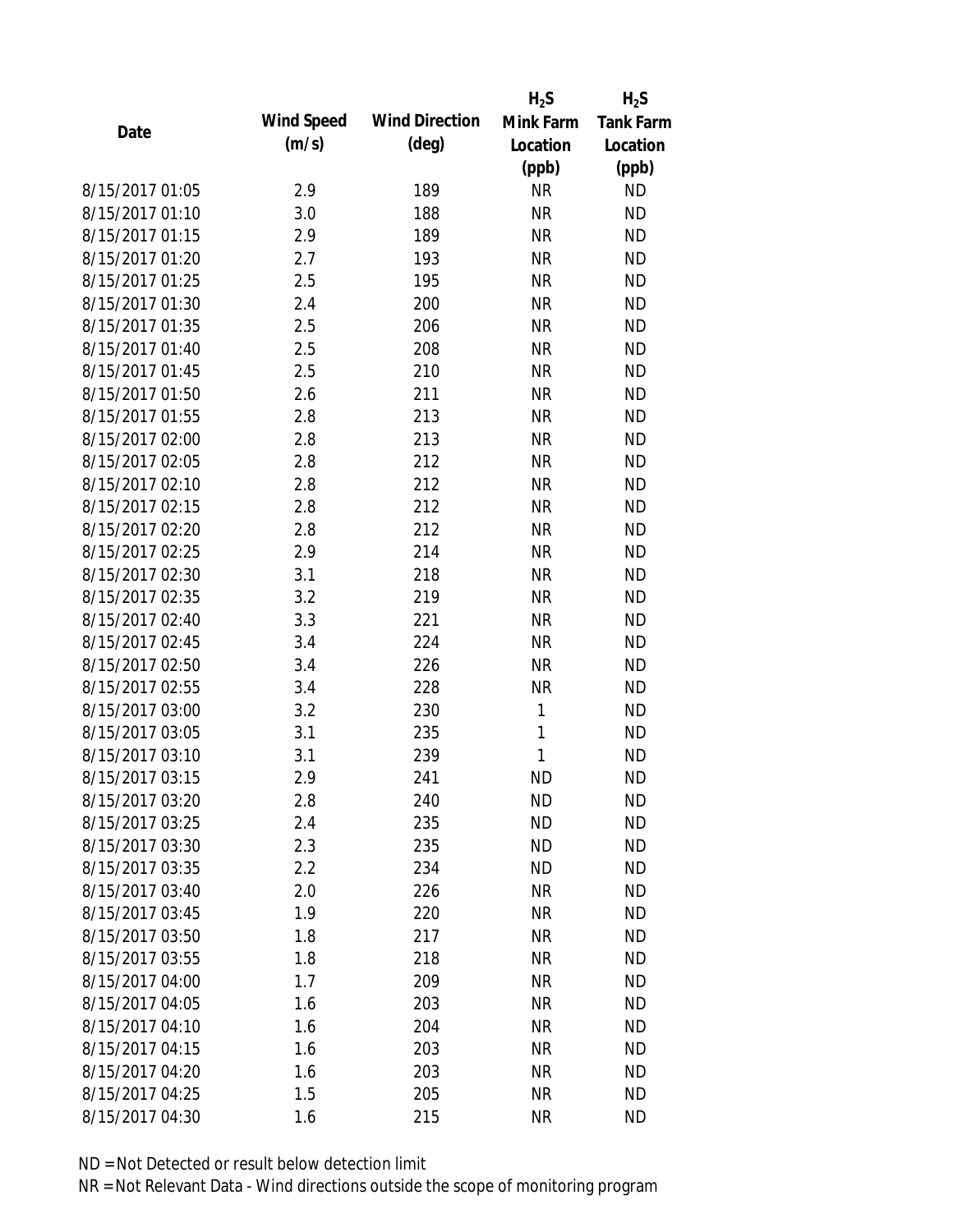|                 |            |                       | $H_2S$       | $H_2S$           |
|-----------------|------------|-----------------------|--------------|------------------|
| Date            | Wind Speed | <b>Wind Direction</b> | Mink Farm    | <b>Tank Farm</b> |
|                 | (m/s)      | $(\text{deg})$        | Location     | Location         |
|                 |            |                       | (ppb)        | (ppb)            |
| 8/15/2017 04:35 | 1.6        | 225                   | <b>NR</b>    | <b>ND</b>        |
| 8/15/2017 04:40 | 1.6        | 237                   | <b>ND</b>    | <b>ND</b>        |
| 8/15/2017 04:45 | 1.7        | 252                   | <b>ND</b>    | <b>ND</b>        |
| 8/15/2017 04:50 | 1.7        | 259                   | <b>ND</b>    | <b>ND</b>        |
| 8/15/2017 04:55 | 1.8        | 262                   | <b>ND</b>    | <b>ND</b>        |
| 8/15/2017 05:00 | 1.7        | 266                   | <b>ND</b>    | <b>ND</b>        |
| 8/15/2017 05:05 | 1.6        | 267                   | <b>ND</b>    | <b>ND</b>        |
| 8/15/2017 05:10 | 1.6        | 263                   | <b>ND</b>    | <b>ND</b>        |
| 8/15/2017 05:15 | 1.5        | 259                   | <b>ND</b>    | <b>ND</b>        |
| 8/15/2017 05:20 | 1.5        | 257                   | 1            | <b>ND</b>        |
| 8/15/2017 05:25 | 1.4        | 255                   | 1            | <b>ND</b>        |
| 8/15/2017 05:30 | 1.4        | 249                   | $\mathbf{1}$ | <b>ND</b>        |
| 8/15/2017 05:35 | 1.4        | 243                   | $\mathbf{1}$ | <b>ND</b>        |
| 8/15/2017 05:40 | 1.4        | 240                   | <b>ND</b>    | <b>ND</b>        |
| 8/15/2017 05:45 | 1.4        | 238                   | <b>ND</b>    | <b>ND</b>        |
| 8/15/2017 05:50 | 1.4        | 235                   | <b>ND</b>    | <b>ND</b>        |
| 8/15/2017 05:55 | 1.4        | 234                   | <b>ND</b>    | <b>ND</b>        |
| 8/15/2017 06:00 | 1.4        | 234                   | <b>ND</b>    | <b>ND</b>        |
| 8/15/2017 06:05 | 1.4        | 238                   | <b>ND</b>    | <b>ND</b>        |
| 8/15/2017 06:10 | 1.4        | 240                   | <b>ND</b>    | <b>ND</b>        |
| 8/15/2017 06:15 | 1.4        | 240                   | <b>ND</b>    | <b>ND</b>        |
| 8/15/2017 06:20 | 1.3        | 241                   | <b>ND</b>    | <b>ND</b>        |
| 8/15/2017 06:25 | 1.2        | 240                   | <b>ND</b>    | <b>ND</b>        |
| 8/15/2017 06:30 | 1.1        | 237                   | <b>ND</b>    | <b>ND</b>        |
| 8/15/2017 06:35 | 1.1        | 240                   | <b>ND</b>    | <b>ND</b>        |
| 8/15/2017 06:40 | 0.9        | 243                   | <b>ND</b>    | <b>ND</b>        |
| 8/15/2017 06:45 | 0.8        | 248                   | <b>ND</b>    | <b>ND</b>        |
| 8/15/2017 06:50 | 0.9        | 258                   | <b>ND</b>    | <b>ND</b>        |
| 8/15/2017 06:55 | 0.9        | 262                   | <b>ND</b>    | <b>ND</b>        |
| 8/15/2017 07:00 | 0.8        | 267                   | <b>ND</b>    | <b>ND</b>        |
| 8/15/2017 07:05 | 0.8        | 261                   | <b>ND</b>    | <b>ND</b>        |
| 8/15/2017 07:10 | 0.8        | 256                   | <b>ND</b>    | <b>ND</b>        |
| 8/15/2017 07:15 | 0.7        | 252                   | 1            | <b>ND</b>        |
| 8/15/2017 07:20 | 0.6        | 247                   | 1            | <b>ND</b>        |
| 8/15/2017 07:25 | 0.5        | 246                   | 1            | <b>ND</b>        |
| 8/15/2017 07:30 | 0.6        | 246                   | 1            | <b>ND</b>        |
| 8/15/2017 07:35 | 0.7        | 249                   | 1            | <b>ND</b>        |
| 8/15/2017 07:40 | 0.7        | 259                   | 1            | <b>ND</b>        |
| 8/15/2017 07:45 | 0.8        | 274                   | 1            | <b>ND</b>        |
| 8/15/2017 07:50 | 0.9        | 293                   | 1            | <b>ND</b>        |
| 8/15/2017 07:55 | 1.0        | 304                   | 1            | <b>ND</b>        |
| 8/15/2017 08:00 | 1.0        | 320                   | 1            | <b>ND</b>        |
|                 |            |                       |              |                  |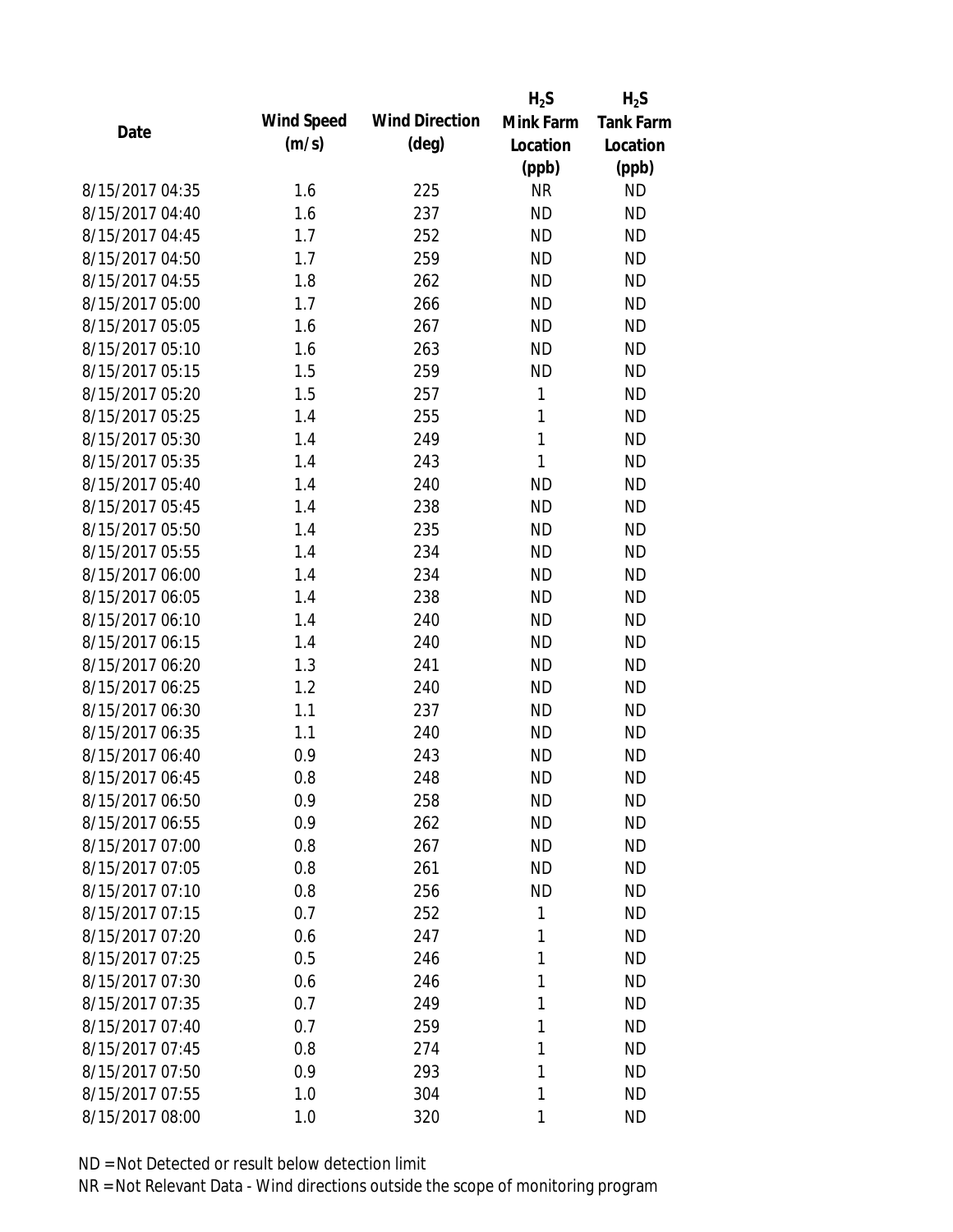|                 |            |                       | $H_2S$       | $H_2S$           |
|-----------------|------------|-----------------------|--------------|------------------|
| Date            | Wind Speed | <b>Wind Direction</b> | Mink Farm    | <b>Tank Farm</b> |
|                 | (m/s)      | $(\text{deg})$        | Location     | Location         |
|                 |            |                       | (ppb)        | (ppb)            |
| 8/15/2017 08:05 | 1.1        | 333                   | 1            | <b>ND</b>        |
| 8/15/2017 08:10 | 1.2        | 338                   | <b>ND</b>    | <b>ND</b>        |
| 8/15/2017 08:15 | 1.3        | 341                   | <b>ND</b>    | <b>ND</b>        |
| 8/15/2017 08:20 | 1.2        | 342                   | <b>ND</b>    | <b>ND</b>        |
| 8/15/2017 08:25 | 1.3        | 345                   | <b>ND</b>    | <b>ND</b>        |
| 8/15/2017 08:30 | 1.4        | 345                   | <b>ND</b>    | <b>ND</b>        |
| 8/15/2017 08:35 | 1.3        | 344                   | <b>ND</b>    | <b>ND</b>        |
| 8/15/2017 08:40 | 1.4        | 348                   | $\mathbf{1}$ | <b>ND</b>        |
| 8/15/2017 08:45 | 1.4        | 349                   | <b>ND</b>    | <b>ND</b>        |
| 8/15/2017 08:50 | 1.5        | 350                   | $\mathbf{1}$ | <b>ND</b>        |
| 8/15/2017 08:55 | 1.5        | 354                   | <b>ND</b>    | <b>ND</b>        |
| 8/15/2017 09:00 | 1.5        | 359                   | <b>ND</b>    | <b>ND</b>        |
| 8/15/2017 09:05 | 1.7        | $\overline{7}$        | <b>ND</b>    | <b>ND</b>        |
| 8/15/2017 09:10 | 1.7        | $\overline{7}$        | <b>ND</b>    | <b>ND</b>        |
| 8/15/2017 09:15 | 1.9        | 12                    | 1            | <b>ND</b>        |
| 8/15/2017 09:20 | 1.9        | 17                    | 1            | <b>ND</b>        |
| 8/15/2017 09:25 | 2.1        | 19                    | $\mathbf{1}$ | <b>ND</b>        |
| 8/15/2017 09:30 | 2.2        | 18                    | $\mathbf{1}$ | <b>ND</b>        |
| 8/15/2017 09:35 | 2.2        | 19                    | 1            | <b>ND</b>        |
| 8/15/2017 09:40 | 2.2        | 23                    | <b>ND</b>    | <b>ND</b>        |
| 8/15/2017 09:45 | 2.1        | 25                    | <b>ND</b>    | <b>ND</b>        |
| 8/15/2017 09:50 | 1.9        | 24                    | <b>ND</b>    | <b>ND</b>        |
| 8/15/2017 09:55 | 1.7        | 21                    | <b>ND</b>    | <b>ND</b>        |
| 8/15/2017 10:00 | 1.6        | 22                    | <b>ND</b>    | <b>ND</b>        |
| 8/15/2017 10:05 | 1.6        | 18                    | <b>ND</b>    | <b>ND</b>        |
| 8/15/2017 10:10 | 1.6        | 20                    | <b>ND</b>    | <b>ND</b>        |
| 8/15/2017 10:15 | 1.5        | 20                    | <b>ND</b>    | <b>ND</b>        |
| 8/15/2017 10:20 | 1.5        | 28                    | <b>ND</b>    | <b>ND</b>        |
| 8/15/2017 10:25 | 1.6        | 35                    | <b>ND</b>    | <b>ND</b>        |
| 8/15/2017 10:30 | 1.6        | 33                    | <b>ND</b>    | <b>ND</b>        |
| 8/15/2017 10:35 | 1.6        | 35                    | <b>ND</b>    | <b>ND</b>        |
| 8/15/2017 10:40 | 1.6        | 27                    | <b>ND</b>    | <b>ND</b>        |
| 8/15/2017 10:45 | 1.6        | 29                    | <b>ND</b>    | <b>ND</b>        |
| 8/15/2017 10:50 | 1.7        | 27                    | <b>ND</b>    | <b>ND</b>        |
| 8/15/2017 10:55 | 1.4        | 27                    | <b>ND</b>    | <b>ND</b>        |
| 8/15/2017 11:00 | 1.4        | 38                    | <b>ND</b>    | <b>ND</b>        |
| 8/15/2017 11:05 | 1.4        | 36                    | <b>ND</b>    | <b>ND</b>        |
| 8/15/2017 11:10 | 1.4        | 34                    | <b>ND</b>    | <b>ND</b>        |
| 8/15/2017 11:15 | 1.5        | 6                     | <b>ND</b>    | <b>ND</b>        |
| 8/15/2017 11:20 | 1.4        | 317                   | <b>ND</b>    | <b>ND</b>        |
| 8/15/2017 11:25 | 1.7        | 330                   | <b>ND</b>    | <b>ND</b>        |
| 8/15/2017 11:30 | 1.8        | 333                   | <b>ND</b>    | <b>ND</b>        |
|                 |            |                       |              |                  |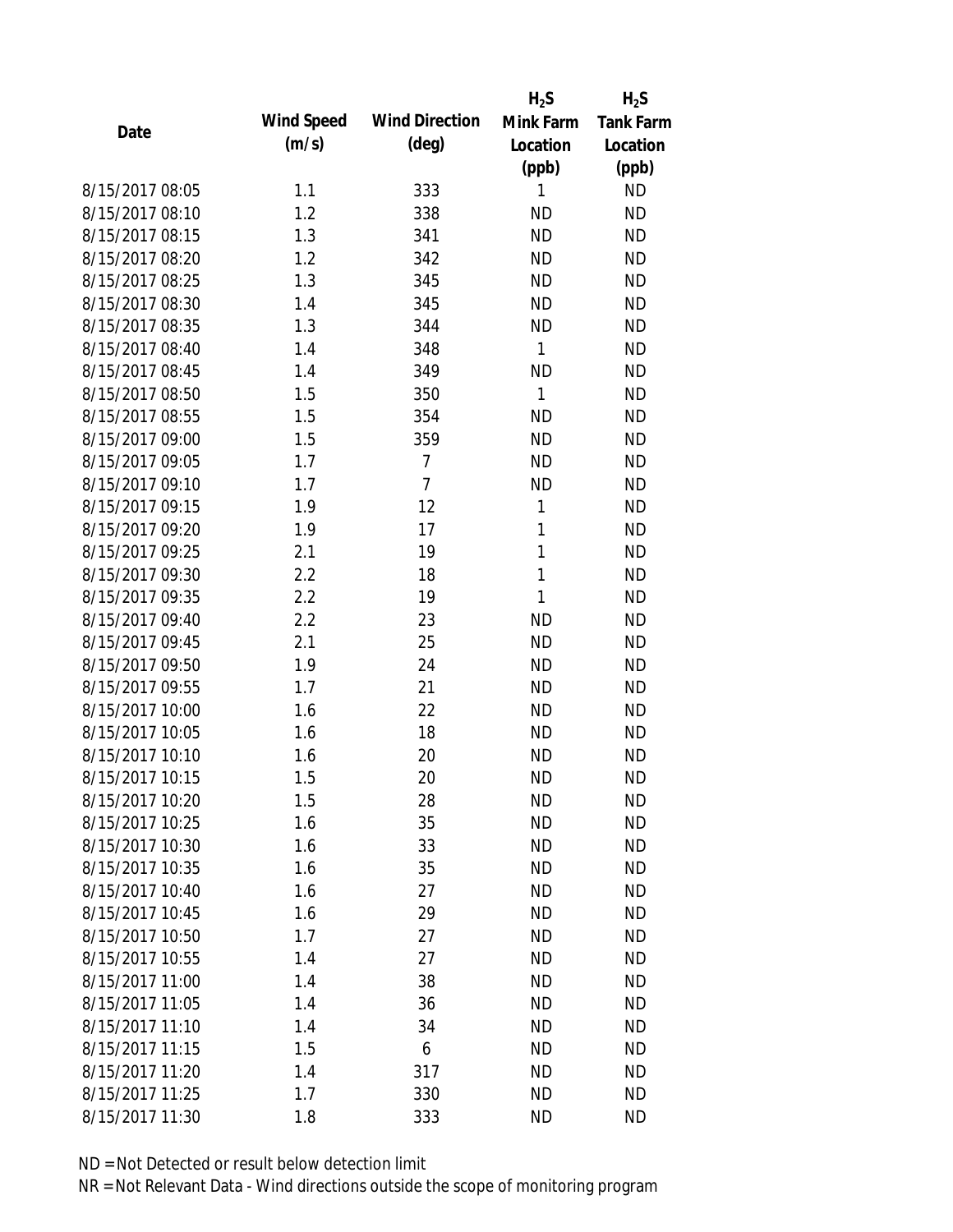|                 |            |                       | $H_2S$    | $H_2S$           |
|-----------------|------------|-----------------------|-----------|------------------|
| Date            | Wind Speed | <b>Wind Direction</b> | Mink Farm | <b>Tank Farm</b> |
|                 | (m/s)      | $(\text{deg})$        | Location  | Location         |
|                 |            |                       | (ppb)     | (ppb)            |
| 8/15/2017 11:35 | 1.8        | 334                   | <b>ND</b> | <b>ND</b>        |
| 8/15/2017 11:40 | 1.8        | 340                   | <b>ND</b> | <b>ND</b>        |
| 8/15/2017 11:45 | 1.7        | 352                   | <b>ND</b> | <b>ND</b>        |
| 8/15/2017 11:50 | 1.7        | 353                   | <b>ND</b> | <b>ND</b>        |
| 8/15/2017 11:55 | 1.7        | 354                   | <b>ND</b> | <b>ND</b>        |
| 8/15/2017 12:00 | 1.6        | 3                     | <b>ND</b> | <b>ND</b>        |
| 8/15/2017 12:05 | 1.5        | 25                    | <b>ND</b> | <b>ND</b>        |
| 8/15/2017 12:10 | 1.5        | 27                    | <b>ND</b> | <b>ND</b>        |
| 8/15/2017 12:15 | 1.6        | 30                    | <b>ND</b> | <b>ND</b>        |
| 8/15/2017 12:20 | 1.7        | 31                    | <b>ND</b> | <b>ND</b>        |
| 8/15/2017 12:25 | 1.7        | 24                    | <b>ND</b> | <b>ND</b>        |
| 8/15/2017 12:30 | 1.6        | 17                    | <b>ND</b> | <b>ND</b>        |
| 8/15/2017 12:35 | 1.6        | 359                   | <b>ND</b> | <b>ND</b>        |
| 8/15/2017 12:40 | 1.7        | 353                   | <b>ND</b> | <b>ND</b>        |
| 8/15/2017 12:45 | 1.5        | 350                   | <b>ND</b> | <b>ND</b>        |
| 8/15/2017 12:50 | 1.1        | 354                   | <b>ND</b> | <b>ND</b>        |
| 8/15/2017 12:55 | 1.0        | 5                     | <b>ND</b> | <b>ND</b>        |
| 8/15/2017 13:00 | 1.0        | 339                   | <b>ND</b> | <b>ND</b>        |
| 8/15/2017 13:05 | 0.9        | 350                   | <b>ND</b> | <b>ND</b>        |
| 8/15/2017 13:10 | 0.6        | 112                   | <b>NR</b> | <b>ND</b>        |
| 8/15/2017 13:15 | 0.7        | 105                   | <b>NR</b> | <b>ND</b>        |
| 8/15/2017 13:20 | 0.9        | 90                    | <b>NR</b> | <b>ND</b>        |
| 8/15/2017 13:25 | 1.0        | 63                    | <b>NR</b> | <b>ND</b>        |
| 8/15/2017 13:30 | 1.0        | 58                    | <b>NR</b> | <b>ND</b>        |
| 8/15/2017 13:35 | 1.1        | 63                    | <b>NR</b> | <b>ND</b>        |
| 8/15/2017 13:40 | 1.2        | 74                    | <b>NR</b> | <b>ND</b>        |
| 8/15/2017 13:45 | 1.2        | 76                    | <b>NR</b> | <b>ND</b>        |
| 8/15/2017 13:50 | 1.2        | 83                    | <b>NR</b> | <b>ND</b>        |
| 8/15/2017 13:55 | 1.2        | 94                    | <b>NR</b> | <b>ND</b>        |
| 8/15/2017 14:00 | 1.2        | 99                    | <b>NR</b> | <b>ND</b>        |
| 8/15/2017 14:05 | 1.3        | 101                   | <b>NR</b> | <b>ND</b>        |
| 8/15/2017 14:10 | 1.4        | 100                   | <b>NR</b> | <b>ND</b>        |
| 8/15/2017 14:15 | 1.6        | 109                   | <b>NR</b> | <b>ND</b>        |
| 8/15/2017 14:20 | 1.7        | 121                   | <b>NR</b> | <b>ND</b>        |
| 8/15/2017 14:25 | 1.6        | 121                   | <b>NR</b> | <b>ND</b>        |
| 8/15/2017 14:30 | 1.6        | 139                   | <b>NR</b> | <b>ND</b>        |
| 8/15/2017 14:35 | 1.8        | 166                   | <b>NR</b> | <b>ND</b>        |
| 8/15/2017 14:40 | 1.9        | 199                   | <b>NR</b> | <b>ND</b>        |
| 8/15/2017 14:45 | 1.9        | 229                   | <b>NR</b> | <b>ND</b>        |
| 8/15/2017 14:50 | 2.1        | 256                   | <b>ND</b> | <b>ND</b>        |
| 8/15/2017 14:55 | 2.5        | 261                   | 1         | <b>ND</b>        |
| 8/15/2017 15:00 |            |                       |           | <b>ND</b>        |
|                 | 2.7        | 267                   | 1         |                  |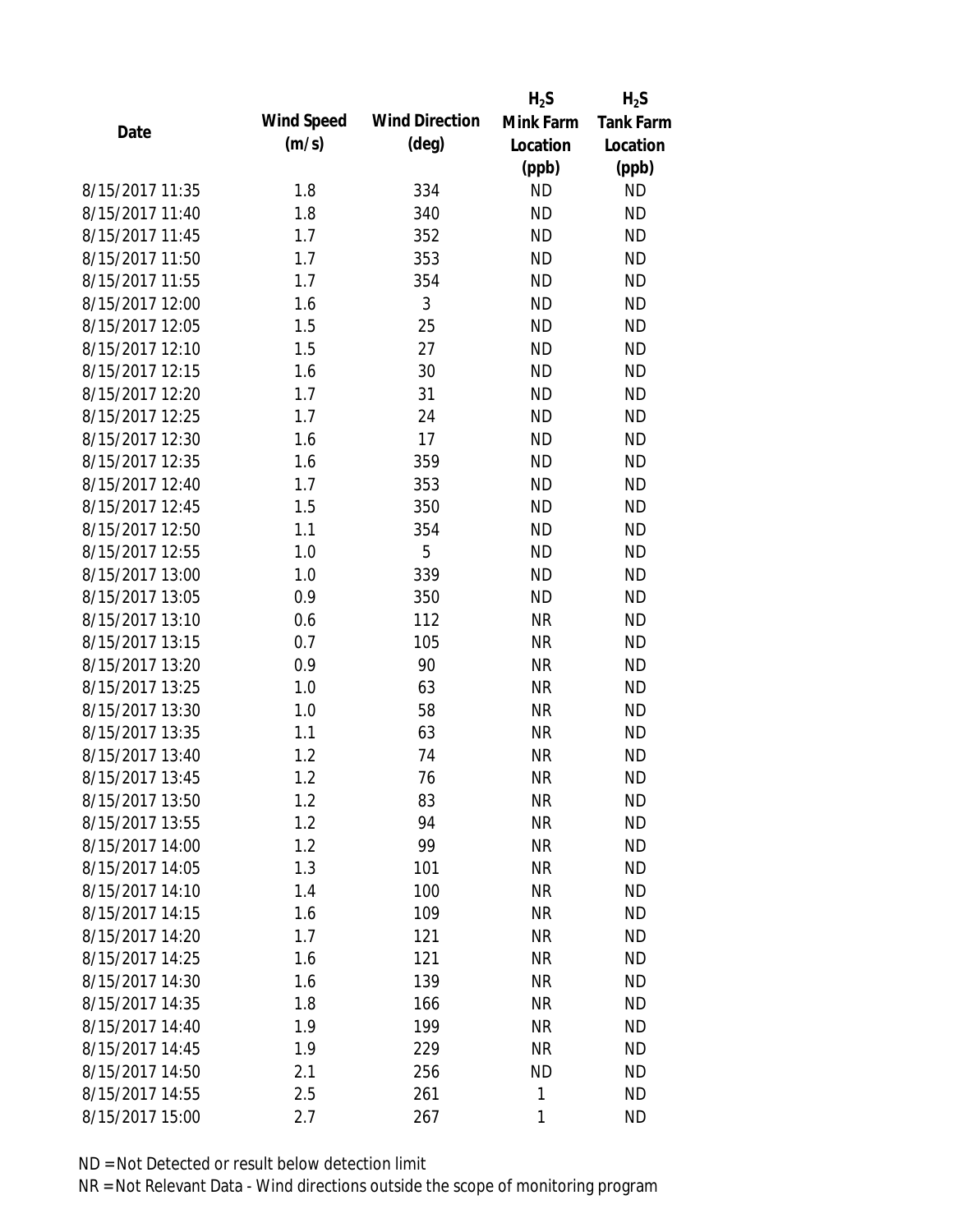|                 |            |                       | $H_2S$       | $H_2S$           |
|-----------------|------------|-----------------------|--------------|------------------|
| Date            | Wind Speed | <b>Wind Direction</b> | Mink Farm    | <b>Tank Farm</b> |
|                 | (m/s)      | $(\text{deg})$        | Location     | Location         |
|                 |            |                       | (ppb)        | (ppb)            |
| 8/15/2017 15:05 | 2.8        | 281                   | 1            | <b>ND</b>        |
| 8/15/2017 15:10 | 2.7        | 286                   | 1            | <b>ND</b>        |
| 8/15/2017 15:15 | 2.8        | 287                   | 1            | <b>ND</b>        |
| 8/15/2017 15:20 | 2.9        | 280                   | 1            | <b>ND</b>        |
| 8/15/2017 15:25 | 2.8        | 277                   | $\mathbf{1}$ | <b>ND</b>        |
| 8/15/2017 15:30 | 2.8        | 278                   | 1            | <b>ND</b>        |
| 8/15/2017 15:35 | 2.7        | 273                   | <b>ND</b>    | <b>ND</b>        |
| 8/15/2017 15:40 | 2.7        | 278                   | $\mathbf{1}$ | <b>ND</b>        |
| 8/15/2017 15:45 | 2.8        | 296                   | <b>ND</b>    | <b>ND</b>        |
| 8/15/2017 15:50 | 2.8        | 332                   | <b>ND</b>    | <b>ND</b>        |
| 8/15/2017 15:55 | 2.9        | $\overline{7}$        | <b>ND</b>    | <b>ND</b>        |
| 8/15/2017 16:00 | 2.9        | 28                    | <b>ND</b>    | <b>ND</b>        |
| 8/15/2017 16:05 | 3.0        | 40                    | <b>ND</b>    | <b>ND</b>        |
| 8/15/2017 16:10 | 3.1        | 44                    | <b>NR</b>    | <b>ND</b>        |
| 8/15/2017 16:15 | 3.2        | 46                    | <b>NR</b>    | <b>ND</b>        |
| 8/15/2017 16:20 | 3.3        | 46                    | <b>NR</b>    | <b>ND</b>        |
| 8/15/2017 16:25 | 3.5        | 43                    | <b>NR</b>    | <b>ND</b>        |
| 8/15/2017 16:30 | 3.3        | 44                    | <b>NR</b>    | <b>ND</b>        |
| 8/15/2017 16:35 | 3.3        | 44                    | <b>NR</b>    | <b>ND</b>        |
| 8/15/2017 16:40 | 3.4        | 44                    | <b>NR</b>    | <b>ND</b>        |
| 8/15/2017 16:45 | 3.4        | 46                    | <b>NR</b>    | <b>ND</b>        |
| 8/15/2017 16:50 | 3.4        | 46                    | <b>NR</b>    | <b>ND</b>        |
| 8/15/2017 16:55 | 3.2        | 48                    | <b>NR</b>    | <b>ND</b>        |
| 8/15/2017 17:00 | 3.4        | 47                    | <b>NR</b>    | <b>ND</b>        |
| 8/15/2017 17:05 | 3.3        | 47                    | <b>NR</b>    | <b>ND</b>        |
| 8/15/2017 17:10 | 3.3        | 48                    | <b>NR</b>    | <b>ND</b>        |
| 8/15/2017 17:15 | 3.2        | 47                    | <b>NR</b>    | <b>ND</b>        |
| 8/15/2017 17:20 | 3.0        | 49                    | <b>NR</b>    | <b>ND</b>        |
| 8/15/2017 17:25 | 3.0        | 50                    | <b>NR</b>    | <b>ND</b>        |
| 8/15/2017 17:30 | 2.9        | 51                    | <b>NR</b>    | <b>ND</b>        |
| 8/15/2017 17:35 | 2.9        | 50                    | <b>NR</b>    | <b>ND</b>        |
| 8/15/2017 17:40 | 2.8        | 47                    | <b>NR</b>    | <b>ND</b>        |
| 8/15/2017 17:45 | 2.7        | 46                    | <b>NR</b>    | <b>ND</b>        |
| 8/15/2017 17:50 | 2.8        | 47                    | <b>NR</b>    | <b>ND</b>        |
| 8/15/2017 17:55 | 2.8        | 46                    | <b>NR</b>    | ND               |
| 8/15/2017 18:00 | 2.9        | 47                    | <b>NR</b>    | <b>ND</b>        |
| 8/15/2017 18:05 | 2.8        | 47                    | <b>NR</b>    | <b>ND</b>        |
| 8/15/2017 18:10 | 3.0        | 47                    | <b>NR</b>    | <b>ND</b>        |
| 8/15/2017 18:15 | 3.2        | 46                    | <b>NR</b>    | <b>ND</b>        |
| 8/15/2017 18:20 | 3.2        | 44                    | <b>NR</b>    | <b>ND</b>        |
|                 |            |                       |              |                  |
| 8/15/2017 18:25 | 3.1        | 45                    | <b>NR</b>    | <b>ND</b>        |
| 8/15/2017 18:30 | 3.4        | 42                    | <b>NR</b>    | <b>ND</b>        |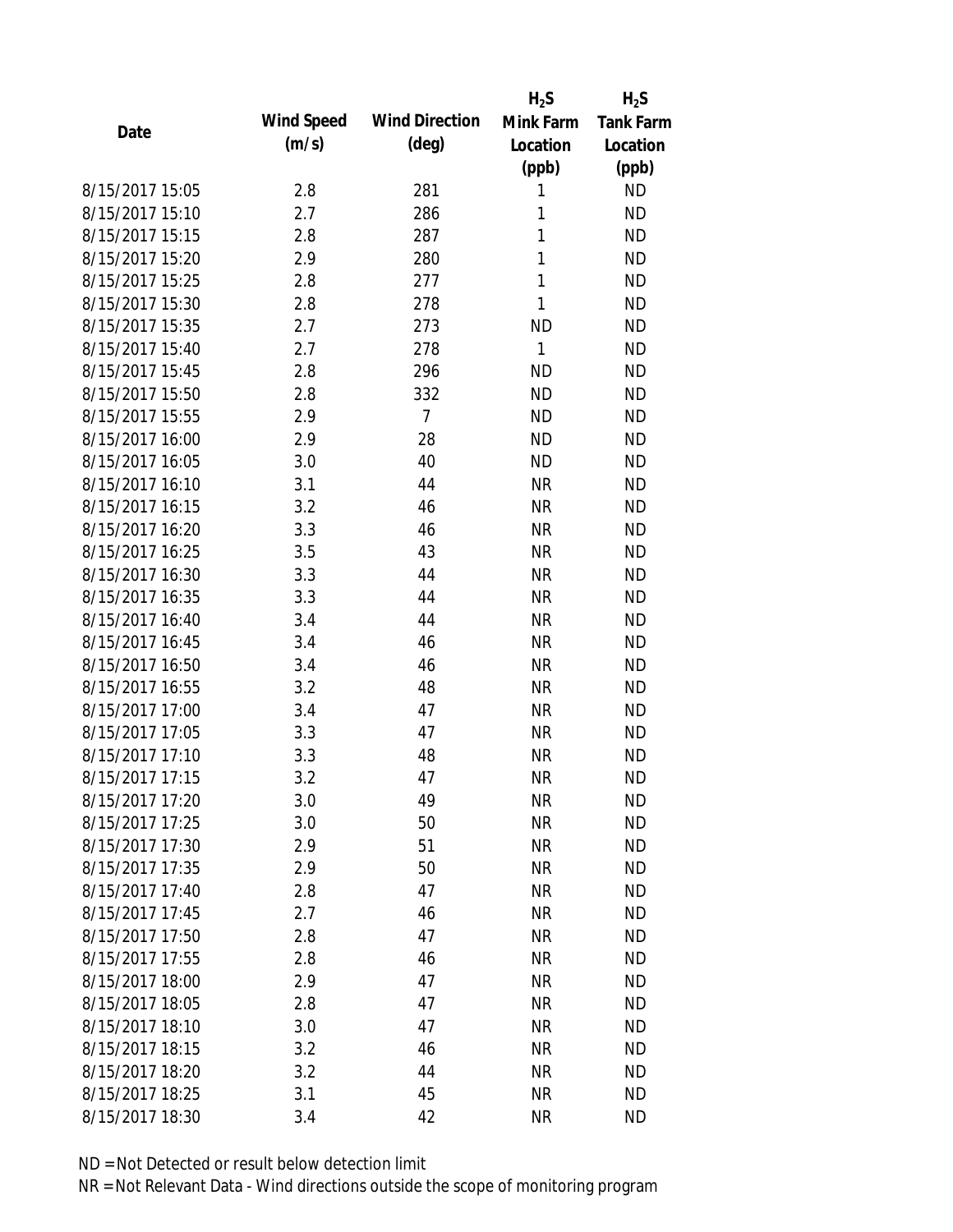|                 |            |                       | $H_2S$    | $H_2S$           |
|-----------------|------------|-----------------------|-----------|------------------|
| Date            | Wind Speed | <b>Wind Direction</b> | Mink Farm | <b>Tank Farm</b> |
|                 | (m/s)      | $(\text{deg})$        | Location  | Location         |
|                 |            |                       | (ppb)     | (ppb)            |
| 8/15/2017 18:35 | 3.6        | 42                    | <b>NR</b> | <b>ND</b>        |
| 8/15/2017 18:40 | 3.7        | 41                    | <b>NR</b> | <b>ND</b>        |
| 8/15/2017 18:45 | 3.5        | 41                    | <b>NR</b> | <b>ND</b>        |
| 8/15/2017 18:50 | 3.4        | 42                    | <b>NR</b> | <b>ND</b>        |
| 8/15/2017 18:55 | 3.3        | 43                    | <b>NR</b> | <b>ND</b>        |
| 8/15/2017 19:00 | 3.0        | 45                    | <b>NR</b> | <b>ND</b>        |
| 8/15/2017 19:05 | 2.9        | 48                    | <b>NR</b> | <b>ND</b>        |
| 8/15/2017 19:10 | 2.7        | 50                    | <b>NR</b> | <b>ND</b>        |
| 8/15/2017 19:15 | 2.7        | 52                    | <b>NR</b> | <b>ND</b>        |
| 8/15/2017 19:20 | 2.6        | 53                    | <b>NR</b> | <b>ND</b>        |
| 8/15/2017 19:25 | 2.5        | 54                    | <b>NR</b> | <b>ND</b>        |
| 8/15/2017 19:30 | 2.3        | 52                    | <b>NR</b> | <b>ND</b>        |
| 8/15/2017 19:35 | 2.1        | 51                    | <b>NR</b> | <b>ND</b>        |
| 8/15/2017 19:40 | 2.1        | 50                    | <b>NR</b> | <b>ND</b>        |
| 8/15/2017 19:45 | 2.0        | 48                    | <b>NR</b> | <b>ND</b>        |
| 8/15/2017 19:50 | 2.0        | 46                    | <b>NR</b> | <b>ND</b>        |
| 8/15/2017 19:55 | 2.2        | 44                    | <b>NR</b> | <b>ND</b>        |
| 8/15/2017 20:00 | 2.3        | 44                    | <b>NR</b> | <b>ND</b>        |
| 8/15/2017 20:05 | 2.3        | 43                    | <b>NR</b> | <b>ND</b>        |
| 8/15/2017 20:10 | 2.2        | 45                    | <b>NR</b> | <b>ND</b>        |
| 8/15/2017 20:15 | 2.2        | 47                    | <b>NR</b> | <b>ND</b>        |
| 8/15/2017 20:20 | 2.1        | 48                    | <b>NR</b> | <b>ND</b>        |
| 8/15/2017 20:25 | 1.9        | 50                    | <b>NR</b> | <b>ND</b>        |
| 8/15/2017 20:30 | 1.8        | 51                    | <b>NR</b> | <b>ND</b>        |
| 8/15/2017 20:35 | 1.8        | 52                    | <b>NR</b> | <b>ND</b>        |
| 8/15/2017 20:40 | 1.8        | 52                    | <b>NR</b> | <b>ND</b>        |
| 8/15/2017 20:45 | 1.8        | 50                    | <b>NR</b> | <b>ND</b>        |
| 8/15/2017 20:50 | 1.8        | 50                    | <b>NR</b> | 1                |
| 8/15/2017 20:55 | 1.8        | 48                    | <b>NR</b> | 1                |
| 8/15/2017 21:00 | 1.8        | 48                    | <b>NR</b> | 1                |
| 8/15/2017 21:05 | 1.8        | 48                    | <b>NR</b> | 1                |
| 8/15/2017 21:10 | 1.8        | 47                    | <b>NR</b> | <b>ND</b>        |
| 8/15/2017 21:15 | 1.8        | 48                    | <b>NR</b> | <b>ND</b>        |
| 8/15/2017 21:20 | 1.8        | 49                    | <b>NR</b> | <b>ND</b>        |
| 8/15/2017 21:25 | 1.7        | 49                    | <b>NR</b> | <b>ND</b>        |
| 8/15/2017 21:30 | 1.6        | 50                    | <b>NR</b> | <b>ND</b>        |
| 8/15/2017 21:35 | 1.6        | 52                    | <b>NR</b> | <b>ND</b>        |
| 8/15/2017 21:40 | 1.6        | 52                    | <b>NR</b> | <b>ND</b>        |
| 8/15/2017 21:45 | 1.6        | 55                    | <b>NR</b> | <b>ND</b>        |
| 8/15/2017 21:50 | 1.6        | 58                    | ΝR        | ND               |
| 8/15/2017 21:55 | 1.6        | 63                    | <b>NR</b> | <b>ND</b>        |
| 8/15/2017 22:00 |            |                       |           |                  |
|                 | 1.5        | 63                    | <b>NR</b> | <b>ND</b>        |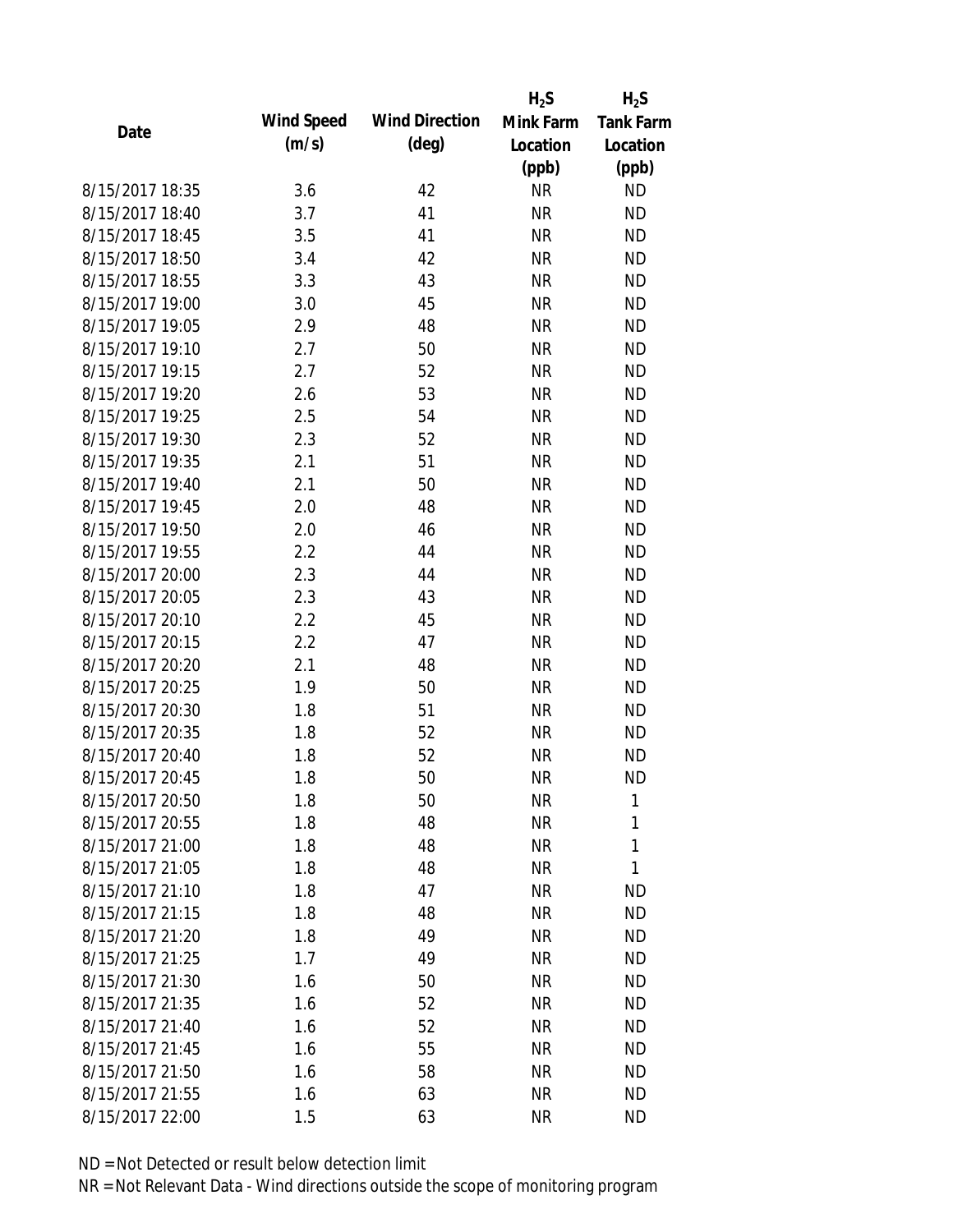|                 |            |                       | $H_2S$    | $H_2S$                 |
|-----------------|------------|-----------------------|-----------|------------------------|
| Date            | Wind Speed | <b>Wind Direction</b> | Mink Farm | <b>Tank Farm</b>       |
|                 | (m/s)      | $(\text{deg})$        | Location  | Location               |
|                 |            |                       | (ppb)     | (ppb)                  |
| 8/15/2017 22:05 | 1.5        | 62                    | <b>NR</b> | <b>ND</b>              |
| 8/15/2017 22:10 | 1.5        | 65                    | <b>NR</b> | <b>ND</b>              |
| 8/15/2017 22:15 | 1.6        | 61                    | <b>NR</b> | <b>ND</b>              |
| 8/15/2017 22:20 | 1.5        | 58                    | <b>NR</b> | <b>ND</b>              |
| 8/15/2017 22:25 | 1.5        | 55                    | <b>NR</b> | <b>ND</b>              |
| 8/15/2017 22:30 | 1.6        | 55                    | <b>NR</b> | <b>ND</b>              |
| 8/15/2017 22:35 | 1.6        | 54                    | <b>NR</b> | <b>ND</b>              |
| 8/15/2017 22:40 | 1.6        | 52                    | <b>NR</b> | <b>ND</b>              |
| 8/15/2017 22:45 | 1.6        | 50                    | <b>NR</b> | <b>ND</b>              |
| 8/15/2017 22:50 | 1.6        | 48                    | <b>NR</b> | <b>ND</b>              |
| 8/15/2017 22:55 | 1.7        | 43                    | <b>NR</b> | <b>ND</b>              |
| 8/15/2017 23:00 | 1.7        | 40                    | <b>ND</b> | <b>ND</b>              |
| 8/15/2017 23:05 | 1.7        | 37                    | <b>ND</b> | <b>ND</b>              |
| 8/15/2017 23:10 | 1.7        | 36                    | <b>ND</b> | <b>ND</b>              |
| 8/15/2017 23:15 | 1.6        | 38                    | <b>ND</b> | <b>ND</b>              |
| 8/15/2017 23:20 | 1.4        | 39                    | <b>ND</b> | <b>ND</b>              |
| 8/15/2017 23:25 | 1.3        | 42                    | <b>NR</b> | <b>ND</b>              |
| 8/15/2017 23:30 | 1.2        | 45                    | <b>NR</b> | <b>ND</b>              |
| 8/15/2017 23:35 | 1.2        | 48                    | <b>NR</b> | <b>ND</b>              |
| 8/15/2017 23:40 | 1.1        | 51                    | <b>NR</b> | <b>ND</b>              |
| 8/15/2017 23:45 | 1.0        | 52                    | <b>NR</b> | <b>ND</b>              |
| 8/15/2017 23:50 | 0.9        | 52                    | <b>NR</b> | <b>ND</b>              |
| 8/15/2017 23:55 | 0.9        | 54                    | <b>NR</b> | <b>ND</b>              |
| 8/15/2017 24:00 | 0.8        | 56                    | <b>NR</b> | <b>ND</b>              |
| 8/16/2017 00:05 | 0.7        | 60                    | <b>NR</b> | <b>ND</b>              |
| 8/16/2017 00:10 | 0.5        | 64                    | <b>NR</b> | <b>ND</b>              |
| 8/16/2017 00:15 | 0.7        | 59                    | <b>NR</b> | <b>ND</b>              |
| 8/16/2017 00:20 | 0.8        | 57                    | <b>NR</b> | <b>ND</b>              |
| 8/16/2017 00:25 | 0.7        | 55                    | <b>NR</b> | <b>ND</b>              |
| 8/16/2017 00:30 | 0.8        | 58                    | <b>NR</b> | <b>ND</b>              |
| 8/16/2017 00:35 | 0.8        | 61                    | <b>NR</b> | <b>ND</b>              |
| 8/16/2017 00:40 |            |                       | <b>NR</b> |                        |
| 8/16/2017 00:45 | 0.8        | 60<br>63              | <b>NR</b> | <b>ND</b><br><b>ND</b> |
| 8/16/2017 00:50 | 0.6        |                       |           |                        |
|                 | 0.7        | 66                    | <b>NR</b> | <b>ND</b>              |
| 8/16/2017 00:55 | 0.7        | 66                    | <b>NR</b> | <b>ND</b>              |
| 8/16/2017 01:00 | 0.7        | 61                    | <b>NR</b> | <b>ND</b>              |
| 8/16/2017 01:05 | 0.8        | 56                    | <b>NR</b> | <b>ND</b>              |
| 8/16/2017 01:10 | 0.8        | 55                    | <b>NR</b> | <b>ND</b>              |
| 8/16/2017 01:15 | 0.9        | 56                    | <b>NR</b> | <b>ND</b>              |
| 8/16/2017 01:20 | 0.9        | 55                    | ΝR        | <b>ND</b>              |
| 8/16/2017 01:25 | 1.0        | 56                    | <b>NR</b> | <b>ND</b>              |
| 8/16/2017 01:30 | 1.0        | 58                    | <b>NR</b> | <b>ND</b>              |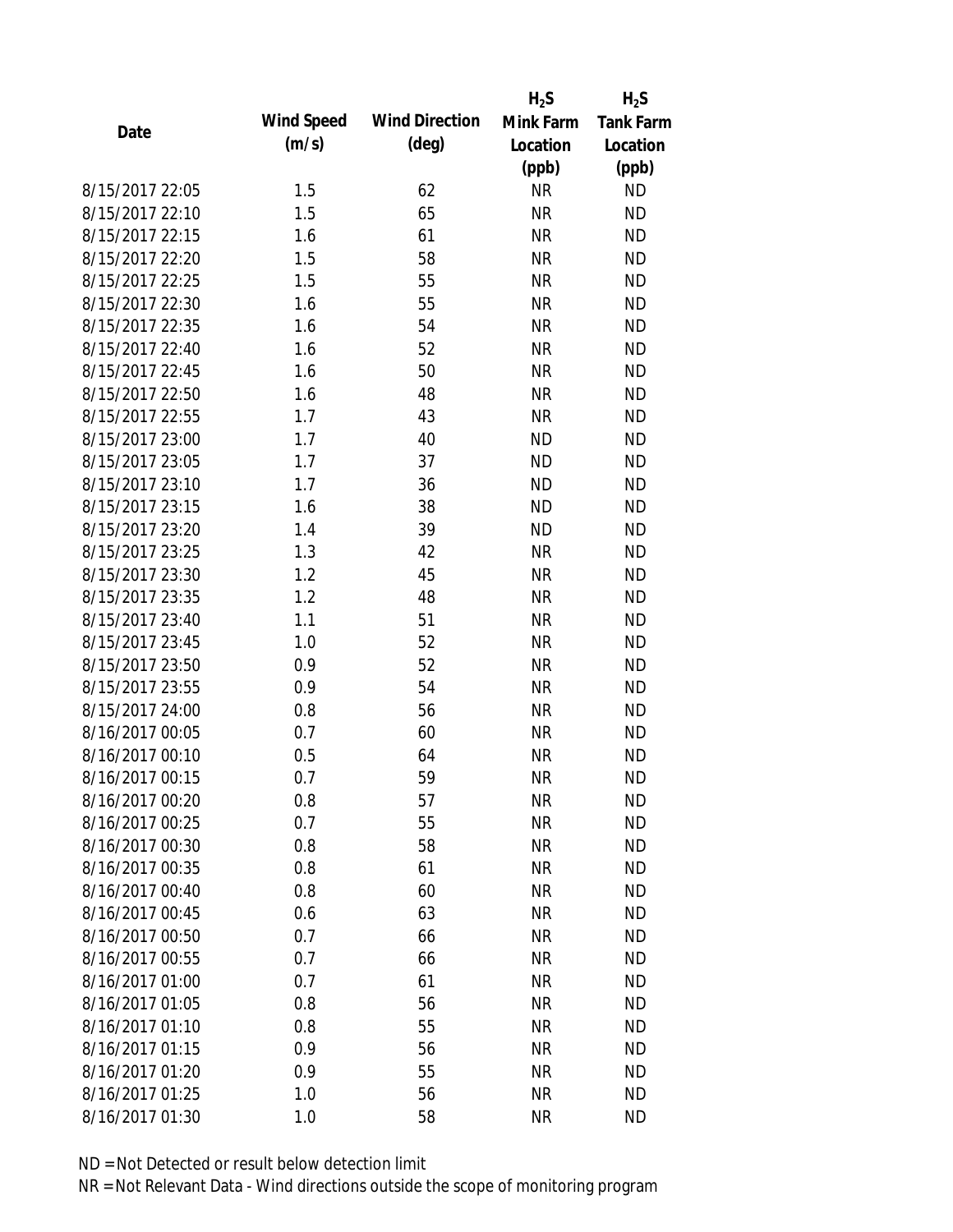|                 |            |                       | $H_2S$    | $H_2S$           |
|-----------------|------------|-----------------------|-----------|------------------|
| Date            | Wind Speed | <b>Wind Direction</b> | Mink Farm | <b>Tank Farm</b> |
|                 | (m/s)      | $(\text{deg})$        | Location  | Location         |
|                 |            |                       | (ppb)     | (ppb)            |
| 8/16/2017 01:35 | 1.1        | 59                    | <b>NR</b> | <b>ND</b>        |
| 8/16/2017 01:40 | 1.1        | 58                    | <b>NR</b> | <b>ND</b>        |
| 8/16/2017 01:45 | 1.3        | 56                    | <b>NR</b> | <b>ND</b>        |
| 8/16/2017 01:50 | 1.3        | 57                    | <b>NR</b> | <b>ND</b>        |
| 8/16/2017 01:55 | 1.4        | 57                    | <b>NR</b> | <b>ND</b>        |
| 8/16/2017 02:00 | 1.4        | 57                    | <b>NR</b> | <b>ND</b>        |
| 8/16/2017 02:05 | 1.5        | 57                    | <b>NR</b> | <b>ND</b>        |
| 8/16/2017 02:10 | 1.5        | 60                    | <b>NR</b> | <b>ND</b>        |
| 8/16/2017 02:15 | 1.5        | 63                    | <b>NR</b> | <b>ND</b>        |
| 8/16/2017 02:20 | 1.5        | 64                    | <b>NR</b> | <b>ND</b>        |
| 8/16/2017 02:25 | 1.6        | 65                    | <b>NR</b> | <b>ND</b>        |
| 8/16/2017 02:30 | 1.6        | 66                    | <b>NR</b> | <b>ND</b>        |
| 8/16/2017 02:35 | 1.6        | 67                    | <b>NR</b> | <b>ND</b>        |
| 8/16/2017 02:40 | 1.6        | 65                    | <b>NR</b> | <b>ND</b>        |
| 8/16/2017 02:45 | 1.5        | 65                    | <b>NR</b> | <b>ND</b>        |
| 8/16/2017 02:50 | 1.5        | 65                    | <b>NR</b> | <b>ND</b>        |
| 8/16/2017 02:55 | 1.4        | 64                    | <b>NR</b> | <b>ND</b>        |
| 8/16/2017 03:00 | 1.5        | 64                    | <b>NR</b> | <b>ND</b>        |
| 8/16/2017 03:05 | 1.5        | 64                    | <b>NR</b> | <b>ND</b>        |
| 8/16/2017 03:10 | 1.5        | 67                    | <b>NR</b> | <b>ND</b>        |
| 8/16/2017 03:15 | 1.6        | 69                    | <b>NR</b> | <b>ND</b>        |
| 8/16/2017 03:20 | 1.7        | 71                    | <b>NR</b> | <b>ND</b>        |
| 8/16/2017 03:25 | 1.7        | 71                    | <b>NR</b> | <b>ND</b>        |
| 8/16/2017 03:30 | 1.6        | 70                    | <b>NR</b> | <b>ND</b>        |
| 8/16/2017 03:35 | 1.6        | 68                    | <b>NR</b> | <b>ND</b>        |
| 8/16/2017 03:40 | 1.5        | 63                    | <b>NR</b> | <b>ND</b>        |
| 8/16/2017 03:45 | 1.4        | 60                    | <b>NR</b> | <b>ND</b>        |
| 8/16/2017 03:50 | 1.3        | 58                    | <b>NR</b> | <b>ND</b>        |
| 8/16/2017 03:55 | 1.3        | 58                    | <b>NR</b> | <b>ND</b>        |
| 8/16/2017 04:00 | 1.4        | 61                    | <b>NR</b> | <b>ND</b>        |
| 8/16/2017 04:05 | 1.5        | 66                    | <b>NR</b> | <b>ND</b>        |
| 8/16/2017 04:10 | 1.5        | 72                    | <b>NR</b> | <b>ND</b>        |
| 8/16/2017 04:15 | 1.6        | 74                    | <b>NR</b> | <b>ND</b>        |
| 8/16/2017 04:20 | 1.7        | 76                    | <b>NR</b> | <b>ND</b>        |
| 8/16/2017 04:25 | 1.7        | 76                    | <b>NR</b> | <b>ND</b>        |
| 8/16/2017 04:30 | 1.7        | 76                    | <b>NR</b> | <b>ND</b>        |
| 8/16/2017 04:35 | 1.7        | 77                    | <b>NR</b> | <b>ND</b>        |
| 8/16/2017 04:40 | 1.8        | 77                    | <b>NR</b> | <b>ND</b>        |
| 8/16/2017 04:45 | 1.7        | 76                    | <b>NR</b> | <b>ND</b>        |
| 8/16/2017 04:50 | 1.7        | 75                    | NR        | <b>ND</b>        |
| 8/16/2017 04:55 | 1.7        | 75                    | <b>NR</b> | <b>ND</b>        |
| 8/16/2017 05:00 | 1.7        | 73                    | <b>NR</b> | <b>ND</b>        |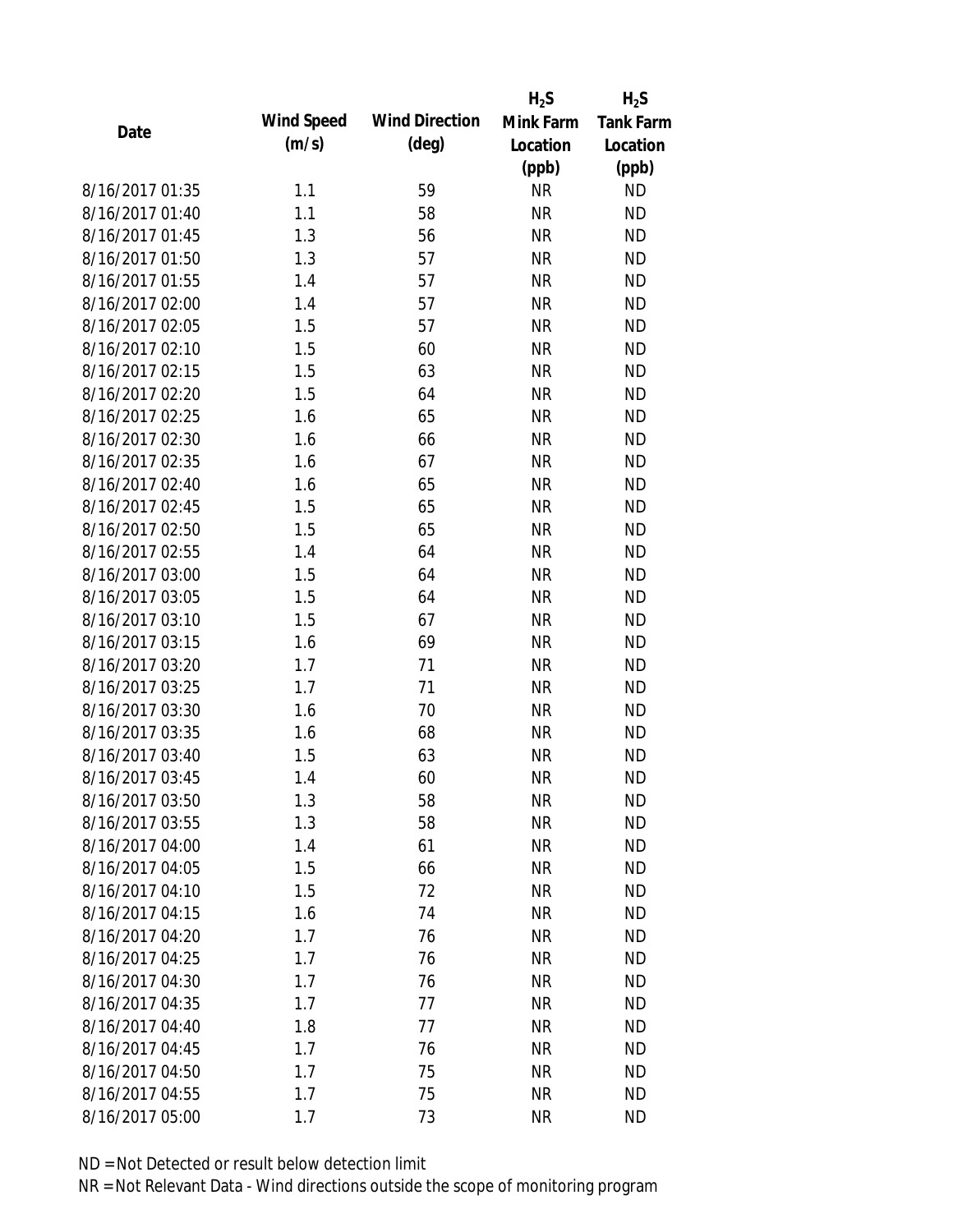|                 |            |                       | $H_2S$    | $H_2S$           |
|-----------------|------------|-----------------------|-----------|------------------|
| Date            | Wind Speed | <b>Wind Direction</b> | Mink Farm | <b>Tank Farm</b> |
|                 | (m/s)      | $(\text{deg})$        | Location  | Location         |
|                 |            |                       | (ppb)     | (ppb)            |
| 8/16/2017 05:05 | 1.6        | 69                    | <b>NR</b> | <b>ND</b>        |
| 8/16/2017 05:10 | 1.5        | 67                    | <b>NR</b> | <b>ND</b>        |
| 8/16/2017 05:15 | 1.5        | 64                    | <b>NR</b> | <b>ND</b>        |
| 8/16/2017 05:20 | 1.5        | 63                    | <b>NR</b> | <b>ND</b>        |
| 8/16/2017 05:25 | 1.5        | 59                    | <b>NR</b> | <b>ND</b>        |
| 8/16/2017 05:30 | 1.5        | 57                    | <b>NR</b> | <b>ND</b>        |
| 8/16/2017 05:35 | 1.6        | 55                    | <b>NR</b> | <b>ND</b>        |
| 8/16/2017 05:40 | 1.5        | 54                    | <b>NR</b> | <b>ND</b>        |
| 8/16/2017 05:45 | 1.4        | 55                    | <b>NR</b> | <b>ND</b>        |
| 8/16/2017 05:50 | 1.4        | 55                    | <b>NR</b> | <b>ND</b>        |
| 8/16/2017 05:55 | 1.3        | 55                    | <b>NR</b> | <b>ND</b>        |
| 8/16/2017 06:00 | 1.3        | 58                    | <b>NR</b> | <b>ND</b>        |
| 8/16/2017 06:05 | 1.2        | 61                    | <b>NR</b> | <b>ND</b>        |
| 8/16/2017 06:10 | 1.3        | 61                    | <b>NR</b> | <b>ND</b>        |
| 8/16/2017 06:15 | 1.4        | 60                    | <b>NR</b> | <b>ND</b>        |
| 8/16/2017 06:20 | 1.4        | 61                    | <b>NR</b> | <b>ND</b>        |
| 8/16/2017 06:25 | 1.4        | 65                    | <b>NR</b> | <b>ND</b>        |
| 8/16/2017 06:30 | 1.5        | 65                    | <b>NR</b> | <b>ND</b>        |
| 8/16/2017 06:35 | 1.6        | 68                    | <b>NR</b> | <b>ND</b>        |
| 8/16/2017 06:40 | 1.7        | 71                    | <b>NR</b> | <b>ND</b>        |
| 8/16/2017 06:45 | 1.7        | 73                    | <b>NR</b> | <b>ND</b>        |
| 8/16/2017 06:50 | 1.7        | 74                    | <b>NR</b> | <b>ND</b>        |
| 8/16/2017 06:55 | 1.7        | 74                    | <b>NR</b> | <b>ND</b>        |
| 8/16/2017 07:00 | 1.6        | 72                    | <b>NR</b> | <b>ND</b>        |
| 8/16/2017 07:05 | 1.6        | 69                    | <b>NR</b> | <b>ND</b>        |
| 8/16/2017 07:10 | 1.5        | 67                    | <b>NR</b> | <b>ND</b>        |
| 8/16/2017 07:15 | 1.4        | 67                    | <b>NR</b> | <b>ND</b>        |
| 8/16/2017 07:20 | 1.5        | 66                    | <b>NR</b> | <b>ND</b>        |
| 8/16/2017 07:25 | 1.4        | 63                    | <b>NR</b> | <b>ND</b>        |
| 8/16/2017 07:30 | 1.6        | 64                    | <b>NR</b> | <b>ND</b>        |
| 8/16/2017 07:35 | 1.6        | 66                    | <b>NR</b> | <b>ND</b>        |
| 8/16/2017 07:40 | 1.7        | 67                    | <b>NR</b> | <b>ND</b>        |
| 8/16/2017 07:45 | 1.8        | 69                    | <b>NR</b> | <b>ND</b>        |
| 8/16/2017 07:50 | 1.8        | 73                    | <b>NR</b> | <b>ND</b>        |
| 8/16/2017 07:55 | 2.0        | 79                    | <b>NR</b> | <b>ND</b>        |
| 8/16/2017 08:00 | 2.1        | 85                    | <b>NR</b> | <b>ND</b>        |
| 8/16/2017 08:05 | 2.4        | 90                    | <b>NR</b> | <b>ND</b>        |
| 8/16/2017 08:10 | 2.5        | 93                    | <b>NR</b> | <b>ND</b>        |
| 8/16/2017 08:15 | 2.6        | 94                    | <b>NR</b> | <b>ND</b>        |
| 8/16/2017 08:20 | 2.7        | 94                    | ΝR        | ND               |
| 8/16/2017 08:25 | 2.5        | 93                    | <b>NR</b> | <b>ND</b>        |
| 8/16/2017 08:30 | 2.5        | 92                    | <b>NR</b> | <b>ND</b>        |
|                 |            |                       |           |                  |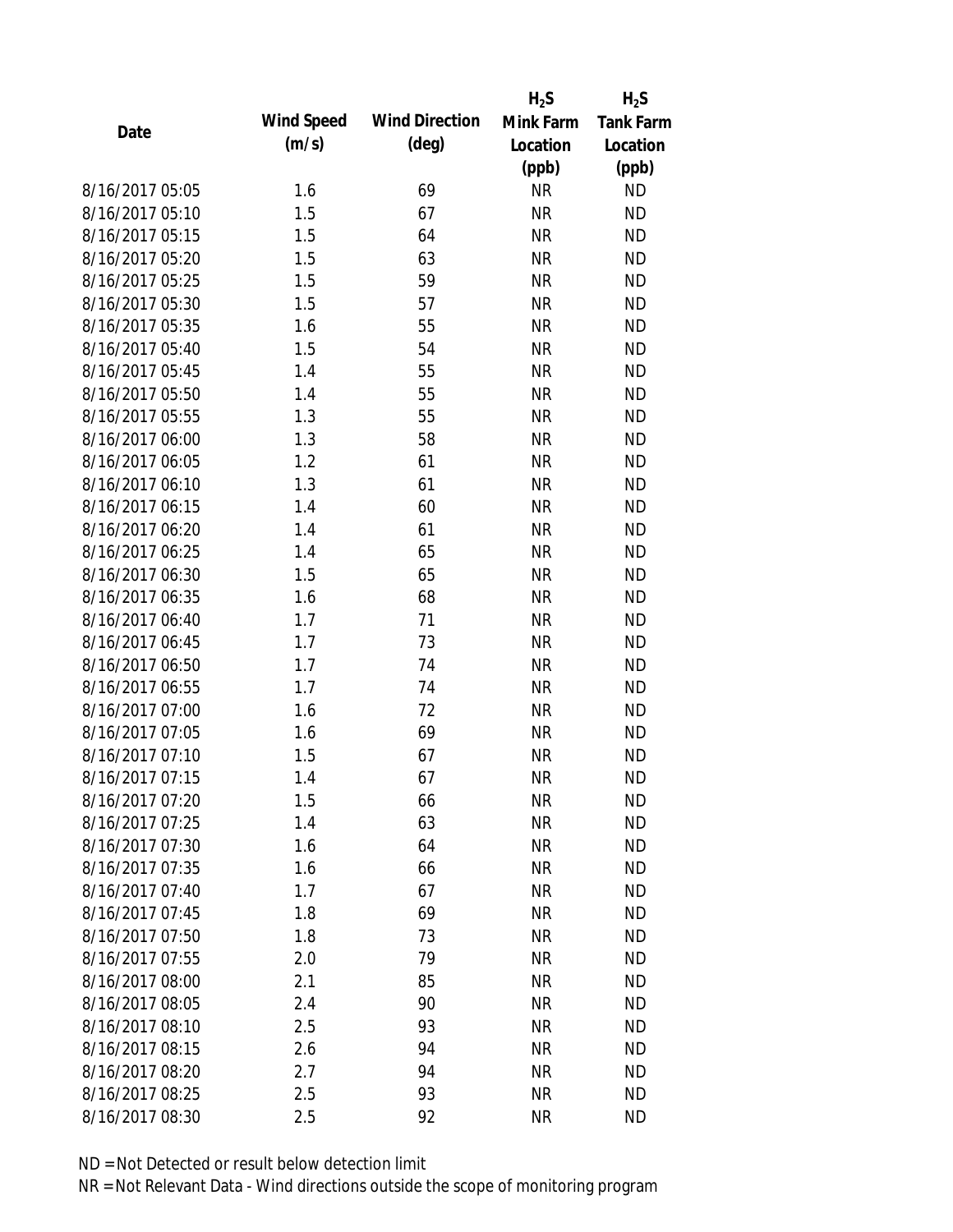|                 |            |                       | $H_2S$    | $H_2S$           |
|-----------------|------------|-----------------------|-----------|------------------|
| Date            | Wind Speed | <b>Wind Direction</b> | Mink Farm | <b>Tank Farm</b> |
|                 | (m/s)      | $(\text{deg})$        | Location  | Location         |
|                 |            |                       | (ppb)     | (ppb)            |
| 8/16/2017 08:35 | 2.4        | 91                    | <b>NR</b> | <b>ND</b>        |
| 8/16/2017 08:40 | 2.4        | 89                    | <b>NR</b> | <b>ND</b>        |
| 8/16/2017 08:45 | 2.3        | 92                    | <b>NR</b> | <b>ND</b>        |
| 8/16/2017 08:50 | 2.3        | 96                    | <b>NR</b> | <b>ND</b>        |
| 8/16/2017 08:55 | 2.4        | 102                   | <b>NR</b> | <b>ND</b>        |
| 8/16/2017 09:00 | 2.4        | 106                   | <b>NR</b> | <b>ND</b>        |
| 8/16/2017 09:05 | 2.4        | 110                   | <b>NR</b> | <b>ND</b>        |
| 8/16/2017 09:10 | 2.4        | 116                   | <b>NR</b> | <b>ND</b>        |
| 8/16/2017 09:15 | 2.5        | 118                   | <b>NR</b> | <b>ND</b>        |
| 8/16/2017 09:20 | 2.5        | 118                   | <b>NR</b> | <b>ND</b>        |
| 8/16/2017 09:25 | 2.4        | 115                   | <b>NR</b> | 1                |
| 8/16/2017 09:30 | 2.4        | 114                   | <b>NR</b> | <b>ND</b>        |
| 8/16/2017 09:35 | 2.3        | 115                   | <b>NR</b> | <b>ND</b>        |
| 8/16/2017 09:40 | 2.3        | 115                   | <b>NR</b> | $\mathbf 1$      |
| 8/16/2017 09:45 | 2.2        | 112                   | <b>NR</b> | 1                |
| 8/16/2017 09:50 | 2.2        | 113                   | <b>NR</b> | 1                |
| 8/16/2017 09:55 | 2.3        | 116                   | <b>NR</b> | 1                |
| 8/16/2017 10:00 | 2.3        | 118                   | <b>NR</b> | 1                |
| 8/16/2017 10:05 | 2.3        | 115                   | <b>NR</b> | $\mathbf{1}$     |
| 8/16/2017 10:10 | 2.3        | 115                   | <b>NR</b> | 1                |
| 8/16/2017 10:15 | 2.2        | 119                   | <b>NR</b> | <b>ND</b>        |
| 8/16/2017 10:20 | 2.1        | 118                   | <b>NR</b> | <b>ND</b>        |
| 8/16/2017 10:25 | 2.1        | 116                   | <b>NR</b> | <b>ND</b>        |
| 8/16/2017 10:30 | 2.0        | 116                   | <b>NR</b> | <b>ND</b>        |
| 8/16/2017 10:35 | 2.0        | 122                   | <b>NR</b> | <b>ND</b>        |
| 8/16/2017 10:40 | 2.0        | 119                   | <b>NR</b> | <b>ND</b>        |
| 8/16/2017 10:45 | 2.0        | 117                   | <b>NR</b> | <b>ND</b>        |
| 8/16/2017 10:50 | 2.1        | 117                   | <b>NR</b> | <b>ND</b>        |
| 8/16/2017 10:55 | 2.2        | 119                   | <b>NR</b> | <b>ND</b>        |
| 8/16/2017 11:00 | 2.3        | 124                   | <b>NR</b> | <b>ND</b>        |
| 8/16/2017 11:05 | 2.4        | 127                   | <b>NR</b> | <b>ND</b>        |
| 8/16/2017 11:10 | 2.5        | 134                   | <b>NR</b> | <b>ND</b>        |
| 8/16/2017 11:15 | 2.7        | 140                   | <b>NR</b> | <b>ND</b>        |
| 8/16/2017 11:20 | 2.8        | 150                   | <b>NR</b> | <b>ND</b>        |
| 8/16/2017 11:25 | 2.7        | 149                   | <b>NR</b> | <b>ND</b>        |
| 8/16/2017 11:30 | 2.8        | 151                   | <b>NR</b> | <b>ND</b>        |
| 8/16/2017 11:35 | 2.9        | 154                   | <b>NR</b> | <b>ND</b>        |
| 8/16/2017 11:40 | 2.9        | 153                   | <b>NR</b> | <b>ND</b>        |
| 8/16/2017 11:45 | 2.7        | 151                   | <b>NR</b> | <b>ND</b>        |
| 8/16/2017 11:50 | 2.7        | 143                   | NR        | <b>ND</b>        |
| 8/16/2017 11:55 | 2.7        | 149                   | <b>NR</b> | <b>ND</b>        |
| 8/16/2017 12:00 | 2.7        | 150                   | <b>NR</b> | <b>ND</b>        |
|                 |            |                       |           |                  |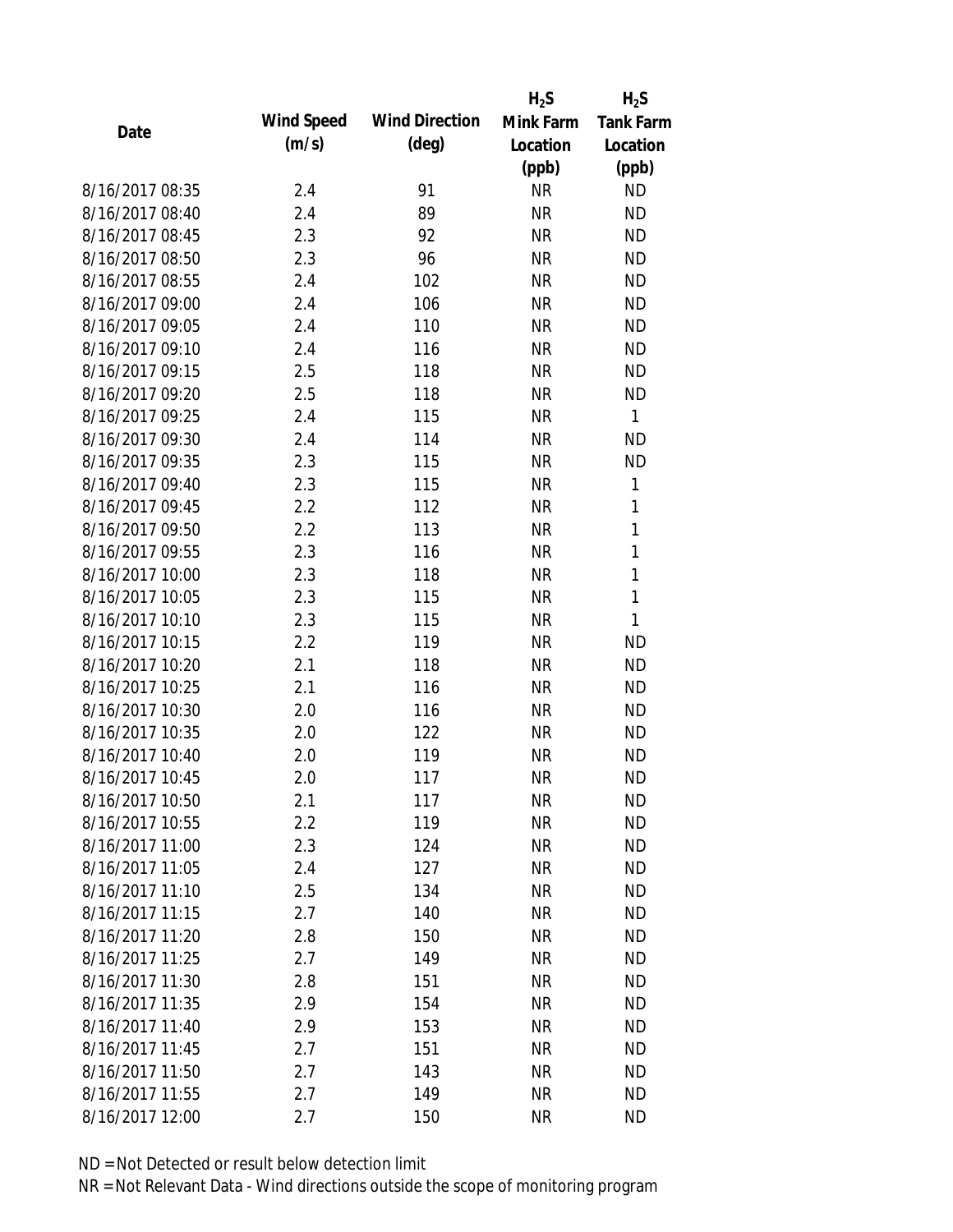|                 |            |                       | $H_2S$    | $H_2S$           |
|-----------------|------------|-----------------------|-----------|------------------|
| Date            | Wind Speed | <b>Wind Direction</b> | Mink Farm | <b>Tank Farm</b> |
|                 | (m/s)      | $(\text{deg})$        | Location  | Location         |
|                 |            |                       | (ppb)     | (ppb)            |
| 8/16/2017 12:05 | 2.7        | 150                   | <b>NR</b> | <b>ND</b>        |
| 8/16/2017 12:10 | 2.8        | 156                   | <b>NR</b> | <b>ND</b>        |
| 8/16/2017 12:15 | 3.0        | 161                   | <b>NR</b> | <b>ND</b>        |
| 8/16/2017 12:20 | 3.0        | 167                   | <b>NR</b> | <b>ND</b>        |
| 8/16/2017 12:25 | 3.4        | 170                   | <b>NR</b> | <b>ND</b>        |
| 8/16/2017 12:30 | 3.5        | 171                   | <b>NR</b> | <b>ND</b>        |
| 8/16/2017 12:35 | 3.7        | 169                   | <b>NR</b> | <b>ND</b>        |
| 8/16/2017 12:40 | 3.8        | 169                   | <b>NR</b> | <b>ND</b>        |
| 8/16/2017 12:45 | 4.1        | 170                   | <b>NR</b> | <b>ND</b>        |
| 8/16/2017 12:50 | 4.3        | 167                   | <b>NR</b> | <b>ND</b>        |
| 8/16/2017 12:55 | 4.2        | 166                   | <b>NR</b> | <b>ND</b>        |
| 8/16/2017 13:00 | 4.3        | 164                   | <b>NR</b> | <b>ND</b>        |
| 8/16/2017 13:05 | 4.4        | 164                   | <b>NR</b> | <b>ND</b>        |
| 8/16/2017 13:10 | 4.4        | 160                   | <b>NR</b> | <b>ND</b>        |
| 8/16/2017 13:15 | 4.5        | 160                   | <b>NR</b> | <b>ND</b>        |
| 8/16/2017 13:20 | 4.6        | 162                   | <b>NR</b> | <b>ND</b>        |
| 8/16/2017 13:25 | 4.6        | 162                   | <b>NR</b> | <b>ND</b>        |
| 8/16/2017 13:30 | 4.8        | 159                   | <b>NR</b> | <b>ND</b>        |
| 8/16/2017 13:35 | 4.8        | 157                   | <b>NR</b> | <b>ND</b>        |
| 8/16/2017 13:40 | 4.8        | 157                   | <b>NR</b> | <b>ND</b>        |
| 8/16/2017 13:45 | 4.7        | 156                   | <b>NR</b> | <b>ND</b>        |
| 8/16/2017 13:50 | 4.8        | 156                   | <b>NR</b> | <b>ND</b>        |
| 8/16/2017 13:55 | 4.7        | 155                   | <b>NR</b> | <b>ND</b>        |
| 8/16/2017 14:00 | 4.8        | 159                   | <b>NR</b> | <b>ND</b>        |
| 8/16/2017 14:05 | 5.0        | 164                   | <b>NR</b> | <b>ND</b>        |
| 8/16/2017 14:10 | 5.0        | 162                   | <b>NR</b> | <b>ND</b>        |
| 8/16/2017 14:15 | 5.2        | 158                   | <b>NR</b> | <b>ND</b>        |
| 8/16/2017 14:20 | 5.2        | 154                   | <b>NR</b> | <b>ND</b>        |
| 8/16/2017 14:25 | 5.2        | 152                   | <b>NR</b> | <b>ND</b>        |
| 8/16/2017 14:30 | 5.0        | 149                   | <b>NR</b> | <b>ND</b>        |
| 8/16/2017 14:35 | 4.8        | 148                   | <b>NR</b> | <b>ND</b>        |
| 8/16/2017 14:40 | 4.9        | 152                   | <b>NR</b> | <b>ND</b>        |
| 8/16/2017 14:45 | 5.0        | 156                   | <b>NR</b> | <b>ND</b>        |
| 8/16/2017 14:50 | 5.1        | 161                   | <b>NR</b> | <b>ND</b>        |
| 8/16/2017 14:55 | 5.0        | 165                   | <b>NR</b> | <b>ND</b>        |
| 8/16/2017 15:00 | 4.9        | 169                   | <b>NR</b> | <b>ND</b>        |
| 8/16/2017 15:05 | 5.1        | 171                   | <b>NR</b> | <b>ND</b>        |
| 8/16/2017 15:10 | 5.0        | 172                   | <b>NR</b> | <b>ND</b>        |
| 8/16/2017 15:15 | 4.9        | 172                   | <b>NR</b> | <b>ND</b>        |
| 8/16/2017 15:20 | 4.9        | 171                   | ΝR        | <b>ND</b>        |
| 8/16/2017 15:25 | 5.1        | 171                   | <b>NR</b> | <b>ND</b>        |
| 8/16/2017 15:30 | 5.3        | 170                   | <b>NR</b> | <b>ND</b>        |
|                 |            |                       |           |                  |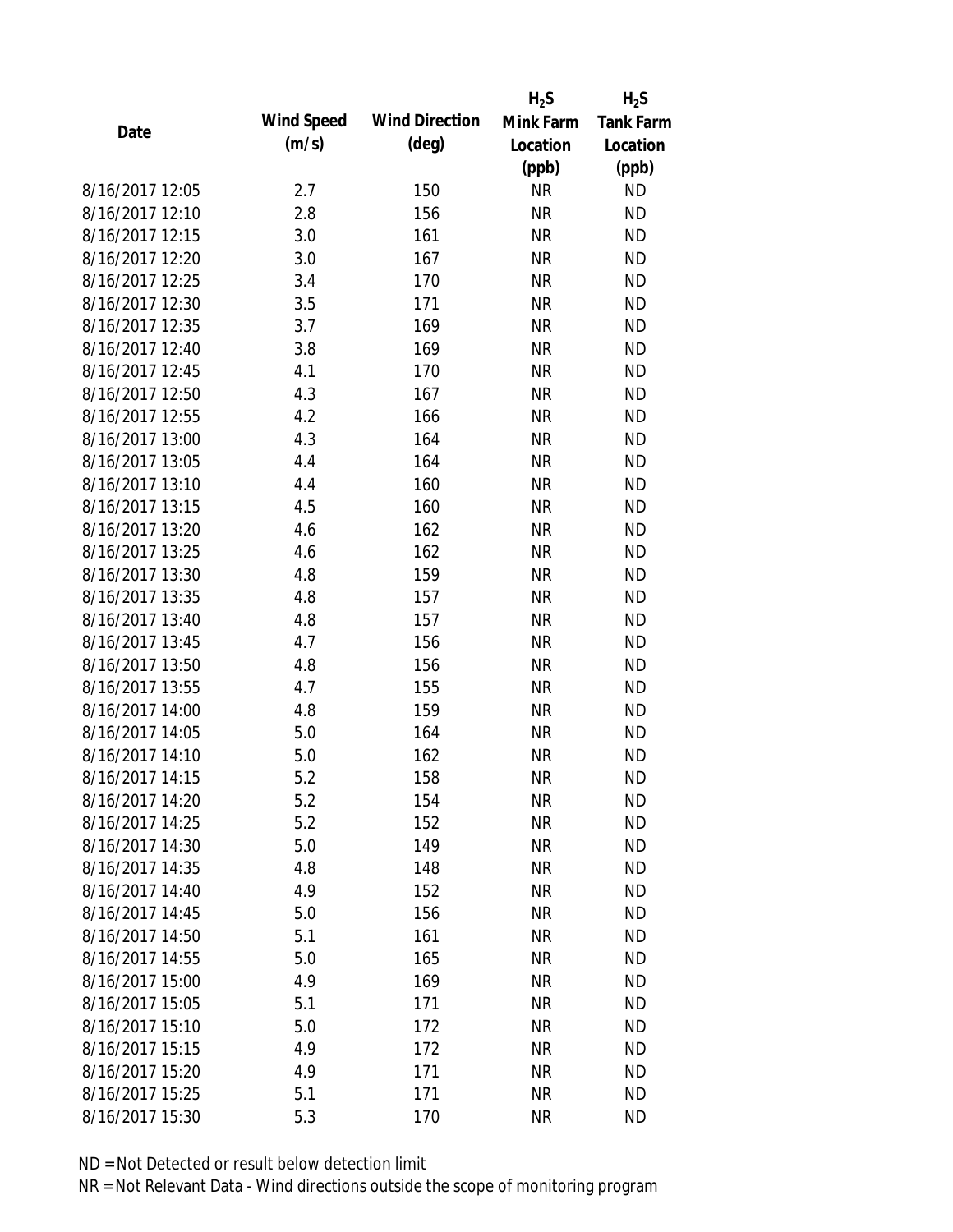|                 |            |                       | $H_2S$    | $H_2S$           |
|-----------------|------------|-----------------------|-----------|------------------|
| Date            | Wind Speed | <b>Wind Direction</b> | Mink Farm | <b>Tank Farm</b> |
|                 | (m/s)      | $(\text{deg})$        | Location  | Location         |
|                 |            |                       | (ppb)     | (ppb)            |
| 8/16/2017 15:35 | 5.3        | 169                   | <b>NR</b> | <b>ND</b>        |
| 8/16/2017 15:40 | 5.5        | 166                   | <b>NR</b> | <b>ND</b>        |
| 8/16/2017 15:45 | 5.3        | 166                   | <b>NR</b> | <b>ND</b>        |
| 8/16/2017 15:50 | 5.2        | 165                   | <b>NR</b> | <b>ND</b>        |
| 8/16/2017 15:55 | 5.0        | 163                   | <b>NR</b> | <b>ND</b>        |
| 8/16/2017 16:00 | 5.0        | 161                   | <b>NR</b> | <b>ND</b>        |
| 8/16/2017 16:05 | 4.7        | 161                   | <b>NR</b> | <b>ND</b>        |
| 8/16/2017 16:10 | 4.6        | 163                   | <b>NR</b> | <b>ND</b>        |
| 8/16/2017 16:15 | 4.8        | 165                   | <b>NR</b> | <b>ND</b>        |
| 8/16/2017 16:20 | 5.1        | 166                   | <b>NR</b> | <b>ND</b>        |
| 8/16/2017 16:25 | 5.2        | 168                   | <b>NR</b> | <b>ND</b>        |
| 8/16/2017 16:30 | 5.5        | 170                   | <b>NR</b> | <b>ND</b>        |
| 8/16/2017 16:35 | 5.7        | 175                   | <b>NR</b> | <b>ND</b>        |
| 8/16/2017 16:40 | 5.6        | 180                   | <b>NR</b> | <b>ND</b>        |
| 8/16/2017 16:45 | 5.5        | 182                   | <b>NR</b> | <b>ND</b>        |
| 8/16/2017 16:50 | 5.3        | 184                   | <b>NR</b> | <b>ND</b>        |
| 8/16/2017 16:55 | 5.0        | 186                   | <b>NR</b> | <b>ND</b>        |
| 8/16/2017 17:00 | 4.4        | 188                   | <b>NR</b> | <b>ND</b>        |
| 8/16/2017 17:05 | 3.8        | 183                   | <b>NR</b> | <b>ND</b>        |
| 8/16/2017 17:10 | 3.3        | 172                   | <b>NR</b> | <b>ND</b>        |
| 8/16/2017 17:15 | 2.7        | 162                   | <b>NR</b> | <b>ND</b>        |
| 8/16/2017 17:20 | 2.2        | 148                   | <b>NR</b> | <b>ND</b>        |
| 8/16/2017 17:25 | 1.9        | 129                   | <b>NR</b> | <b>ND</b>        |
| 8/16/2017 17:30 | 1.8        | 111                   | <b>NR</b> | <b>ND</b>        |
| 8/16/2017 17:35 | 1.7        | 97                    | <b>NR</b> | <b>ND</b>        |
| 8/16/2017 17:40 | 1.8        | 94                    | <b>NR</b> | <b>ND</b>        |
| 8/16/2017 17:45 | 1.7        | 89                    | <b>NR</b> | <b>ND</b>        |
| 8/16/2017 17:50 | 1.5        | 87                    | <b>NR</b> | <b>ND</b>        |
| 8/16/2017 17:55 | 1.4        | 92                    | <b>NR</b> | <b>ND</b>        |
| 8/16/2017 18:00 | 1.5        | 100                   | <b>NR</b> | <b>ND</b>        |
| 8/16/2017 18:05 | 1.6        | 110                   | <b>NR</b> | <b>ND</b>        |
| 8/16/2017 18:10 | 1.7        | 116                   | <b>NR</b> | <b>ND</b>        |
| 8/16/2017 18:15 | 1.9        | 118                   | <b>NR</b> | <b>ND</b>        |
| 8/16/2017 18:20 | 2.2        | 119                   | <b>NR</b> | <b>ND</b>        |
| 8/16/2017 18:25 | 2.3        | 121                   | <b>NR</b> | <b>ND</b>        |
| 8/16/2017 18:30 | 2.4        | 124                   | <b>NR</b> | <b>ND</b>        |
| 8/16/2017 18:35 | 2.4        | 125                   | <b>NR</b> | <b>ND</b>        |
| 8/16/2017 18:40 | 2.5        | 127                   | <b>NR</b> | <b>ND</b>        |
| 8/16/2017 18:45 | 2.4        | 130                   | <b>NR</b> | <b>ND</b>        |
| 8/16/2017 18:50 | 2.4        | 133                   | ΝR        | <b>ND</b>        |
| 8/16/2017 18:55 | 2.4        | 133                   | <b>NR</b> | <b>ND</b>        |
| 8/16/2017 19:00 |            |                       |           |                  |
|                 | 2.4        | 132                   | <b>NR</b> | <b>ND</b>        |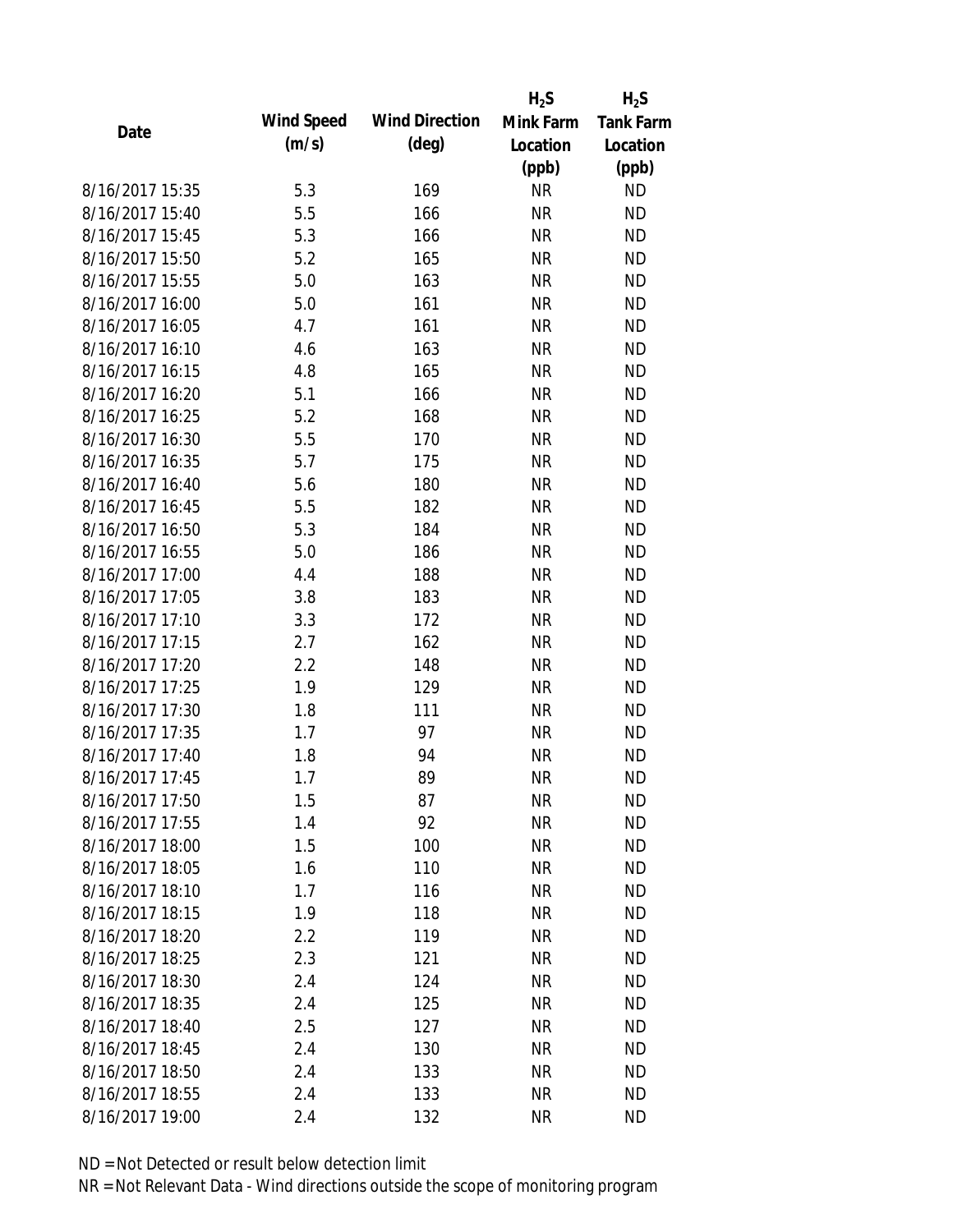|                 |            |                       | $H_2S$    | $H_2S$           |
|-----------------|------------|-----------------------|-----------|------------------|
| Date            | Wind Speed | <b>Wind Direction</b> | Mink Farm | <b>Tank Farm</b> |
|                 | (m/s)      | $(\text{deg})$        | Location  | Location         |
|                 |            |                       | (ppb)     | (ppb)            |
| 8/16/2017 19:05 | 2.3        | 132                   | <b>NR</b> | <b>ND</b>        |
| 8/16/2017 19:10 | 2.4        | 132                   | <b>NR</b> | <b>ND</b>        |
| 8/16/2017 19:15 | 2.4        | 130                   | <b>NR</b> | <b>ND</b>        |
| 8/16/2017 19:20 | 2.3        | 130                   | <b>NR</b> | <b>ND</b>        |
| 8/16/2017 19:25 | 2.2        | 131                   | <b>NR</b> | <b>ND</b>        |
| 8/16/2017 19:30 | 2.2        | 132                   | <b>NR</b> | <b>ND</b>        |
| 8/16/2017 19:35 | 2.2        | 135                   | <b>NR</b> | <b>ND</b>        |
| 8/16/2017 19:40 | 2.1        | 138                   | <b>NR</b> | <b>ND</b>        |
| 8/16/2017 19:45 | 2.2        | 144                   | <b>NR</b> | <b>ND</b>        |
| 8/16/2017 19:50 | 2.1        | 148                   | <b>NR</b> | <b>ND</b>        |
| 8/16/2017 19:55 | 2.2        | 150                   | <b>NR</b> | <b>ND</b>        |
| 8/16/2017 20:00 | 2.2        | 153                   | <b>NR</b> | <b>ND</b>        |
| 8/16/2017 20:05 | 2.3        | 155                   | <b>NR</b> | <b>ND</b>        |
| 8/16/2017 20:10 | 2.4        | 155                   | <b>NR</b> | <b>ND</b>        |
| 8/16/2017 20:15 | 2.4        | 156                   | <b>NR</b> | <b>ND</b>        |
| 8/16/2017 20:20 | 2.5        | 156                   | <b>NR</b> | <b>ND</b>        |
| 8/16/2017 20:25 | 2.6        | 157                   | <b>NR</b> | <b>ND</b>        |
| 8/16/2017 20:30 | 2.7        | 158                   | <b>NR</b> | <b>ND</b>        |
| 8/16/2017 20:35 | 2.7        | 158                   | <b>NR</b> | <b>ND</b>        |
| 8/16/2017 20:40 | 2.6        | 158                   | <b>NR</b> | <b>ND</b>        |
| 8/16/2017 20:45 | 2.7        | 157                   | <b>NR</b> | <b>ND</b>        |
| 8/16/2017 20:50 | 2.7        | 156                   | <b>NR</b> | <b>ND</b>        |
| 8/16/2017 20:55 | 2.7        | 156                   | <b>NR</b> | <b>ND</b>        |
| 8/16/2017 21:00 | 2.6        | 155                   | <b>NR</b> | <b>ND</b>        |
| 8/16/2017 21:05 | 2.6        | 155                   | <b>NR</b> | <b>ND</b>        |
| 8/16/2017 21:10 | 2.8        | 156                   | <b>NR</b> | <b>ND</b>        |
| 8/16/2017 21:15 | 3.0        | 157                   | <b>NR</b> | <b>ND</b>        |
| 8/16/2017 21:20 | 3.1        | 157                   | <b>NR</b> | <b>ND</b>        |
| 8/16/2017 21:25 | 3.3        | 156                   | <b>NR</b> | <b>ND</b>        |
| 8/16/2017 21:30 | 3.4        | 156                   | <b>NR</b> | <b>ND</b>        |
| 8/16/2017 21:35 | 3.5        | 156                   | <b>NR</b> | <b>ND</b>        |
| 8/16/2017 21:40 | 3.4        | 155                   | <b>NR</b> | <b>ND</b>        |
| 8/16/2017 21:45 | 3.3        | 153                   | <b>NR</b> | <b>ND</b>        |
| 8/16/2017 21:50 | 3.2        | 152                   | <b>NR</b> | <b>ND</b>        |
| 8/16/2017 21:55 | 3.3        | 152                   | <b>NR</b> | <b>ND</b>        |
| 8/16/2017 22:00 | 3.4        | 151                   | <b>NR</b> | <b>ND</b>        |
| 8/16/2017 22:05 | 3.5        | 150                   | <b>NR</b> | <b>ND</b>        |
| 8/16/2017 22:10 | 3.9        | 150                   | NR        | <b>ND</b>        |
| 8/16/2017 22:15 | 4.3        | 151                   | <b>NR</b> | <b>ND</b>        |
| 8/16/2017 22:20 | 4.7        | 153                   | ΝR        | <b>ND</b>        |
| 8/16/2017 22:25 | 5.0        | 156                   | <b>NR</b> | <b>ND</b>        |
| 8/16/2017 22:30 | 5.3        | 156                   | <b>NR</b> | <b>ND</b>        |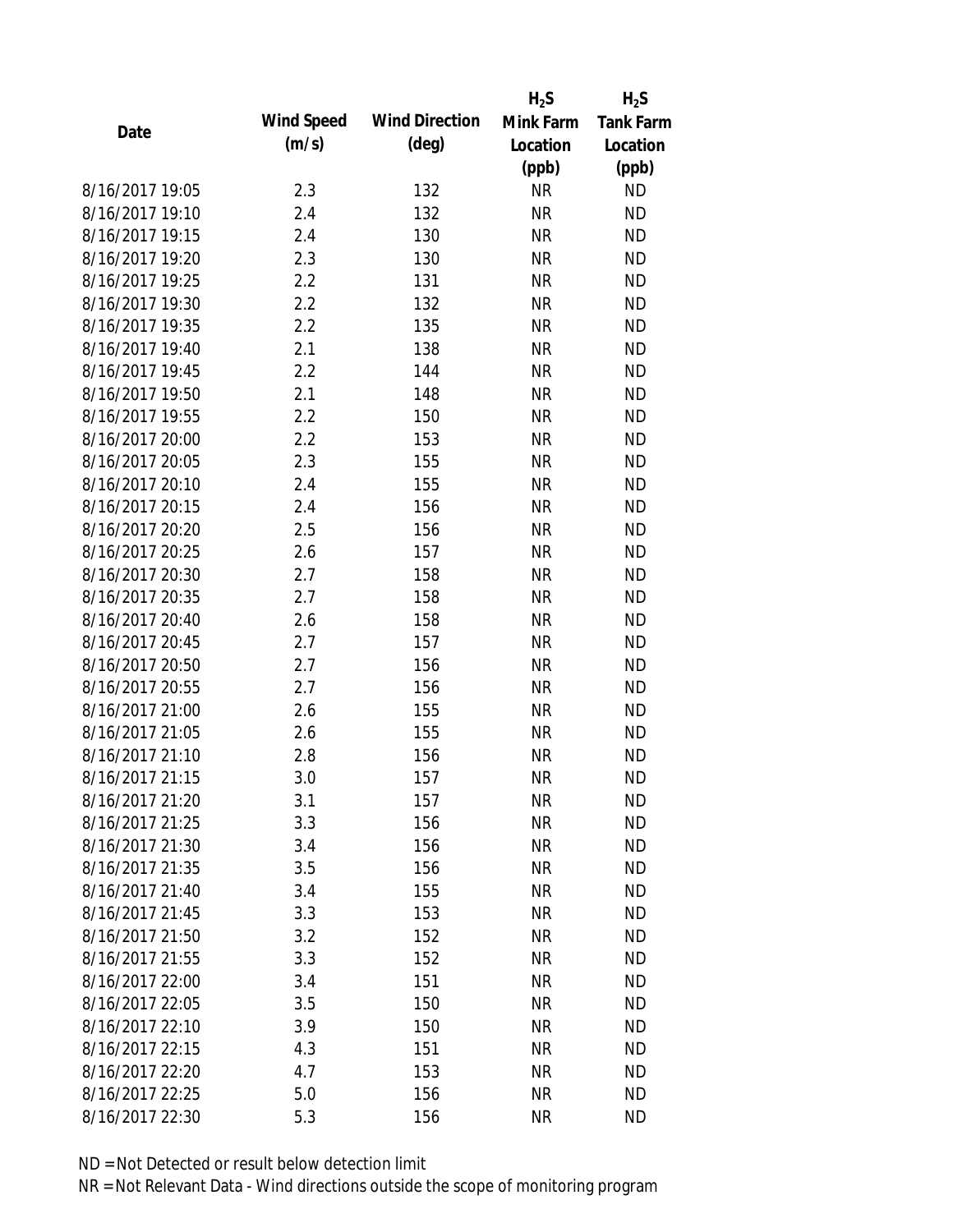|                 |                   |                       | $H_2S$    | $H_2S$           |
|-----------------|-------------------|-----------------------|-----------|------------------|
| Date            | <b>Wind Speed</b> | <b>Wind Direction</b> | Mink Farm | <b>Tank Farm</b> |
|                 | (m/s)             | $(\text{deg})$        | Location  | Location         |
|                 |                   |                       | (ppb)     | (ppb)            |
| 8/16/2017 22:35 | 5.7               | 158                   | <b>NR</b> | <b>ND</b>        |
| 8/16/2017 22:40 | 5.7               | 160                   | <b>NR</b> | <b>ND</b>        |
| 8/16/2017 22:45 | 5.8               | 160                   | <b>NR</b> | <b>ND</b>        |
| 8/16/2017 22:50 | 5.7               | 161                   | <b>NR</b> | <b>ND</b>        |
| 8/16/2017 22:55 | 5.6               | 164                   | <b>NR</b> | <b>ND</b>        |
| 8/16/2017 23:00 | 5.4               | 167                   | <b>NR</b> | <b>ND</b>        |
| 8/16/2017 23:05 | 5.1               | 171                   | <b>NR</b> | <b>ND</b>        |
| 8/16/2017 23:10 | 4.9               | 174                   | <b>NR</b> | <b>ND</b>        |
| 8/16/2017 23:15 | 4.8               | 176                   | <b>NR</b> | <b>ND</b>        |
| 8/16/2017 23:20 | 4.9               | 177                   | <b>NR</b> | <b>ND</b>        |
| 8/16/2017 23:25 | 5.0               | 177                   | <b>NR</b> | <b>ND</b>        |
| 8/16/2017 23:30 | 5.0               | 176                   | <b>NR</b> | <b>ND</b>        |
| 8/16/2017 23:35 | 5.2               | 174                   | <b>NR</b> | <b>ND</b>        |
| 8/16/2017 23:40 | 5.3               | 174                   | <b>NR</b> | <b>ND</b>        |
| 8/16/2017 23:45 | 5.2               | 175                   | <b>NR</b> | <b>ND</b>        |
| 8/16/2017 23:50 | 5.1               | 175                   | <b>NR</b> | <b>ND</b>        |
| 8/16/2017 23:55 | 4.9               | 176                   | <b>NR</b> | <b>ND</b>        |
| 8/16/2017 24:00 | 4.9               | 176                   | <b>NR</b> | <b>ND</b>        |
| 8/17/2017 00:05 | 4.8               | 176                   | <b>NR</b> | <b>ND</b>        |
| 8/17/2017 00:10 | 4.6               | 176                   | <b>NR</b> | <b>ND</b>        |
| 8/17/2017 00:15 | 4.6               | 176                   | <b>NR</b> | <b>ND</b>        |
| 8/17/2017 00:20 | 4.6               | 176                   | <b>NR</b> | <b>ND</b>        |
| 8/17/2017 00:25 | 4.5               | 176                   | <b>NR</b> | <b>ND</b>        |
| 8/17/2017 00:30 | 4.5               | 176                   | <b>NR</b> | <b>ND</b>        |
| 8/17/2017 00:35 | 4.6               | 175                   | <b>NR</b> | <b>ND</b>        |
| 8/17/2017 00:40 | 4.5               | 174                   | <b>NR</b> | <b>ND</b>        |
| 8/17/2017 00:45 | 4.4               | 174                   | <b>NR</b> | <b>ND</b>        |
| 8/17/2017 00:50 | 4.3               | 176                   | <b>NR</b> | <b>ND</b>        |
| 8/17/2017 00:55 | 4.3               | 176                   | <b>NR</b> | <b>ND</b>        |
| 8/17/2017 01:00 | 4.3               | 175                   | <b>NR</b> | <b>ND</b>        |
| 8/17/2017 01:05 | 4.4               | 175                   | <b>NR</b> | <b>ND</b>        |
| 8/17/2017 01:10 | 4.4               | 176                   | <b>NR</b> | <b>ND</b>        |
| 8/17/2017 01:15 | 4.5               | 175                   | <b>NR</b> | <b>ND</b>        |
| 8/17/2017 01:20 | 4.5               | 176                   | <b>NR</b> | <b>ND</b>        |
| 8/17/2017 01:25 | 4.4               | 179                   | <b>NR</b> | <b>ND</b>        |
| 8/17/2017 01:30 | 4.3               | 181                   | <b>NR</b> | <b>ND</b>        |
| 8/17/2017 01:35 | 4.2               | 184                   | <b>NR</b> | <b>ND</b>        |
| 8/17/2017 01:40 | 4.1               | 187                   | <b>NR</b> | <b>ND</b>        |
| 8/17/2017 01:45 | 3.9               | 190                   | <b>NR</b> | <b>ND</b>        |
| 8/17/2017 01:50 | 3.9               | 193                   | NR        | <b>ND</b>        |
| 8/17/2017 01:55 | 3.7               | 195                   | <b>NR</b> | <b>ND</b>        |
|                 |                   |                       |           |                  |
| 8/17/2017 02:00 | 3.6               | 197                   | <b>NR</b> | <b>ND</b>        |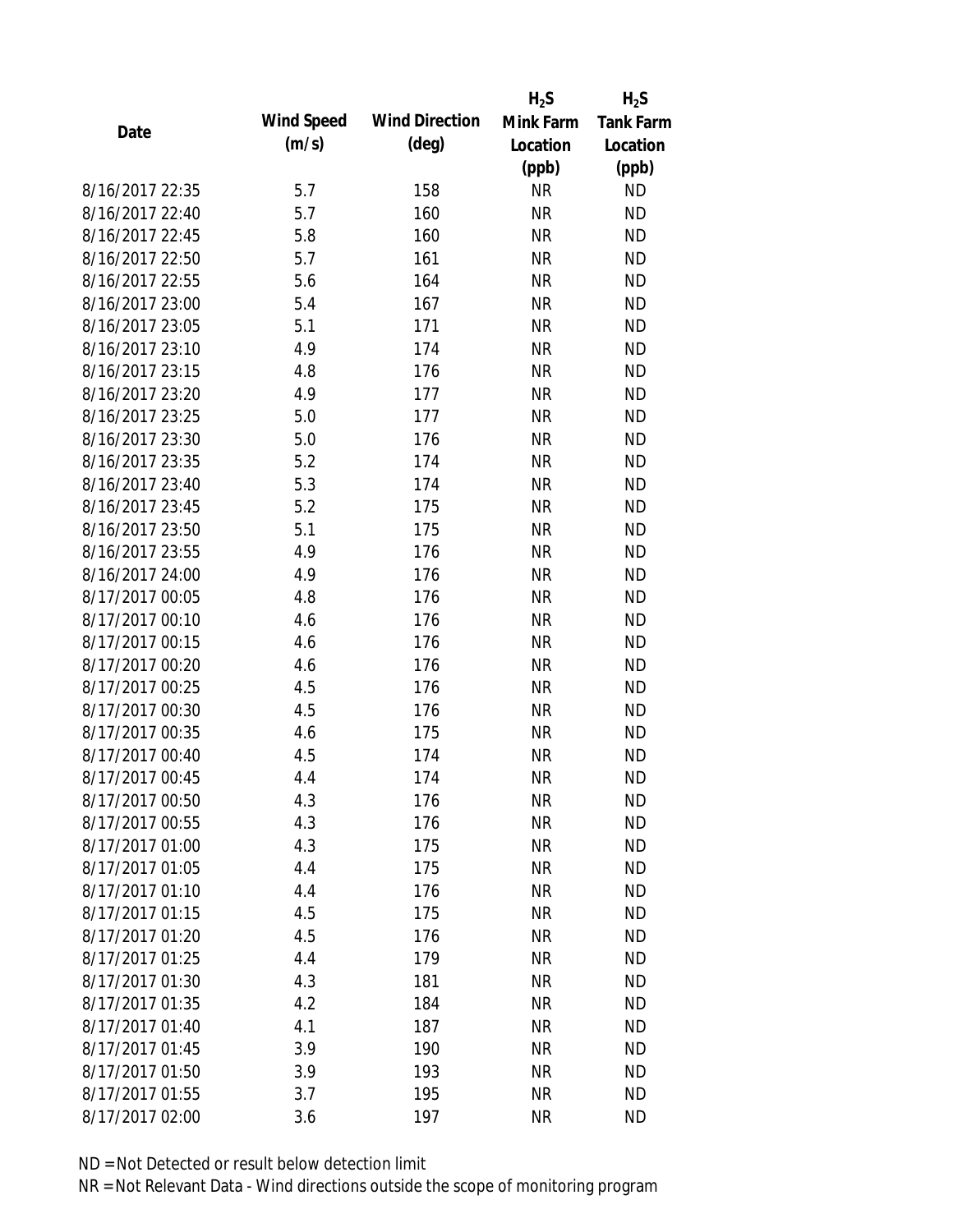|                 |            |                       | $H_2S$    | $H_2S$           |
|-----------------|------------|-----------------------|-----------|------------------|
| Date            | Wind Speed | <b>Wind Direction</b> | Mink Farm | <b>Tank Farm</b> |
|                 | (m/s)      | $(\text{deg})$        | Location  | Location         |
|                 |            |                       | (ppb)     | (ppb)            |
| 8/17/2017 02:05 | 3.5        | 199                   | <b>NR</b> | <b>ND</b>        |
| 8/17/2017 02:10 | 3.4        | 202                   | <b>NR</b> | <b>ND</b>        |
| 8/17/2017 02:15 | 3.3        | 201                   | <b>NR</b> | <b>ND</b>        |
| 8/17/2017 02:20 | 3.2        | 199                   | <b>NR</b> | <b>ND</b>        |
| 8/17/2017 02:25 | 3.2        | 198                   | <b>NR</b> | <b>ND</b>        |
| 8/17/2017 02:30 | 3.2        | 197                   | <b>NR</b> | <b>ND</b>        |
| 8/17/2017 02:35 | 3.2        | 195                   | <b>NR</b> | <b>ND</b>        |
| 8/17/2017 02:40 | 3.3        | 192                   | <b>NR</b> | <b>ND</b>        |
| 8/17/2017 02:45 | 3.3        | 192                   | <b>NR</b> | <b>ND</b>        |
| 8/17/2017 02:50 | 3.4        | 191                   | <b>NR</b> | <b>ND</b>        |
| 8/17/2017 02:55 | 3.5        | 191                   | <b>NR</b> | <b>ND</b>        |
| 8/17/2017 03:00 | 3.4        | 191                   | <b>NR</b> | <b>ND</b>        |
| 8/17/2017 03:05 | 3.4        | 191                   | <b>NR</b> | <b>ND</b>        |
| 8/17/2017 03:10 | 3.5        | 190                   | <b>NR</b> | <b>ND</b>        |
| 8/17/2017 03:15 | 3.7        | 187                   | <b>NR</b> | <b>ND</b>        |
| 8/17/2017 03:20 | 3.7        | 184                   | <b>NR</b> | <b>ND</b>        |
| 8/17/2017 03:25 | 3.6        | 183                   | <b>NR</b> | <b>ND</b>        |
| 8/17/2017 03:30 | 3.8        | 185                   | <b>NR</b> | <b>ND</b>        |
| 8/17/2017 03:35 | 3.9        | 185                   | <b>NR</b> | <b>ND</b>        |
| 8/17/2017 03:40 | 4.2        | 186                   | <b>NR</b> | <b>ND</b>        |
| 8/17/2017 03:45 | 4.1        | 187                   | <b>NR</b> | <b>ND</b>        |
| 8/17/2017 03:50 | 4.1        | 190                   | <b>NR</b> | <b>ND</b>        |
| 8/17/2017 03:55 | 4.3        | 191                   | <b>NR</b> | <b>ND</b>        |
| 8/17/2017 04:00 | 4.3        | 189                   | <b>NR</b> | <b>ND</b>        |
| 8/17/2017 04:05 | 4.2        | 187                   | <b>NR</b> | <b>ND</b>        |
| 8/17/2017 04:10 | 4.0        | 187                   | <b>NR</b> | <b>ND</b>        |
| 8/17/2017 04:15 | 4.0        | 187                   | <b>NR</b> | <b>ND</b>        |
| 8/17/2017 04:20 | 3.9        | 188                   | <b>NR</b> | <b>ND</b>        |
| 8/17/2017 04:25 | 3.9        | 187                   | <b>NR</b> | <b>ND</b>        |
| 8/17/2017 04:30 | 3.9        | 186                   | <b>NR</b> | <b>ND</b>        |
| 8/17/2017 04:35 | 3.9        | 188                   | <b>NR</b> | <b>ND</b>        |
| 8/17/2017 04:40 | 4.0        | 188                   | <b>NR</b> | <b>ND</b>        |
| 8/17/2017 04:45 | 4.0        | 189                   | <b>NR</b> | <b>ND</b>        |
| 8/17/2017 04:50 | 4.2        | 188                   | <b>NR</b> | <b>ND</b>        |
| 8/17/2017 04:55 | 4.2        | 186                   | <b>NR</b> | <b>ND</b>        |
| 8/17/2017 05:00 | 4.0        | 186                   | <b>NR</b> | <b>ND</b>        |
| 8/17/2017 05:05 | 4.1        | 184                   | <b>NR</b> | <b>ND</b>        |
| 8/17/2017 05:10 | 3.9        | 183                   | <b>NR</b> | <b>ND</b>        |
| 8/17/2017 05:15 | 3.9        | 183                   | <b>NR</b> | <b>ND</b>        |
| 8/17/2017 05:20 | 3.8        | 183                   | <b>NR</b> | <b>ND</b>        |
| 8/17/2017 05:25 | 3.8        | 185                   | <b>NR</b> | <b>ND</b>        |
| 8/17/2017 05:30 | 3.9        | 184                   | <b>NR</b> | <b>ND</b>        |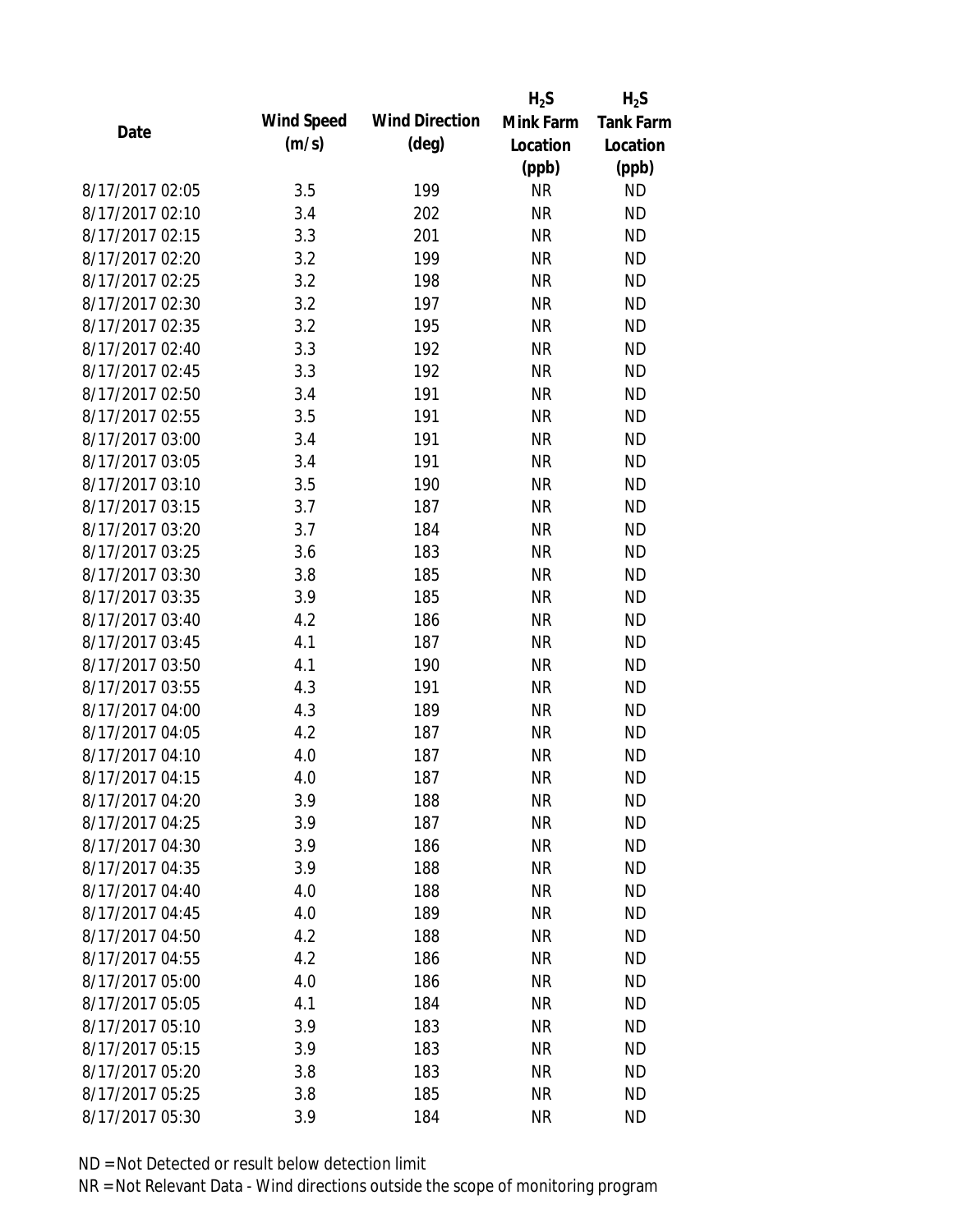|                 |                   |                       | $H_2S$    | $H_2S$           |
|-----------------|-------------------|-----------------------|-----------|------------------|
| Date            | <b>Wind Speed</b> | <b>Wind Direction</b> | Mink Farm | <b>Tank Farm</b> |
|                 | (m/s)             | $(\text{deg})$        | Location  | Location         |
|                 |                   |                       | (ppb)     | (ppb)            |
| 8/17/2017 05:35 | 3.9               | 185                   | <b>NR</b> | <b>ND</b>        |
| 8/17/2017 05:40 | 4.0               | 187                   | <b>NR</b> | <b>ND</b>        |
| 8/17/2017 05:45 | 4.0               | 185                   | <b>NR</b> | <b>ND</b>        |
| 8/17/2017 05:50 | 4.0               | 184                   | <b>NR</b> | <b>ND</b>        |
| 8/17/2017 05:55 | 3.9               | 184                   | <b>NR</b> | <b>ND</b>        |
| 8/17/2017 06:00 | 3.8               | 184                   | <b>NR</b> | <b>ND</b>        |
| 8/17/2017 06:05 | 4.0               | 181                   | <b>NR</b> | <b>ND</b>        |
| 8/17/2017 06:10 | 4.0               | 179                   | <b>NR</b> | <b>ND</b>        |
| 8/17/2017 06:15 | 4.1               | 181                   | <b>NR</b> | <b>ND</b>        |
| 8/17/2017 06:20 | 4.2               | 181                   | <b>NR</b> | <b>ND</b>        |
| 8/17/2017 06:25 | 4.2               | 182                   | <b>NR</b> | <b>ND</b>        |
| 8/17/2017 06:30 | 4.2               | 183                   | <b>NR</b> | <b>ND</b>        |
| 8/17/2017 06:35 | 4.0               | 184                   | <b>NR</b> | <b>ND</b>        |
| 8/17/2017 06:40 | 3.9               | 186                   | <b>NR</b> | <b>ND</b>        |
| 8/17/2017 06:45 | 3.8               | 185                   | <b>NR</b> | <b>ND</b>        |
| 8/17/2017 06:50 | 3.6               | 187                   | <b>NR</b> | <b>ND</b>        |
| 8/17/2017 06:55 | 3.6               | 187                   | <b>NR</b> | <b>ND</b>        |
| 8/17/2017 07:00 | 3.5               | 187                   | <b>NR</b> | <b>ND</b>        |
| 8/17/2017 07:05 | 3.6               | 188                   | <b>NR</b> | <b>ND</b>        |
| 8/17/2017 07:10 | 3.7               | 188                   | <b>NR</b> | <b>ND</b>        |
| 8/17/2017 07:15 | 3.8               | 188                   | <b>NR</b> | <b>ND</b>        |
| 8/17/2017 07:20 | 3.9               | 187                   | <b>NR</b> | <b>ND</b>        |
| 8/17/2017 07:25 | 3.9               | 186                   | <b>NR</b> | <b>ND</b>        |
| 8/17/2017 07:30 | 3.9               | 186                   | <b>NR</b> | <b>ND</b>        |
| 8/17/2017 07:35 | 3.8               | 185                   | <b>NR</b> | <b>ND</b>        |
| 8/17/2017 07:40 | 3.7               | 186                   | <b>NR</b> | <b>ND</b>        |
| 8/17/2017 07:45 | 3.6               | 186                   | <b>NR</b> | <b>ND</b>        |
| 8/17/2017 07:50 | 3.6               | 186                   | <b>NR</b> | <b>ND</b>        |
| 8/17/2017 07:55 | 3.7               | 187                   | <b>NR</b> | <b>ND</b>        |
| 8/17/2017 08:00 | 3.8               | 189                   | <b>NR</b> | <b>ND</b>        |
| 8/17/2017 08:05 | 4.0               | 189                   | <b>NR</b> | <b>ND</b>        |
| 8/17/2017 08:10 | 4.0               | 190                   | <b>NR</b> | <b>ND</b>        |
| 8/17/2017 08:15 | 4.1               | 190                   | <b>NR</b> | <b>ND</b>        |
| 8/17/2017 08:20 | 4.1               | 189                   | <b>NR</b> | <b>ND</b>        |
| 8/17/2017 08:25 | 4.1               | 189                   | <b>NR</b> | <b>ND</b>        |
| 8/17/2017 08:30 | 4.0               | 187                   | <b>NR</b> | <b>ND</b>        |
| 8/17/2017 08:35 | 4.0               | 187                   | <b>NR</b> | <b>ND</b>        |
| 8/17/2017 08:40 | 4.1               | 186                   | <b>NR</b> | <b>ND</b>        |
| 8/17/2017 08:45 | 4.1               | 187                   | <b>NR</b> | <b>ND</b>        |
| 8/17/2017 08:50 | 4.2               | 188                   | <b>NR</b> | <b>ND</b>        |
| 8/17/2017 08:55 | 4.3               | 187                   | <b>NR</b> | <b>ND</b>        |
| 8/17/2017 09:00 | 4.5               | 188                   | <b>NR</b> | <b>ND</b>        |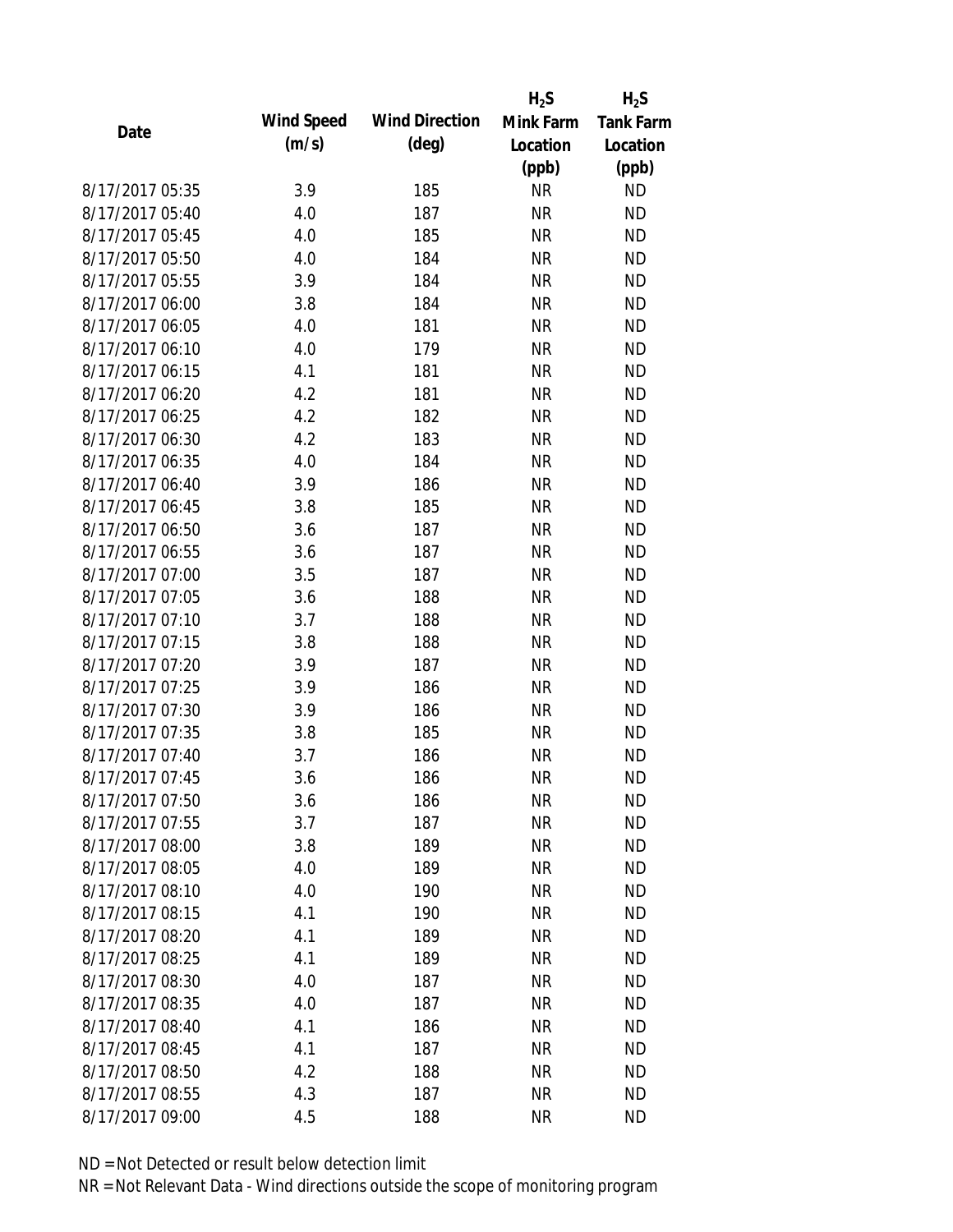|                 |            |                       | $H_2S$    | $H_2S$           |
|-----------------|------------|-----------------------|-----------|------------------|
| Date            | Wind Speed | <b>Wind Direction</b> | Mink Farm | <b>Tank Farm</b> |
|                 | (m/s)      | $(\text{deg})$        | Location  | Location         |
|                 |            |                       | (ppb)     | (ppb)            |
| 8/17/2017 09:05 | 4.5        | 190                   | <b>NR</b> | <b>ND</b>        |
| 8/17/2017 09:10 | 4.4        | 191                   | <b>NR</b> | <b>ND</b>        |
| 8/17/2017 09:15 | 4.5        | 191                   | <b>NR</b> | <b>ND</b>        |
| 8/17/2017 09:20 | 4.5        | 191                   | <b>NR</b> | <b>ND</b>        |
| 8/17/2017 09:25 | 4.4        | 191                   | <b>NR</b> | <b>ND</b>        |
| 8/17/2017 09:30 | 4.2        | 191                   | <b>NR</b> | <b>ND</b>        |
| 8/17/2017 09:35 | 4.1        | 191                   | <b>NR</b> | <b>ND</b>        |
| 8/17/2017 09:40 | 4.0        | 192                   | <b>NR</b> | <b>ND</b>        |
| 8/17/2017 09:45 | 4.0        | 196                   | <b>NR</b> | <b>ND</b>        |
| 8/17/2017 09:50 | 4.0        | 200                   | <b>NR</b> | <b>ND</b>        |
| 8/17/2017 09:55 | 4.2        | 203                   | <b>NR</b> | <b>ND</b>        |
| 8/17/2017 10:00 | 4.4        | 207                   | <b>NR</b> | <b>ND</b>        |
| 8/17/2017 10:05 | 4.7        | 210                   | <b>NR</b> | <b>ND</b>        |
| 8/17/2017 10:10 | 4.9        | 212                   | <b>NR</b> | <b>ND</b>        |
| 8/17/2017 10:15 | 4.8        | 211                   | <b>NR</b> | <b>ND</b>        |
| 8/17/2017 10:20 | 4.8        | 210                   | <b>NR</b> | <b>ND</b>        |
| 8/17/2017 10:25 | 4.9        | 212                   | <b>NR</b> | <b>ND</b>        |
| 8/17/2017 10:30 | 5.1        | 212                   | <b>NR</b> | <b>ND</b>        |
| 8/17/2017 10:35 | 5.1        | 213                   | <b>NR</b> | <b>ND</b>        |
| 8/17/2017 10:40 | 5.3        | 214                   | <b>NR</b> | <b>ND</b>        |
| 8/17/2017 10:45 | 5.4        | 216                   | <b>NR</b> | <b>ND</b>        |
| 8/17/2017 10:50 | 5.4        | 217                   | <b>NR</b> | <b>ND</b>        |
| 8/17/2017 10:55 | 5.7        | 217                   | <b>NR</b> | <b>ND</b>        |
| 8/17/2017 11:00 | 5.6        | 217                   | <b>NR</b> | <b>ND</b>        |
| 8/17/2017 11:05 | 5.6        | 221                   | <b>NR</b> | <b>ND</b>        |
| 8/17/2017 11:10 | 5.4        | 223                   | <b>NR</b> | <b>ND</b>        |
| 8/17/2017 11:15 | 5.4        | 223                   | <b>NR</b> | <b>ND</b>        |
| 8/17/2017 11:20 | 5.3        | 222                   | <b>NR</b> | <b>ND</b>        |
| 8/17/2017 11:25 | 5.1        | 222                   | <b>NR</b> | <b>ND</b>        |
| 8/17/2017 11:30 | 5.2        | 223                   | <b>NR</b> | <b>ND</b>        |
| 8/17/2017 11:35 | 5.4        | 219                   | <b>NR</b> | <b>ND</b>        |
| 8/17/2017 11:40 | 5.5        | 217                   | <b>NR</b> | <b>ND</b>        |
| 8/17/2017 11:45 | 5.5        | 218                   | <b>NR</b> | <b>ND</b>        |
| 8/17/2017 11:50 | 5.6        | 219                   | <b>NR</b> | <b>ND</b>        |
| 8/17/2017 11:55 | 5.5        | 223                   | <b>NR</b> | <b>ND</b>        |
| 8/17/2017 12:00 | 5.2        | 226                   | <b>NR</b> | <b>ND</b>        |
| 8/17/2017 12:05 | 5.0        | 226                   | <b>NR</b> | <b>ND</b>        |
| 8/17/2017 12:10 | 5.1        | 226                   | NR        | <b>ND</b>        |
| 8/17/2017 12:15 | 5.1        | 226                   | <b>NR</b> | <b>ND</b>        |
| 8/17/2017 12:20 | 5.2        | 228                   | ΝR        | <b>ND</b>        |
| 8/17/2017 12:25 | 5.4        | 225                   | <b>NR</b> | <b>ND</b>        |
| 8/17/2017 12:30 | 5.8        | 224                   | <b>NR</b> | <b>ND</b>        |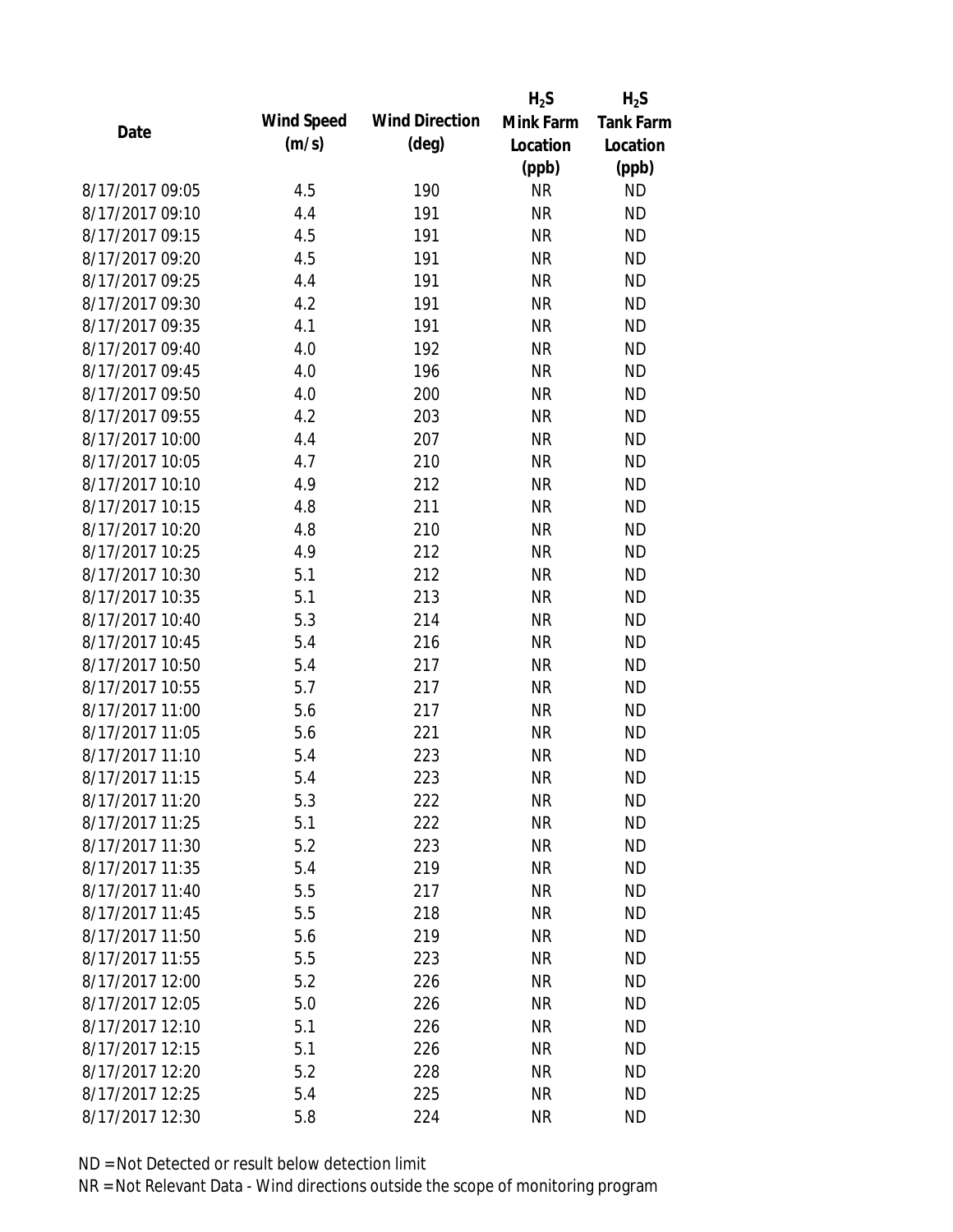|                 |            |                       | $H_2S$         | $H_2S$           |
|-----------------|------------|-----------------------|----------------|------------------|
| Date            | Wind Speed | <b>Wind Direction</b> | Mink Farm      | <b>Tank Farm</b> |
|                 | (m/s)      | $(\text{deg})$        | Location       | Location         |
|                 |            |                       | (ppb)          | (ppb)            |
| 8/17/2017 12:35 | 6.1        | 226                   | <b>NR</b>      | <b>ND</b>        |
| 8/17/2017 12:40 | 6.2        | 228                   | <b>NR</b>      | <b>ND</b>        |
| 8/17/2017 12:45 | 6.4        | 229                   | <b>NR</b>      | <b>ND</b>        |
| 8/17/2017 12:50 | 6.5        | 232                   | <b>ND</b>      | <b>ND</b>        |
| 8/17/2017 12:55 | 6.1        | 234                   | <b>ND</b>      | <b>ND</b>        |
| 8/17/2017 13:00 | 5.9        | 235                   | <b>ND</b>      | <b>ND</b>        |
| 8/17/2017 13:05 | 5.7        | 238                   | <b>ND</b>      | <b>ND</b>        |
| 8/17/2017 13:10 | 5.8        | 240                   | <b>ND</b>      | <b>ND</b>        |
| 8/17/2017 13:15 | 6.2        | 238                   | <b>ND</b>      | <b>ND</b>        |
| 8/17/2017 13:20 | 6.5        | 238                   | <b>ND</b>      | <b>ND</b>        |
| 8/17/2017 13:25 | 7.0        | 239                   | <b>ND</b>      | <b>ND</b>        |
| 8/17/2017 13:30 | 7.2        | 239                   | <b>ND</b>      | <b>ND</b>        |
| 8/17/2017 13:35 | 7.2        | 239                   | <b>ND</b>      | <b>ND</b>        |
| 8/17/2017 13:40 | 7.1        | 238                   | <b>ND</b>      | <b>ND</b>        |
| 8/17/2017 13:45 | 6.8        | 237                   | <b>ND</b>      | <b>ND</b>        |
| 8/17/2017 13:50 | 6.6        | 234                   | <b>ND</b>      | <b>ND</b>        |
| 8/17/2017 13:55 | 6.7        | 232                   | <b>ND</b>      | <b>ND</b>        |
| 8/17/2017 14:00 | 6.6        | 230                   | <b>ND</b>      | <b>ND</b>        |
| 8/17/2017 14:05 | 6.6        | 229                   | <b>NR</b>      | <b>ND</b>        |
| 8/17/2017 14:10 | 6.5        | 233                   | <b>ND</b>      | <b>ND</b>        |
| 8/17/2017 14:15 | 6.4        | 238                   | <b>ND</b>      | <b>ND</b>        |
| 8/17/2017 14:20 | 6.4        | 242                   | <b>ND</b>      | <b>ND</b>        |
| 8/17/2017 14:25 | 6.4        | 245                   | <b>ND</b>      | <b>ND</b>        |
| 8/17/2017 14:30 | 6.5        | 247                   | <b>ND</b>      | <b>ND</b>        |
| 8/17/2017 14:35 | 6.4        | 247                   | <b>ND</b>      | <b>ND</b>        |
| 8/17/2017 14:40 | 6.3        | 245                   | <b>ND</b>      | <b>ND</b>        |
| 8/17/2017 14:45 | 6.4        | 245                   | <b>ND</b>      | <b>ND</b>        |
| 8/17/2017 14:50 | 6.6        | 246                   | <b>ND</b>      | <b>ND</b>        |
| 8/17/2017 14:55 | 6.6        | 246                   | <b>ND</b>      | <b>ND</b>        |
| 8/17/2017 15:00 | 6.3        | 248                   | 1              | <b>ND</b>        |
| 8/17/2017 15:05 | 6.3        | 250                   | 1              | <b>ND</b>        |
| 8/17/2017 15:10 | 6.6        | 251                   | $\overline{2}$ | <b>ND</b>        |
| 8/17/2017 15:15 | 6.9        | 251                   | $\overline{2}$ | <b>ND</b>        |
| 8/17/2017 15:20 | 7.0        | 251                   | $\overline{2}$ | <b>ND</b>        |
| 8/17/2017 15:25 | 6.9        | 252                   | $\overline{2}$ | <b>ND</b>        |
| 8/17/2017 15:30 | 7.3        | 250                   | $\overline{2}$ | <b>ND</b>        |
| 8/17/2017 15:35 | 7.5        | 252                   | $\overline{2}$ | <b>ND</b>        |
| 8/17/2017 15:40 | 7.2        | 255                   | 1              | <b>ND</b>        |
| 8/17/2017 15:45 | 7.0        | 256                   | 1              | <b>ND</b>        |
| 8/17/2017 15:50 | 6.9        | 256                   | 1              | <b>ND</b>        |
| 8/17/2017 15:55 | 6.7        | 256                   | $\overline{2}$ | <b>ND</b>        |
| 8/17/2017 16:00 | 6.2        | 256                   | $\overline{2}$ | <b>ND</b>        |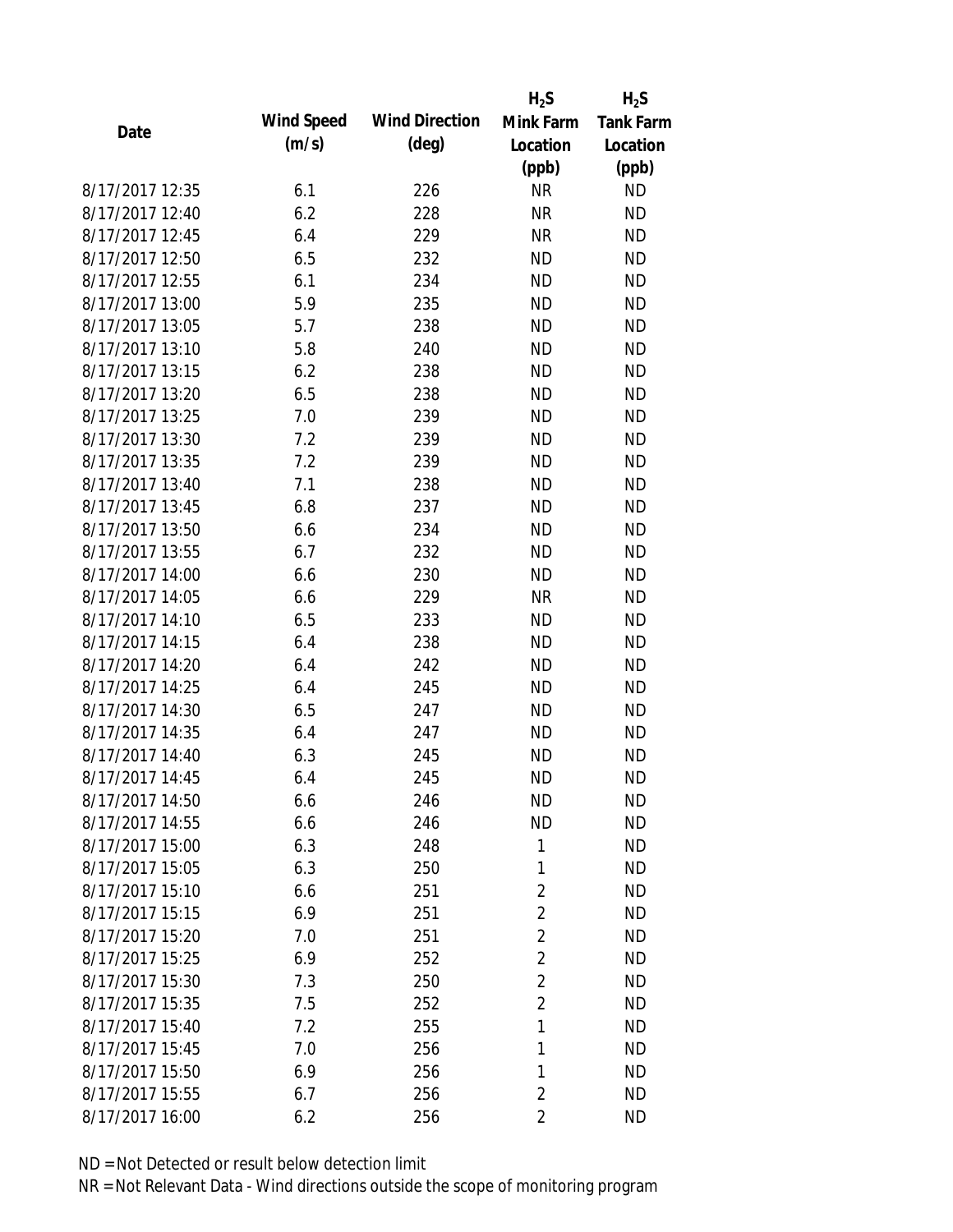|                 |                   |                       | $H_2S$         | $H_2S$           |
|-----------------|-------------------|-----------------------|----------------|------------------|
| Date            | <b>Wind Speed</b> | <b>Wind Direction</b> | Mink Farm      | <b>Tank Farm</b> |
|                 | (m/s)             | $(\text{deg})$        | Location       | Location         |
|                 |                   |                       | (ppb)          | (ppb)            |
| 8/17/2017 16:05 | 6.1               | 255                   | $\overline{2}$ | <b>ND</b>        |
| 8/17/2017 16:10 | 6.3               | 252                   | 1              | <b>ND</b>        |
| 8/17/2017 16:15 | 5.9               | 250                   | $\overline{c}$ | <b>ND</b>        |
| 8/17/2017 16:20 | 5.9               | 248                   | $\overline{2}$ | <b>ND</b>        |
| 8/17/2017 16:25 | 6.0               | 247                   | 1              | <b>ND</b>        |
| 8/17/2017 16:30 | 6.2               | 247                   | 1              | <b>ND</b>        |
| 8/17/2017 16:35 | 6.3               | 247                   | 1              | <b>ND</b>        |
| 8/17/2017 16:40 | 6.2               | 247                   | 1              | <b>ND</b>        |
| 8/17/2017 16:45 | 6.4               | 249                   | 1              | <b>ND</b>        |
| 8/17/2017 16:50 | 6.5               | 250                   | <b>ND</b>      | <b>ND</b>        |
| 8/17/2017 16:55 | 6.5               | 250                   | <b>ND</b>      | <b>ND</b>        |
| 8/17/2017 17:00 | 6.5               | 249                   | <b>ND</b>      | <b>ND</b>        |
| 8/17/2017 17:05 | 6.3               | 247                   | <b>ND</b>      | <b>ND</b>        |
| 8/17/2017 17:10 | 6.3               | 247                   | <b>ND</b>      | <b>ND</b>        |
| 8/17/2017 17:15 | 6.5               | 246                   | <b>ND</b>      | <b>ND</b>        |
| 8/17/2017 17:20 | 6.4               | 248                   | <b>ND</b>      | <b>ND</b>        |
| 8/17/2017 17:25 | 6.1               | 249                   | <b>ND</b>      | <b>ND</b>        |
| 8/17/2017 17:30 | 6.1               | 252                   | <b>ND</b>      | <b>ND</b>        |
| 8/17/2017 17:35 | 6.0               | 252                   | <b>ND</b>      | <b>ND</b>        |
| 8/17/2017 17:40 | 6.0               | 252                   | <b>ND</b>      | <b>ND</b>        |
| 8/17/2017 17:45 | 5.8               | 253                   | <b>ND</b>      | <b>ND</b>        |
| 8/17/2017 17:50 | 6.0               | 251                   | <b>ND</b>      | <b>ND</b>        |
| 8/17/2017 17:55 | 6.1               | 251                   | <b>ND</b>      | <b>ND</b>        |
| 8/17/2017 18:00 | 6.1               | 249                   | <b>ND</b>      | <b>ND</b>        |
| 8/17/2017 18:05 | 6.4               | 248                   | <b>ND</b>      | <b>ND</b>        |
| 8/17/2017 18:10 | 6.4               | 248                   | <b>ND</b>      | <b>ND</b>        |
| 8/17/2017 18:15 | 6.3               | 247                   | <b>ND</b>      | <b>ND</b>        |
| 8/17/2017 18:20 | 6.1               | 247                   | ND             | <b>ND</b>        |
| 8/17/2017 18:25 | 6.2               | 245                   | <b>ND</b>      | <b>ND</b>        |
| 8/17/2017 18:30 | 6.1               | 245                   | <b>ND</b>      | <b>ND</b>        |
| 8/17/2017 18:35 | 6.0               | 245                   | <b>ND</b>      | <b>ND</b>        |
| 8/17/2017 18:40 | 5.9               | 244                   | <b>ND</b>      | <b>ND</b>        |
| 8/17/2017 18:45 | 6.1               | 244                   | ND             | <b>ND</b>        |
| 8/17/2017 18:50 | 6.3               | 245                   | <b>ND</b>      | 1                |
| 8/17/2017 18:55 | 6.1               | 246                   | ND             | 1                |
| 8/17/2017 19:00 | 6.1               | 245                   | ND             | 1                |
| 8/17/2017 19:05 | 6.3               | 245                   | <b>ND</b>      | 1                |
| 8/17/2017 19:10 | 6.1               | 246                   | ND             | 1                |
| 8/17/2017 19:15 | 5.9               | 246                   | <b>ND</b>      | <b>ND</b>        |
| 8/17/2017 19:20 | 5.6               | 245                   | ND             | <b>ND</b>        |
| 8/17/2017 19:25 | 5.5               | 246                   | ΝD             | <b>ND</b>        |
| 8/17/2017 19:30 | 5.5               | 247                   | ΝD             | <b>ND</b>        |
|                 |                   |                       |                |                  |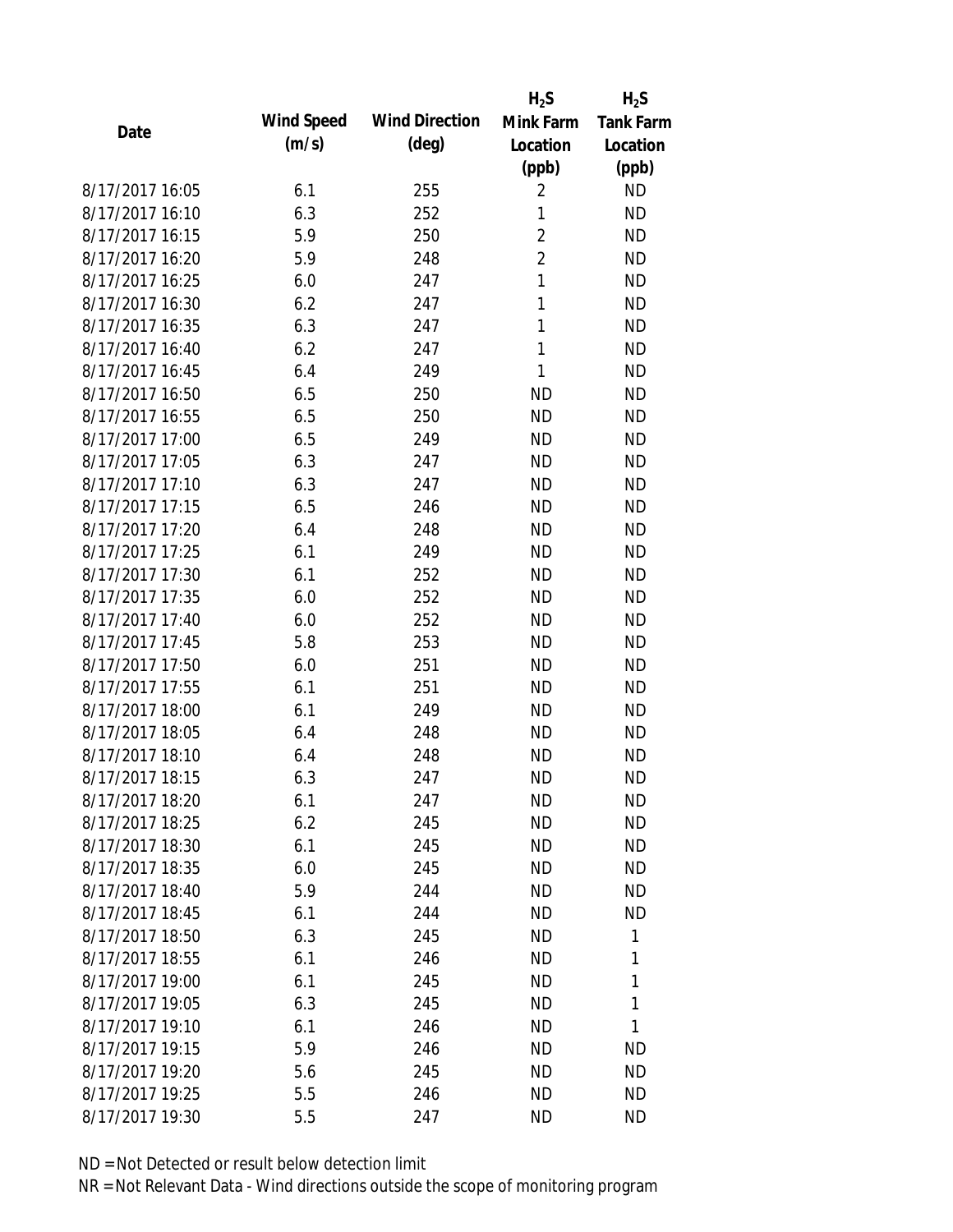|                 |            |                       | $H_2S$    | $H_2S$           |
|-----------------|------------|-----------------------|-----------|------------------|
| Date            | Wind Speed | <b>Wind Direction</b> | Mink Farm | <b>Tank Farm</b> |
|                 | (m/s)      | $(\text{deg})$        | Location  | Location         |
|                 |            |                       | (ppb)     | (ppb)            |
| 8/17/2017 19:35 | 5.4        | 247                   | <b>ND</b> | <b>ND</b>        |
| 8/17/2017 19:40 | 5.7        | 248                   | <b>ND</b> | <b>ND</b>        |
| 8/17/2017 19:45 | 5.6        | 248                   | <b>ND</b> | <b>ND</b>        |
| 8/17/2017 19:50 | 5.6        | 248                   | <b>ND</b> | <b>ND</b>        |
| 8/17/2017 19:55 | 5.6        | 248                   | <b>ND</b> | <b>ND</b>        |
| 8/17/2017 20:00 | 5.7        | 248                   | <b>ND</b> | <b>ND</b>        |
| 8/17/2017 20:05 | 5.5        | 248                   | <b>ND</b> | <b>ND</b>        |
| 8/17/2017 20:10 | 5.3        | 248                   | <b>ND</b> | <b>ND</b>        |
| 8/17/2017 20:15 | 5.2        | 248                   | <b>ND</b> | <b>ND</b>        |
| 8/17/2017 20:20 | 5.1        | 250                   | <b>ND</b> | <b>ND</b>        |
| 8/17/2017 20:25 | 5.1        | 251                   | <b>ND</b> | <b>ND</b>        |
| 8/17/2017 20:30 | 4.8        | 252                   | <b>ND</b> | <b>ND</b>        |
| 8/17/2017 20:35 | 4.7        | 253                   | <b>ND</b> | <b>ND</b>        |
| 8/17/2017 20:40 | 4.6        | 255                   | <b>ND</b> | <b>ND</b>        |
| 8/17/2017 20:45 | 4.6        | 257                   | <b>ND</b> | <b>ND</b>        |
| 8/17/2017 20:50 | 4.6        | 256                   | <b>ND</b> | <b>ND</b>        |
| 8/17/2017 20:55 | 4.5        | 258                   | <b>ND</b> | <b>ND</b>        |
| 8/17/2017 21:00 | 4.6        | 257                   | <b>ND</b> | <b>ND</b>        |
| 8/17/2017 21:05 | 4.6        | 258                   | <b>ND</b> | <b>ND</b>        |
| 8/17/2017 21:10 | 4.6        | 258                   | <b>ND</b> | <b>ND</b>        |
| 8/17/2017 21:15 | 4.6        | 258                   | <b>ND</b> | <b>ND</b>        |
| 8/17/2017 21:20 | 4.5        | 258                   | <b>ND</b> | <b>ND</b>        |
| 8/17/2017 21:25 | 4.7        | 257                   | <b>ND</b> | <b>ND</b>        |
| 8/17/2017 21:30 | 4.8        | 257                   | <b>ND</b> | <b>ND</b>        |
| 8/17/2017 21:35 | 4.8        | 258                   | <b>ND</b> | <b>ND</b>        |
| 8/17/2017 21:40 | 4.7        | 258                   | <b>ND</b> | <b>ND</b>        |
| 8/17/2017 21:45 | 4.6        | 259                   | <b>ND</b> | <b>ND</b>        |
| 8/17/2017 21:50 | 4.6        | 259                   | <b>ND</b> | <b>ND</b>        |
| 8/17/2017 21:55 | 4.4        | 260                   | <b>ND</b> | <b>ND</b>        |
| 8/17/2017 22:00 | 4.1        | 260                   | <b>ND</b> | <b>ND</b>        |
| 8/17/2017 22:05 | 3.9        | 260                   | <b>ND</b> | <b>ND</b>        |
| 8/17/2017 22:10 | 3.9        | 258                   | <b>ND</b> | <b>ND</b>        |
| 8/17/2017 22:15 | 3.8        | 257                   | ND        | <b>ND</b>        |
| 8/17/2017 22:20 | 3.7        | 257                   | <b>ND</b> | <b>ND</b>        |
| 8/17/2017 22:25 | 3.8        | 255                   | <b>ND</b> | <b>ND</b>        |
| 8/17/2017 22:30 | 3.9        | 254                   | <b>ND</b> | <b>ND</b>        |
| 8/17/2017 22:35 | 4.1        | 254                   | <b>ND</b> | <b>ND</b>        |
| 8/17/2017 22:40 | 4.1        | 253                   | <b>ND</b> | <b>ND</b>        |
| 8/17/2017 22:45 | 4.0        | 252                   | <b>ND</b> | <b>ND</b>        |
| 8/17/2017 22:50 | 4.0        | 251                   | ND        | ND               |
| 8/17/2017 22:55 | 4.0        | 251                   | <b>ND</b> | <b>ND</b>        |
| 8/17/2017 23:00 | 4.0        | 251                   | <b>ND</b> | <b>ND</b>        |
|                 |            |                       |           |                  |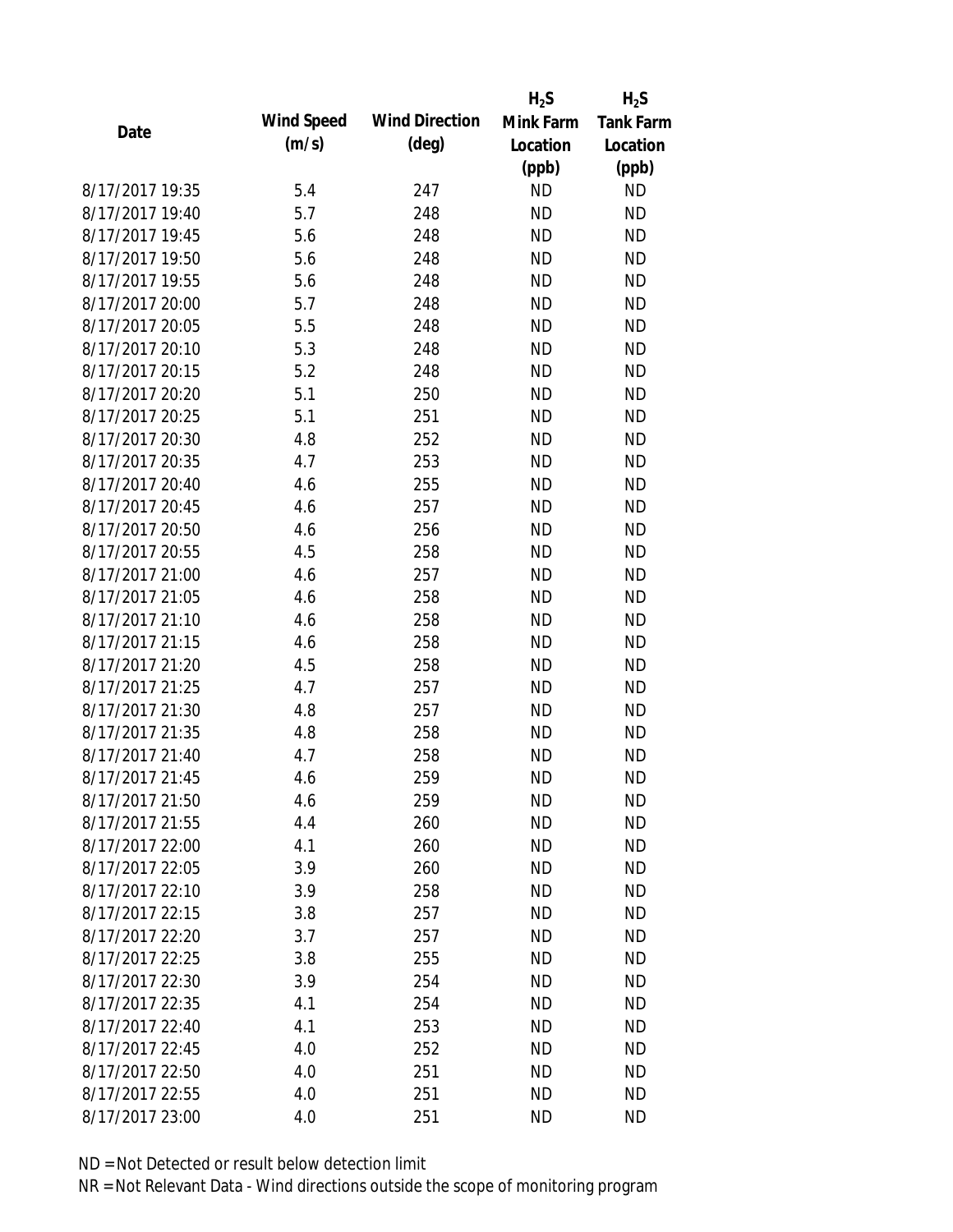|                 |            |                       | $H_2S$    | $H_2S$           |
|-----------------|------------|-----------------------|-----------|------------------|
| Date            | Wind Speed | <b>Wind Direction</b> | Mink Farm | <b>Tank Farm</b> |
|                 | (m/s)      | $(\text{deg})$        | Location  | Location         |
|                 |            |                       | (ppb)     | (ppb)            |
| 8/17/2017 23:05 | 3.9        | 251                   | <b>ND</b> | <b>ND</b>        |
| 8/17/2017 23:10 | 3.9        | 250                   | <b>ND</b> | <b>ND</b>        |
| 8/17/2017 23:15 | 3.9        | 251                   | <b>ND</b> | <b>ND</b>        |
| 8/17/2017 23:20 | 3.9        | 250                   | <b>ND</b> | <b>ND</b>        |
| 8/17/2017 23:25 | 4.0        | 249                   | <b>ND</b> | <b>ND</b>        |
| 8/17/2017 23:30 | 3.9        | 249                   | <b>ND</b> | <b>ND</b>        |
| 8/17/2017 23:35 | 4.0        | 248                   | <b>ND</b> | <b>ND</b>        |
| 8/17/2017 23:40 | 4.1        | 247                   | <b>ND</b> | <b>ND</b>        |
| 8/17/2017 23:45 | 4.2        | 247                   | <b>ND</b> | <b>ND</b>        |
| 8/17/2017 23:50 | 4.4        | 247                   | <b>ND</b> | <b>ND</b>        |
| 8/17/2017 23:55 | 4.4        | 246                   | <b>ND</b> | <b>ND</b>        |
| 8/17/2017 24:00 | 4.5        | 247                   | <b>ND</b> | <b>ND</b>        |
| 8/18/2017 00:05 | 4.4        | 247                   | <b>ND</b> | <b>ND</b>        |
| 8/18/2017 00:10 | 4.3        | 247                   | <b>ND</b> | <b>ND</b>        |
| 8/18/2017 00:15 | 4.3        | 245                   | <b>ND</b> | <b>ND</b>        |
| 8/18/2017 00:20 | 4.4        | 246                   | <b>ND</b> | <b>ND</b>        |
| 8/18/2017 00:25 | 4.3        | 248                   | <b>ND</b> | <b>ND</b>        |
| 8/18/2017 00:30 | 4.2        | 248                   | <b>ND</b> | <b>ND</b>        |
| 8/18/2017 00:35 | 4.2        | 251                   | <b>ND</b> | <b>ND</b>        |
| 8/18/2017 00:40 | 4.2        | 252                   | <b>ND</b> | <b>ND</b>        |
| 8/18/2017 00:45 | 4.4        | 254                   | <b>ND</b> | <b>ND</b>        |
| 8/18/2017 00:50 | 4.1        | 256                   | <b>ND</b> | <b>ND</b>        |
| 8/18/2017 00:55 | 4.0        | 258                   | <b>ND</b> | <b>ND</b>        |
| 8/18/2017 01:00 | 3.9        | 259                   | <b>ND</b> | <b>ND</b>        |
| 8/18/2017 01:05 | 3.9        | 261                   | <b>ND</b> | <b>ND</b>        |
| 8/18/2017 01:10 | 3.7        | 262                   | <b>ND</b> | <b>ND</b>        |
| 8/18/2017 01:15 | 3.5        | 264                   | <b>ND</b> | <b>ND</b>        |
| 8/18/2017 01:20 | 3.4        | 265                   | <b>ND</b> | <b>ND</b>        |
| 8/18/2017 01:25 | 3.4        | 265                   | <b>ND</b> | <b>ND</b>        |
| 8/18/2017 01:30 | 3.4        | 265                   | <b>ND</b> | <b>ND</b>        |
| 8/18/2017 01:35 | 3.3        | 265                   | <b>ND</b> | <b>ND</b>        |
| 8/18/2017 01:40 | 3.2        | 265                   | <b>ND</b> | <b>ND</b>        |
| 8/18/2017 01:45 | 3.2        | 264                   | <b>ND</b> | <b>ND</b>        |
| 8/18/2017 01:50 | 3.2        | 263                   | <b>ND</b> | <b>ND</b>        |
| 8/18/2017 01:55 | 3.2        | 262                   | <b>ND</b> | <b>ND</b>        |
| 8/18/2017 02:00 | 3.2        | 260                   | <b>ND</b> | <b>ND</b>        |
| 8/18/2017 02:05 | 3.2        | 259                   | <b>ND</b> | <b>ND</b>        |
| 8/18/2017 02:10 | 3.2        | 260                   | <b>ND</b> | <b>ND</b>        |
| 8/18/2017 02:15 | 3.2        | 260                   | <b>ND</b> | <b>ND</b>        |
| 8/18/2017 02:20 | 3.1        | 261                   | <b>ND</b> | <b>ND</b>        |
| 8/18/2017 02:25 | 3.1        | 262                   | 1         | <b>ND</b>        |
| 8/18/2017 02:30 | 3.1        | 263                   | 1         | <b>ND</b>        |
|                 |            |                       |           |                  |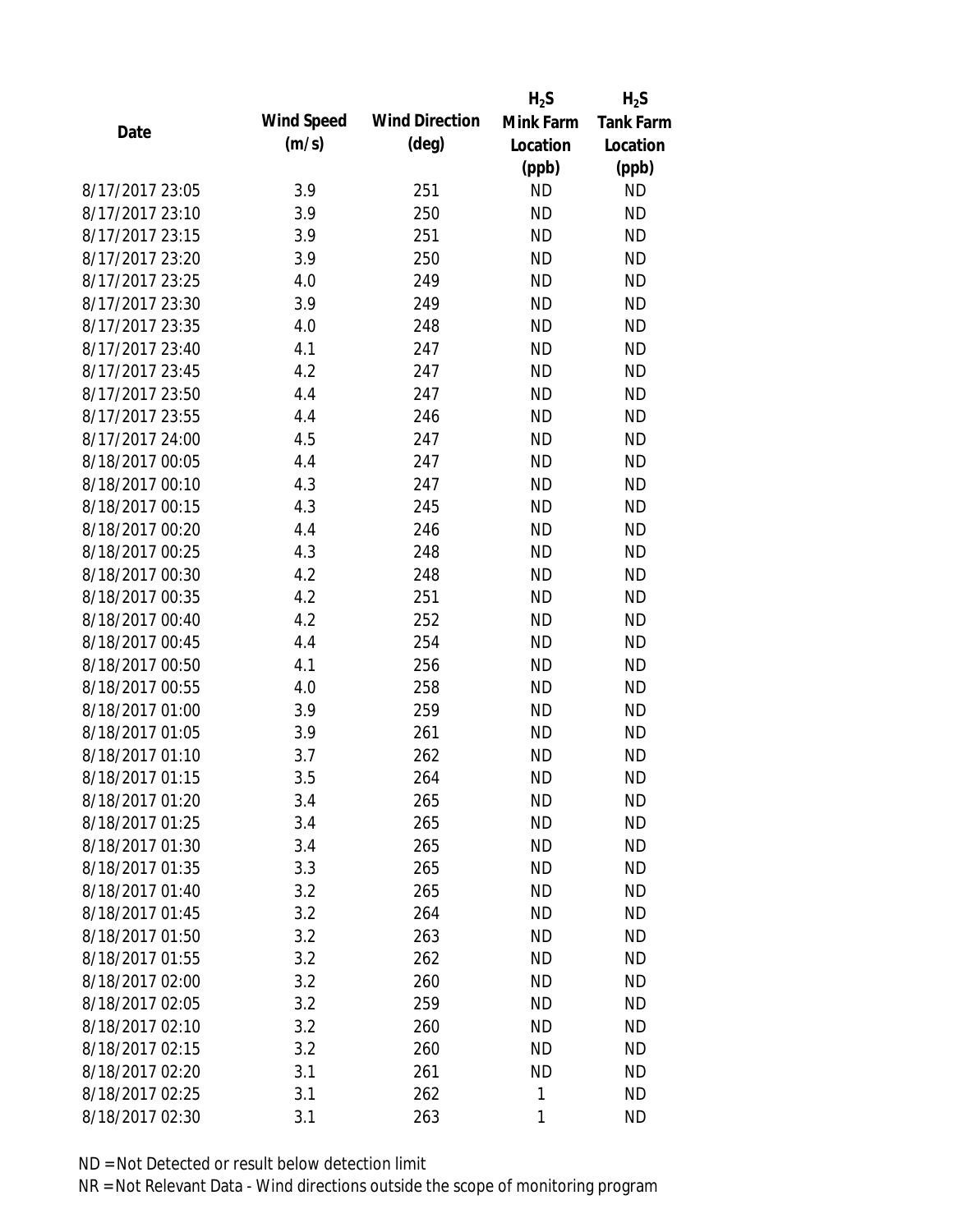|                 |            |                       | $H_2S$         | $H_2S$           |
|-----------------|------------|-----------------------|----------------|------------------|
| Date            | Wind Speed | <b>Wind Direction</b> | Mink Farm      | <b>Tank Farm</b> |
|                 | (m/s)      | $(\text{deg})$        | Location       | Location         |
|                 |            |                       | (ppb)          | (ppb)            |
| 8/18/2017 02:35 | 3.1        | 263                   | 1              | <b>ND</b>        |
| 8/18/2017 02:40 | 3.1        | 263                   | 1              | <b>ND</b>        |
| 8/18/2017 02:45 | 3.2        | 261                   | 1              | <b>ND</b>        |
| 8/18/2017 02:50 | 3.3        | 261                   | 1              | <b>ND</b>        |
| 8/18/2017 02:55 | 3.2        | 262                   | <b>ND</b>      | <b>ND</b>        |
| 8/18/2017 03:00 | 3.2        | 262                   | <b>ND</b>      | <b>ND</b>        |
| 8/18/2017 03:05 | 3.1        | 262                   | 1              | <b>ND</b>        |
| 8/18/2017 03:10 | 3.1        | 263                   | <b>ND</b>      | <b>ND</b>        |
| 8/18/2017 03:15 | 3.0        | 265                   | <b>ND</b>      | <b>ND</b>        |
| 8/18/2017 03:20 | 2.9        | 266                   | <b>ND</b>      | <b>ND</b>        |
| 8/18/2017 03:25 | 2.9        | 266                   | <b>ND</b>      | <b>ND</b>        |
| 8/18/2017 03:30 | 2.8        | 266                   | <b>ND</b>      | <b>ND</b>        |
| 8/18/2017 03:35 | 2.9        | 267                   | <b>ND</b>      | <b>ND</b>        |
| 8/18/2017 03:40 | 2.8        | 267                   | <b>ND</b>      | <b>ND</b>        |
| 8/18/2017 03:45 | 2.8        | 267                   | <b>ND</b>      | <b>ND</b>        |
| 8/18/2017 03:50 | 2.8        | 268                   | 1              | <b>ND</b>        |
| 8/18/2017 03:55 | 2.8        | 269                   | 1              | <b>ND</b>        |
| 8/18/2017 04:00 | 2.8        | 271                   | 1              | <b>ND</b>        |
| 8/18/2017 04:05 | 2.8        | 273                   | 1              | <b>ND</b>        |
| 8/18/2017 04:10 | 2.9        | 274                   | 1              | <b>ND</b>        |
| 8/18/2017 04:15 | 2.8        | 276                   | 1              | <b>ND</b>        |
| 8/18/2017 04:20 | 2.8        | 277                   | 1              | <b>ND</b>        |
| 8/18/2017 04:25 | 2.7        | 278                   | 1              | <b>ND</b>        |
| 8/18/2017 04:30 | 2.7        | 278                   | $\overline{c}$ | <b>ND</b>        |
| 8/18/2017 04:35 | 2.6        | 277                   | $\overline{2}$ | <b>ND</b>        |
| 8/18/2017 04:40 | 2.6        | 276                   | $\mathbf{1}$   | <b>ND</b>        |
| 8/18/2017 04:45 | 2.6        | 275                   | $\overline{2}$ | <b>ND</b>        |
| 8/18/2017 04:50 | 2.6        | 273                   | $\overline{2}$ | <b>ND</b>        |
| 8/18/2017 04:55 | 2.6        | 271                   | $\overline{2}$ | <b>ND</b>        |
| 8/18/2017 05:00 | 2.6        | 271                   | 1              | <b>ND</b>        |
| 8/18/2017 05:05 | 2.6        | 271                   | 1              | <b>ND</b>        |
| 8/18/2017 05:10 | 2.6        | 271                   | 1              | <b>ND</b>        |
| 8/18/2017 05:15 | 2.6        | 270                   | 1              | <b>ND</b>        |
| 8/18/2017 05:20 | 2.6        | 271                   | 1              | <b>ND</b>        |
| 8/18/2017 05:25 | 2.6        | 272                   | 1              | <b>ND</b>        |
| 8/18/2017 05:30 | 2.5        | 272                   | 1              | <b>ND</b>        |
| 8/18/2017 05:35 | 2.5        | 271                   | 1              | <b>ND</b>        |
| 8/18/2017 05:40 | 2.5        | 270                   | 1              | <b>ND</b>        |
| 8/18/2017 05:45 | 2.4        | 269                   | 1              | <b>ND</b>        |
| 8/18/2017 05:50 | 2.4        | 267                   | 1              | <b>ND</b>        |
| 8/18/2017 05:55 | 2.4        | 266                   | 1              | <b>ND</b>        |
| 8/18/2017 06:00 | 2.4        | 264                   | 1              | <b>ND</b>        |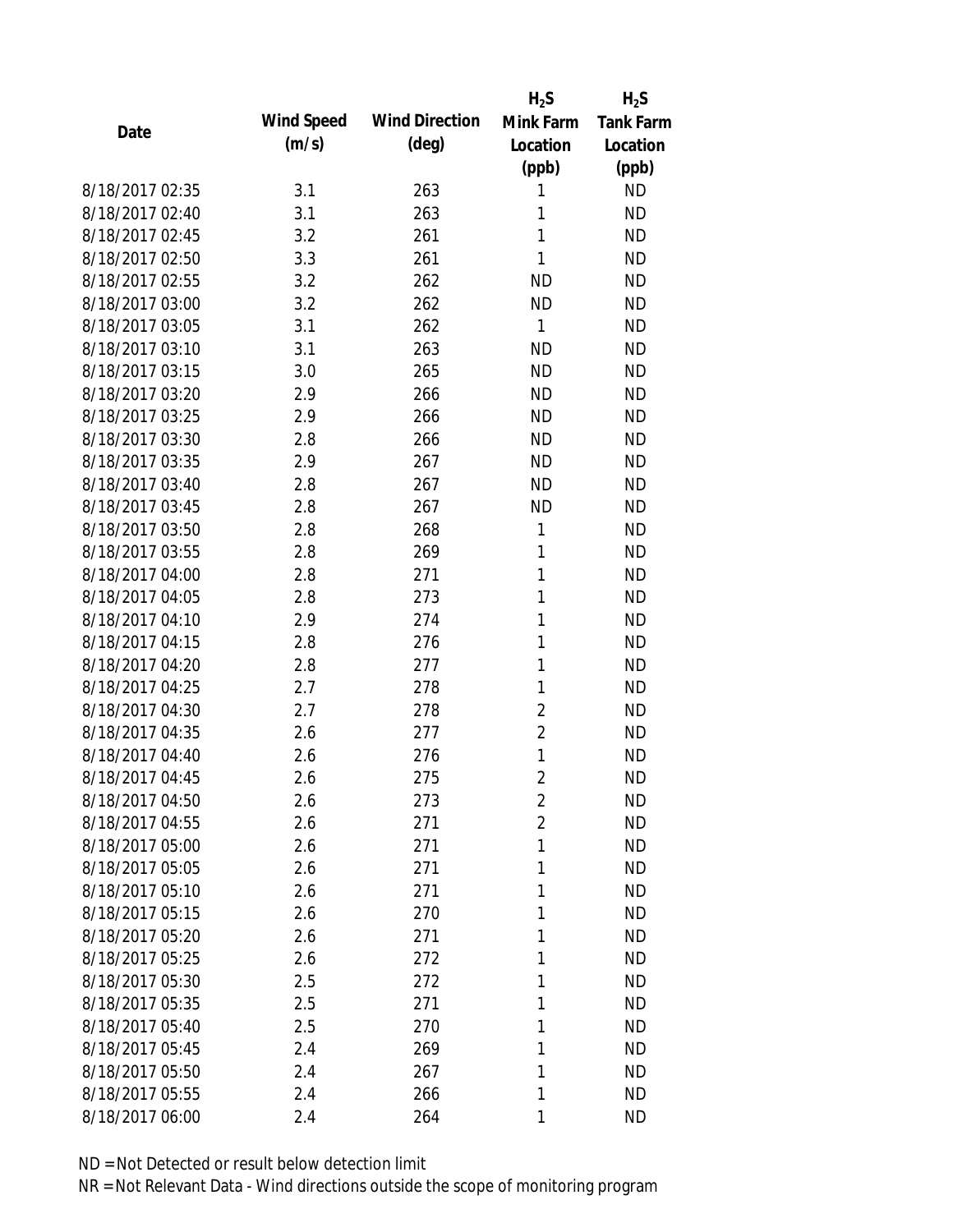|                 |            |                       | $H_2S$         | $H_2S$           |
|-----------------|------------|-----------------------|----------------|------------------|
| Date            | Wind Speed | <b>Wind Direction</b> | Mink Farm      | <b>Tank Farm</b> |
|                 | (m/s)      | $(\text{deg})$        | Location       | Location         |
|                 |            |                       | (ppb)          | (ppb)            |
| 8/18/2017 06:05 | 2.5        | 262                   | 1              | <b>ND</b>        |
| 8/18/2017 06:10 | 2.5        | 259                   | 1              | <b>ND</b>        |
| 8/18/2017 06:15 | 2.4        | 259                   | 1              | <b>ND</b>        |
| 8/18/2017 06:20 | 2.4        | 257                   | <b>ND</b>      | <b>ND</b>        |
| 8/18/2017 06:25 | 2.4        | 254                   | 1              | <b>ND</b>        |
| 8/18/2017 06:30 | 2.4        | 252                   | 1              | <b>ND</b>        |
| 8/18/2017 06:35 | 2.5        | 251                   | 1              | <b>ND</b>        |
| 8/18/2017 06:40 | 2.5        | 251                   | 1              | <b>ND</b>        |
| 8/18/2017 06:45 | 2.6        | 250                   | 1              | <b>ND</b>        |
| 8/18/2017 06:50 | 2.7        | 253                   | 1              | <b>ND</b>        |
| 8/18/2017 06:55 | 2.7        | 256                   | <b>ND</b>      | <b>ND</b>        |
| 8/18/2017 07:00 | 2.7        | 260                   | <b>ND</b>      | <b>ND</b>        |
| 8/18/2017 07:05 | 2.6        | 263                   | <b>ND</b>      | <b>ND</b>        |
| 8/18/2017 07:10 | 2.6        | 267                   | 1              | <b>ND</b>        |
| 8/18/2017 07:15 | 2.6        | 268                   | 1              | <b>ND</b>        |
| 8/18/2017 07:20 | 2.7        | 268                   | 1              | <b>ND</b>        |
| 8/18/2017 07:25 | 2.7        | 269                   | $\overline{c}$ | <b>ND</b>        |
| 8/18/2017 07:30 | 2.8        | 267                   | $\overline{2}$ | <b>ND</b>        |
| 8/18/2017 07:35 | 2.9        | 267                   | $\overline{2}$ | <b>ND</b>        |
| 8/18/2017 07:40 | 2.9        | 265                   | $\overline{2}$ | <b>ND</b>        |
| 8/18/2017 07:45 | 2.9        | 266                   | $\mathbf{1}$   | <b>ND</b>        |
| 8/18/2017 07:50 | 2.9        | 266                   | 1              | <b>ND</b>        |
| 8/18/2017 07:55 | 2.8        | 265                   | 1              | <b>ND</b>        |
| 8/18/2017 08:00 | 2.7        | 267                   | 1              | <b>ND</b>        |
| 8/18/2017 08:05 | 2.6        | 269                   | 1              | <b>ND</b>        |
| 8/18/2017 08:10 | 2.7        | 270                   | 1              | <b>ND</b>        |
| 8/18/2017 08:15 | 2.7        | 269                   | 1              | <b>ND</b>        |
| 8/18/2017 08:20 | 2.6        | 272                   | 1              | <b>ND</b>        |
| 8/18/2017 08:25 | 2.6        | 275                   | 1              | <b>ND</b>        |
| 8/18/2017 08:30 | 2.5        | 276                   | 1              | <b>ND</b>        |
| 8/18/2017 08:35 | 2.5        | 277                   | 1              | <b>ND</b>        |
| 8/18/2017 08:40 | 2.4        | 277                   | 1              | <b>ND</b>        |
| 8/18/2017 08:45 | 2.5        | 282                   | 1              | <b>ND</b>        |
| 8/18/2017 08:50 | 2.5        | 283                   | 1              | <b>ND</b>        |
| 8/18/2017 08:55 | 2.6        | 283                   | 1              | <b>ND</b>        |
| 8/18/2017 09:00 | 2.8        | 282                   | 1              | <b>ND</b>        |
| 8/18/2017 09:05 | 2.9        | 285                   | 1              | <b>ND</b>        |
| 8/18/2017 09:10 | 3.0        | 291                   | 1              | <b>ND</b>        |
| 8/18/2017 09:15 | 3.2        | 294                   | 1              | <b>ND</b>        |
| 8/18/2017 09:20 | 3.5        | 298                   | 1              | <b>ND</b>        |
| 8/18/2017 09:25 | 3.5        | 298                   | 1              | <b>ND</b>        |
| 8/18/2017 09:30 | 3.7        | 302                   | 1              | <b>ND</b>        |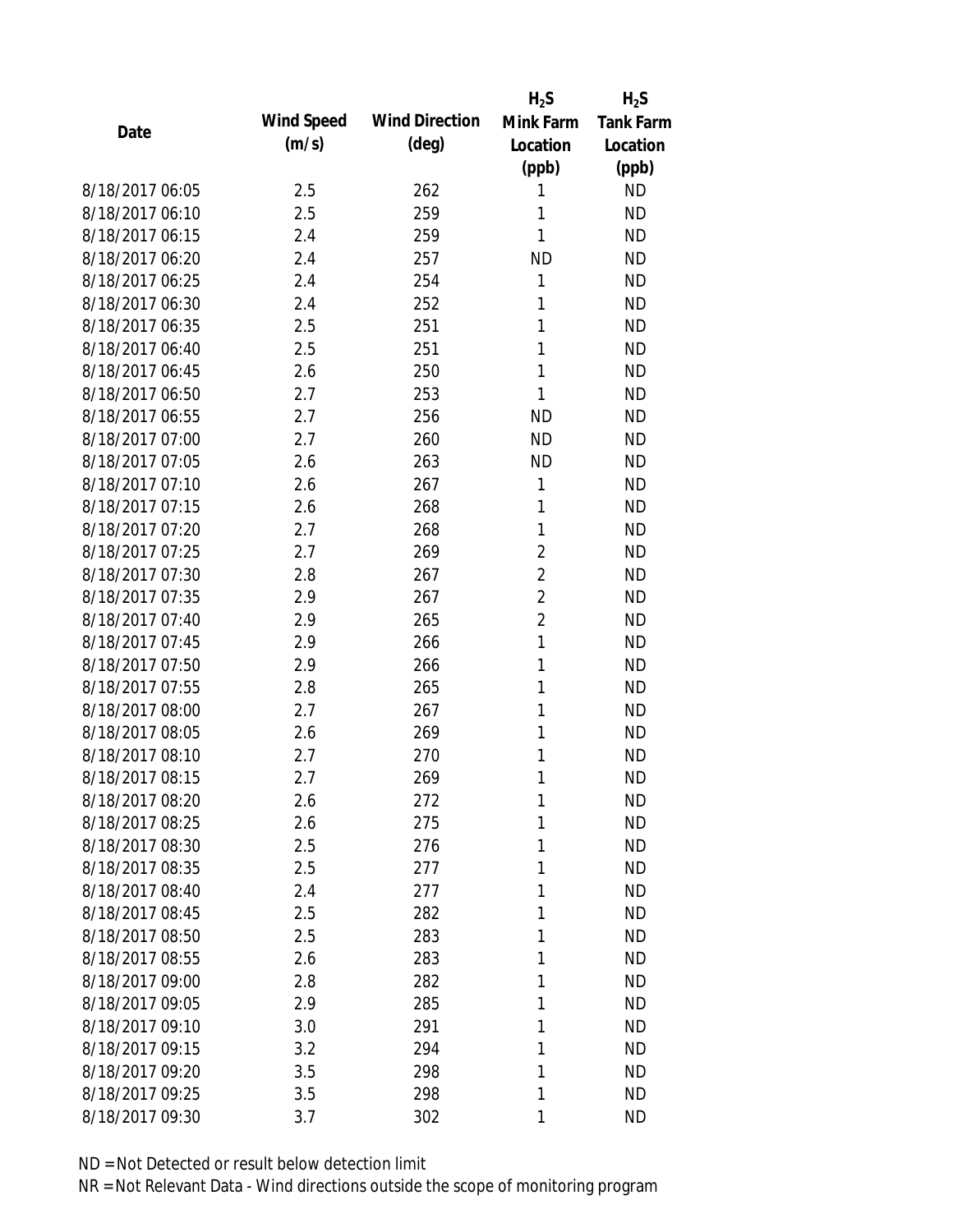|                 |            |                       | $H_2S$         | $H_2S$           |
|-----------------|------------|-----------------------|----------------|------------------|
| Date            | Wind Speed | <b>Wind Direction</b> | Mink Farm      | <b>Tank Farm</b> |
|                 | (m/s)      | $(\text{deg})$        | Location       | Location         |
|                 |            |                       | (ppb)          | (ppb)            |
| 8/18/2017 09:35 | 3.9        | 302                   | 1              | <b>ND</b>        |
| 8/18/2017 09:40 | 3.9        | 301                   | 1              | <b>ND</b>        |
| 8/18/2017 09:45 | 3.7        | 297                   | 1              | <b>ND</b>        |
| 8/18/2017 09:50 | 3.5        | 294                   | 1              | <b>ND</b>        |
| 8/18/2017 09:55 | 3.4        | 295                   | 1              | <b>ND</b>        |
| 8/18/2017 10:00 | 3.4        | 295                   | 1              | <b>ND</b>        |
| 8/18/2017 10:05 | 3.5        | 295                   | 1              | <b>ND</b>        |
| 8/18/2017 10:10 | 3.4        | 295                   | 1              | <b>ND</b>        |
| 8/18/2017 10:15 | 3.7        | 297                   | $\overline{c}$ | <b>ND</b>        |
| 8/18/2017 10:20 | 3.9        | 300                   | $\overline{2}$ | <b>ND</b>        |
| 8/18/2017 10:25 | 4.1        | 302                   | 3              | <b>ND</b>        |
| 8/18/2017 10:30 | 4.1        | 302                   | 3              | <b>ND</b>        |
| 8/18/2017 10:35 | 3.8        | 302                   | 3              | <b>ND</b>        |
| 8/18/2017 10:40 | 3.9        | 305                   | 3              | <b>ND</b>        |
| 8/18/2017 10:45 | 3.8        | 305                   | 3              | <b>ND</b>        |
| 8/18/2017 10:50 | 3.6        | 299                   | 3              | <b>ND</b>        |
| 8/18/2017 10:55 | 3.7        | 299                   | 3              | <b>ND</b>        |
| 8/18/2017 11:00 | 3.7        | 301                   | 3              | <b>ND</b>        |
| 8/18/2017 11:05 | 3.8        | 300                   | 3              | <b>ND</b>        |
| 8/18/2017 11:10 | 3.6        | 296                   | 3              | <b>ND</b>        |
| 8/18/2017 11:15 | 3.5        | 293                   | $\overline{2}$ | <b>ND</b>        |
| 8/18/2017 11:20 | 3.5        | 294                   | 1              | <b>ND</b>        |
| 8/18/2017 11:25 | 3.2        | 290                   | 1              | <b>ND</b>        |
| 8/18/2017 11:30 | 3.4        | 289                   | 1              | <b>ND</b>        |
| 8/18/2017 11:35 | 3.4        | 288                   | 1              | <b>ND</b>        |
| 8/18/2017 11:40 | 3.5        | 283                   | 1              | <b>ND</b>        |
| 8/18/2017 11:45 | 3.6        | 280                   | 1              | <b>ND</b>        |
| 8/18/2017 11:50 | 3.5        | 281                   | 1              | <b>ND</b>        |
| 8/18/2017 11:55 | 3.5        | 281                   | 1              | <b>ND</b>        |
| 8/18/2017 12:00 | 3.3        | 278                   | 1              | <b>ND</b>        |
| 8/18/2017 12:05 | 3.3        | 273                   | 1              | <b>ND</b>        |
| 8/18/2017 12:10 | 3.4        | 274                   | 1              | <b>ND</b>        |
| 8/18/2017 12:15 | 3.3        | 278                   | 1              | <b>ND</b>        |
| 8/18/2017 12:20 | 3.3        | 277                   | 1              | <b>ND</b>        |
| 8/18/2017 12:25 | 3.3        | 277                   | ND             | <b>ND</b>        |
| 8/18/2017 12:30 | 3.4        | 278                   | <b>ND</b>      | <b>ND</b>        |
| 8/18/2017 12:35 | 3.4        | 283                   | <b>ND</b>      | <b>ND</b>        |
| 8/18/2017 12:40 | 3.4        | 281                   | ND             | <b>ND</b>        |
| 8/18/2017 12:45 | 3.6        | 280                   | <b>ND</b>      | <b>ND</b>        |
| 8/18/2017 12:50 | 3.8        | 282                   | <b>ND</b>      | <b>ND</b>        |
| 8/18/2017 12:55 | 3.9        | 282                   | <b>ND</b>      | <b>ND</b>        |
| 8/18/2017 13:00 | 4.0        | 281                   | <b>ND</b>      | <b>ND</b>        |
|                 |            |                       |                |                  |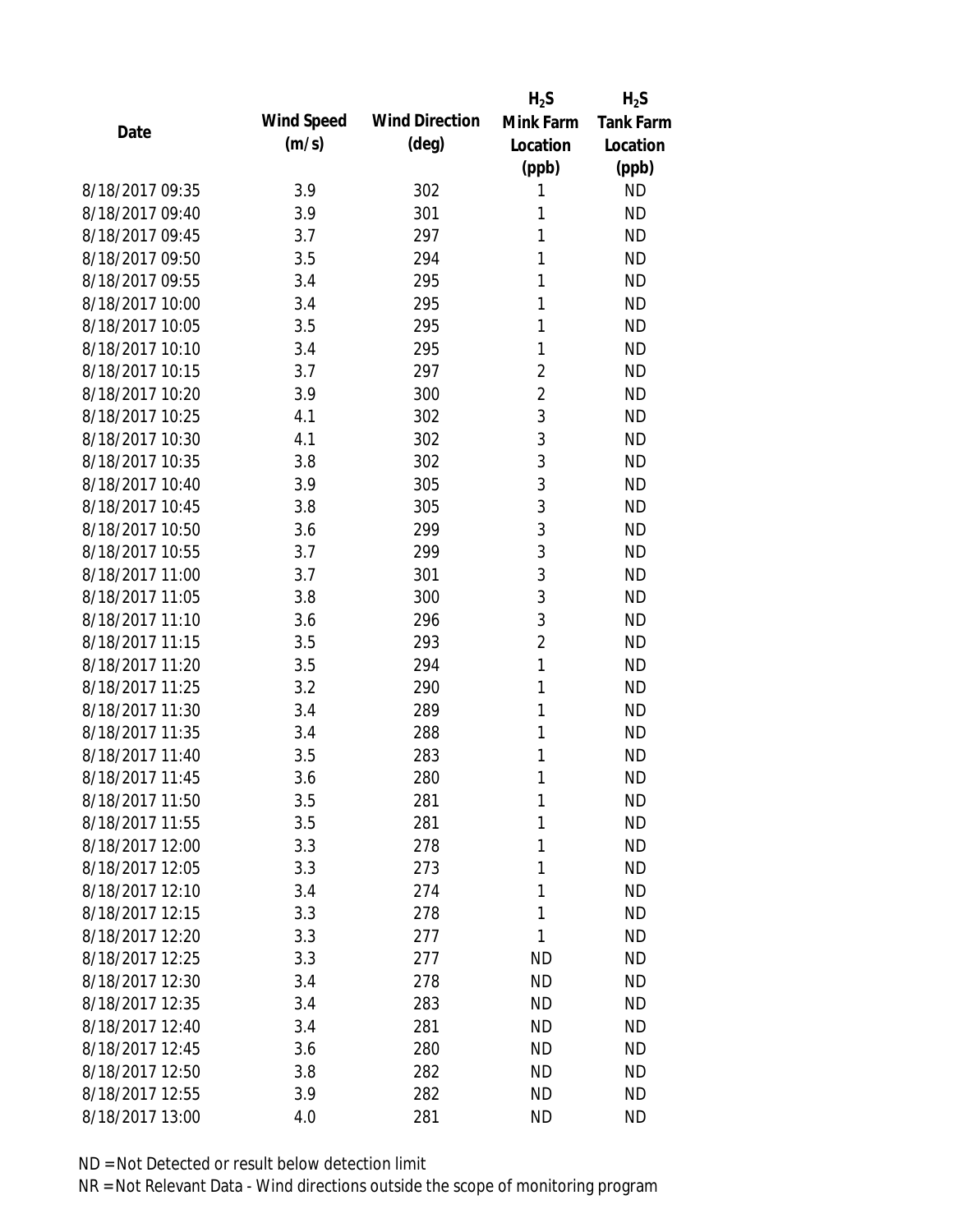|                 |            |                       | $H_2S$    | $H_2S$           |
|-----------------|------------|-----------------------|-----------|------------------|
| Date            | Wind Speed | <b>Wind Direction</b> | Mink Farm | <b>Tank Farm</b> |
|                 | (m/s)      | $(\text{deg})$        | Location  | Location         |
|                 |            |                       | (ppb)     | (ppb)            |
| 8/18/2017 13:05 | 4.2        | 278                   | <b>ND</b> | <b>ND</b>        |
| 8/18/2017 13:10 | 4.2        | 276                   | <b>ND</b> | <b>ND</b>        |
| 8/18/2017 13:15 | 4.2        | 275                   | 1         | <b>ND</b>        |
| 8/18/2017 13:20 | 4.0        | 273                   | 1         | <b>ND</b>        |
| 8/18/2017 13:25 | 4.0        | 268                   | 1         | <b>ND</b>        |
| 8/18/2017 13:30 | 3.9        | 266                   | 1         | <b>ND</b>        |
| 8/18/2017 13:35 | 3.7        | 268                   | 1         | <b>ND</b>        |
| 8/18/2017 13:40 | 3.8        | 266                   | <b>ND</b> | <b>ND</b>        |
| 8/18/2017 13:45 | 3.7        | 263                   | <b>ND</b> | <b>ND</b>        |
| 8/18/2017 13:50 | 3.9        | 262                   | <b>ND</b> | <b>ND</b>        |
| 8/18/2017 13:55 | 3.8        | 262                   | <b>ND</b> | <b>ND</b>        |
| 8/18/2017 14:00 | 4.0        | 263                   | <b>ND</b> | <b>ND</b>        |
| 8/18/2017 14:05 | 4.0        | 264                   | <b>ND</b> | <b>ND</b>        |
| 8/18/2017 14:10 | 3.8        | 268                   | <b>ND</b> | <b>ND</b>        |
| 8/18/2017 14:15 | 3.8        | 267                   | <b>ND</b> | <b>ND</b>        |
| 8/18/2017 14:20 | 3.8        | 268                   | <b>ND</b> | <b>ND</b>        |
| 8/18/2017 14:25 | 3.8        | 267                   | <b>ND</b> | <b>ND</b>        |
| 8/18/2017 14:30 | 3.8        | 262                   | <b>ND</b> | <b>ND</b>        |
| 8/18/2017 14:35 | 3.7        | 257                   | <b>ND</b> | <b>ND</b>        |
| 8/18/2017 14:40 | 3.6        | 258                   | <b>ND</b> | <b>ND</b>        |
| 8/18/2017 14:45 | 3.7        | 256                   | <b>ND</b> | <b>ND</b>        |
| 8/18/2017 14:50 | 3.6        | 254                   | <b>ND</b> | <b>ND</b>        |
| 8/18/2017 14:55 | 3.6        | 257                   | <b>ND</b> | <b>ND</b>        |
| 8/18/2017 15:00 | 3.6        | 256                   | <b>ND</b> | <b>ND</b>        |
| 8/18/2017 15:05 | 3.7        | 258                   | <b>ND</b> | <b>ND</b>        |
| 8/18/2017 15:10 | 3.8        | 256                   | <b>ND</b> | <b>ND</b>        |
| 8/18/2017 15:15 | 3.8        | 262                   | <b>ND</b> | <b>ND</b>        |
| 8/18/2017 15:20 | 3.8        | 263                   | <b>ND</b> | <b>ND</b>        |
| 8/18/2017 15:25 | 4.0        | 261                   | <b>ND</b> | <b>ND</b>        |
| 8/18/2017 15:30 | 4.0        | 266                   | <b>ND</b> | <b>ND</b>        |
| 8/18/2017 15:35 | 4.0        | 265                   | <b>ND</b> | <b>ND</b>        |
| 8/18/2017 15:40 | 4.1        | 265                   | <b>ND</b> | <b>ND</b>        |
| 8/18/2017 15:45 | 4.2        | 260                   | ND        | <b>ND</b>        |
| 8/18/2017 15:50 | 4.4        | 258                   | <b>ND</b> | <b>ND</b>        |
| 8/18/2017 15:55 | 4.5        | 256                   | <b>ND</b> | <b>ND</b>        |
| 8/18/2017 16:00 | 4.6        | 252                   | <b>ND</b> | <b>ND</b>        |
| 8/18/2017 16:05 | 4.8        | 249                   | <b>ND</b> | <b>ND</b>        |
| 8/18/2017 16:10 | 4.8        | 247                   | <b>ND</b> | <b>ND</b>        |
| 8/18/2017 16:15 | 4.6        | 248                   | <b>ND</b> | <b>ND</b>        |
| 8/18/2017 16:20 | 4.4        | 247                   | ND        | ND               |
| 8/18/2017 16:25 | 4.4        | 249                   | <b>ND</b> | <b>ND</b>        |
| 8/18/2017 16:30 | 4.3        | 247                   | <b>ND</b> | <b>ND</b>        |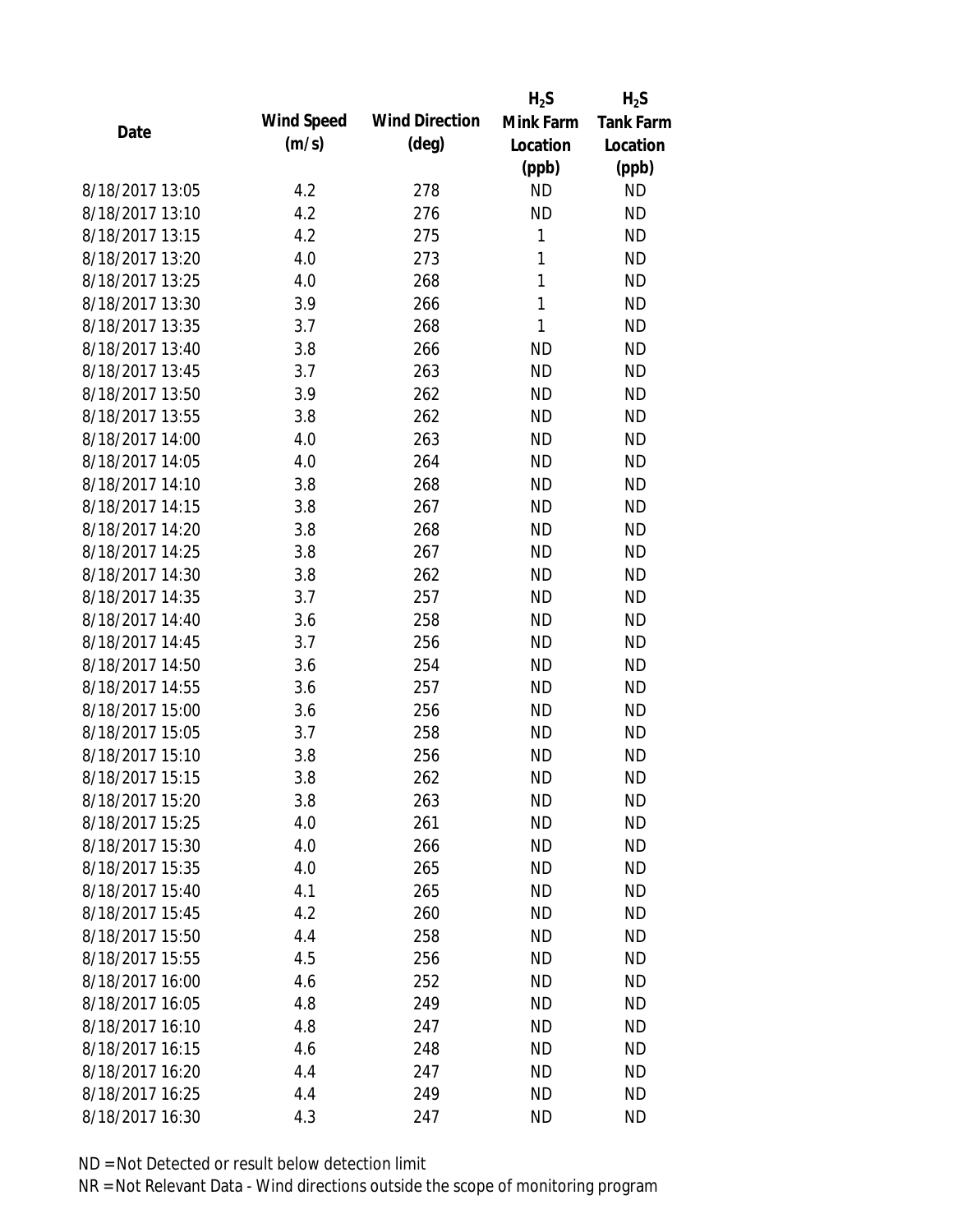|                 |            |                       | $H_2S$       | $H_2S$           |
|-----------------|------------|-----------------------|--------------|------------------|
| Date            | Wind Speed | <b>Wind Direction</b> | Mink Farm    | <b>Tank Farm</b> |
|                 | (m/s)      | $(\text{deg})$        | Location     | Location         |
|                 |            |                       | (ppb)        | (ppb)            |
| 8/18/2017 16:35 | 4.0        | 249                   | <b>ND</b>    | <b>ND</b>        |
| 8/18/2017 16:40 | 3.9        | 251                   | <b>ND</b>    | <b>ND</b>        |
| 8/18/2017 16:45 | 4.0        | 250                   | <b>ND</b>    | <b>ND</b>        |
| 8/18/2017 16:50 | 4.0        | 250                   | <b>ND</b>    | <b>ND</b>        |
| 8/18/2017 16:55 | 4.0        | 250                   | <b>ND</b>    | <b>ND</b>        |
| 8/18/2017 17:00 | 3.9        | 255                   | <b>ND</b>    | <b>ND</b>        |
| 8/18/2017 17:05 | 3.9        | 256                   | <b>ND</b>    | <b>ND</b>        |
| 8/18/2017 17:10 | 3.9        | 255                   | 1            | <b>ND</b>        |
| 8/18/2017 17:15 | 3.7        | 258                   | 1            | <b>ND</b>        |
| 8/18/2017 17:20 | 3.5        | 262                   | <b>ND</b>    | <b>ND</b>        |
| 8/18/2017 17:25 | 3.4        | 264                   | <b>ND</b>    | <b>ND</b>        |
| 8/18/2017 17:30 | 3.4        | 262                   | <b>ND</b>    | <b>ND</b>        |
| 8/18/2017 17:35 | 3.6        | 258                   | $\mathbf{1}$ | <b>ND</b>        |
| 8/18/2017 17:40 | 3.5        | 258                   | 1            | <b>ND</b>        |
| 8/18/2017 17:45 | 3.7        | 253                   | <b>ND</b>    | <b>ND</b>        |
| 8/18/2017 17:50 | 3.9        | 252                   | 1            | <b>ND</b>        |
| 8/18/2017 17:55 | 3.9        | 254                   | 1            | <b>ND</b>        |
| 8/18/2017 18:00 | 3.9        | 253                   | $\mathbf{1}$ | <b>ND</b>        |
| 8/18/2017 18:05 | 3.7        | 257                   | <b>ND</b>    | <b>ND</b>        |
| 8/18/2017 18:10 | 3.6        | 259                   | <b>ND</b>    | <b>ND</b>        |
| 8/18/2017 18:15 | 3.5        | 261                   | <b>ND</b>    | <b>ND</b>        |
| 8/18/2017 18:20 | 3.5        | 261                   | <b>ND</b>    | <b>ND</b>        |
| 8/18/2017 18:25 | 3.3        | 258                   | <b>ND</b>    | <b>ND</b>        |
| 8/18/2017 18:30 | 3.2        | 259                   | <b>ND</b>    | <b>ND</b>        |
| 8/18/2017 18:35 | 3.3        | 257                   | <b>ND</b>    | <b>ND</b>        |
| 8/18/2017 18:40 | 3.5        | 256                   | <b>ND</b>    | <b>ND</b>        |
| 8/18/2017 18:45 | 3.5        | 255                   | <b>ND</b>    | <b>ND</b>        |
| 8/18/2017 18:50 | 3.6        | 252                   | <b>ND</b>    | <b>ND</b>        |
| 8/18/2017 18:55 | 3.7        | 251                   | <b>ND</b>    | <b>ND</b>        |
| 8/18/2017 19:00 | 3.8        | 250                   | <b>ND</b>    | <b>ND</b>        |
| 8/18/2017 19:05 | 3.8        | 251                   | <b>ND</b>    | <b>ND</b>        |
| 8/18/2017 19:10 | 3.7        | 252                   | <b>ND</b>    | <b>ND</b>        |
| 8/18/2017 19:15 | 3.5        | 255                   | <b>ND</b>    | <b>ND</b>        |
| 8/18/2017 19:20 | 3.3        | 259                   | <b>ND</b>    | <b>ND</b>        |
| 8/18/2017 19:25 | 3.2        | 259                   | <b>ND</b>    | <b>ND</b>        |
| 8/18/2017 19:30 | 3.2        | 261                   | <b>ND</b>    | <b>ND</b>        |
| 8/18/2017 19:35 | 3.0        | 265                   | <b>ND</b>    | <b>ND</b>        |
| 8/18/2017 19:40 | 2.9        | 267                   | <b>ND</b>    | <b>ND</b>        |
| 8/18/2017 19:45 | 2.8        | 269                   | <b>ND</b>    | <b>ND</b>        |
| 8/18/2017 19:50 | 2.6        | 273                   | ND           | <b>ND</b>        |
| 8/18/2017 19:55 | 2.5        | 277                   | <b>ND</b>    | <b>ND</b>        |
| 8/18/2017 20:00 | 2.5        | 280                   | <b>ND</b>    | <b>ND</b>        |
|                 |            |                       |              |                  |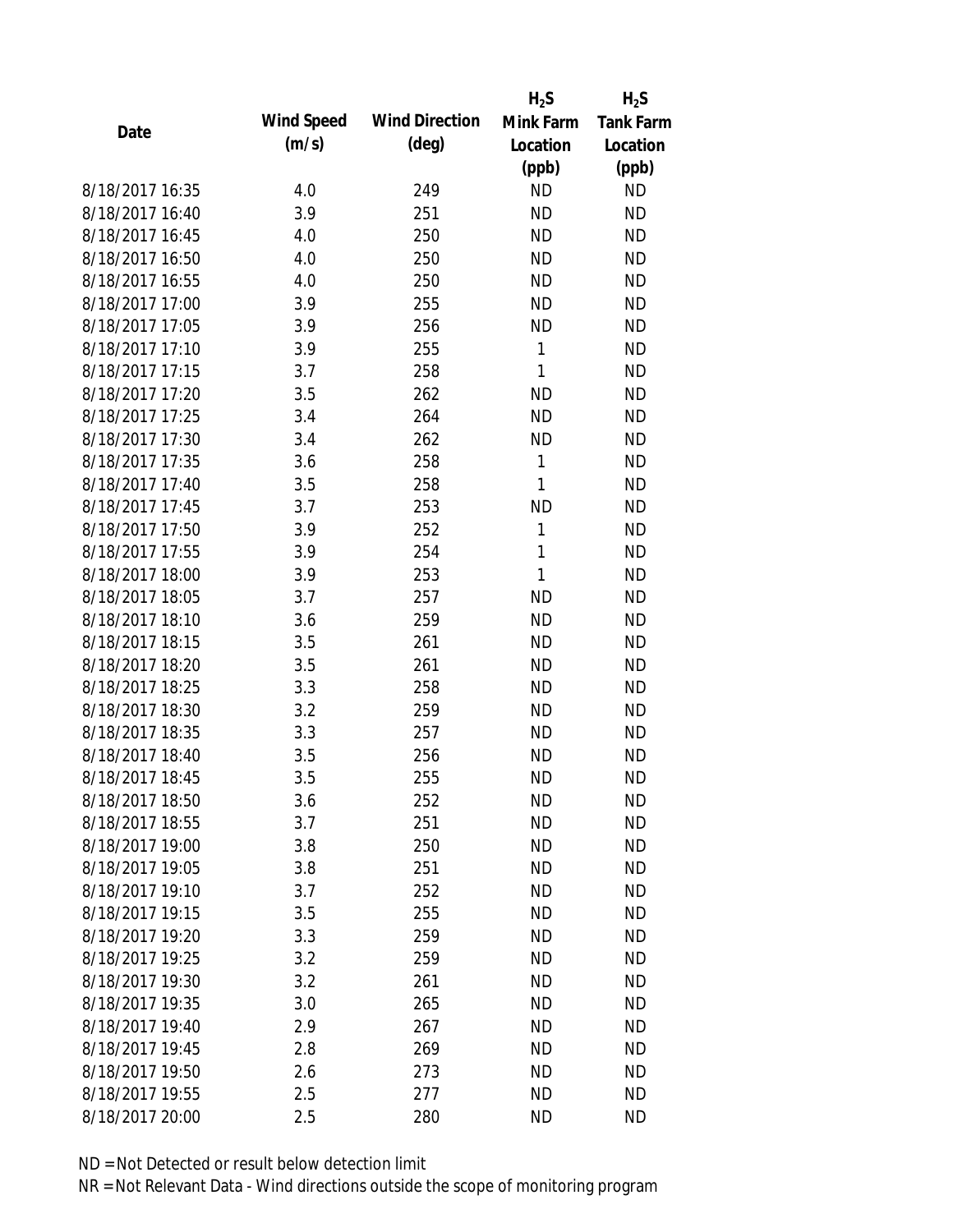|                 |            |                       | $H_2S$    | $H_2S$           |
|-----------------|------------|-----------------------|-----------|------------------|
| Date            | Wind Speed | <b>Wind Direction</b> | Mink Farm | <b>Tank Farm</b> |
|                 | (m/s)      | $(\text{deg})$        | Location  | Location         |
|                 |            |                       | (ppb)     | (ppb)            |
| 8/18/2017 20:05 | 2.5        | 283                   | <b>ND</b> | <b>ND</b>        |
| 8/18/2017 20:10 | 2.5        | 286                   | <b>ND</b> | <b>ND</b>        |
| 8/18/2017 20:15 | 2.4        | 289                   | <b>ND</b> | <b>ND</b>        |
| 8/18/2017 20:20 | 2.4        | 291                   | <b>ND</b> | <b>ND</b>        |
| 8/18/2017 20:25 | 2.4        | 296                   | <b>ND</b> | <b>ND</b>        |
| 8/18/2017 20:30 | 2.4        | 300                   | <b>ND</b> | <b>ND</b>        |
| 8/18/2017 20:35 | 2.5        | 302                   | <b>ND</b> | <b>ND</b>        |
| 8/18/2017 20:40 | 2.6        | 304                   | <b>ND</b> | <b>ND</b>        |
| 8/18/2017 20:45 | 2.7        | 303                   | <b>ND</b> | <b>ND</b>        |
| 8/18/2017 20:50 | 3.0        | 305                   | <b>ND</b> | <b>ND</b>        |
| 8/18/2017 20:55 | 3.1        | 304                   | <b>ND</b> | <b>ND</b>        |
| 8/18/2017 21:00 | 3.0        | 303                   | <b>ND</b> | <b>ND</b>        |
| 8/18/2017 21:05 | 3.0        | 303                   | 1         | <b>ND</b>        |
| 8/18/2017 21:10 | 3.0        | 305                   | 1         | <b>ND</b>        |
| 8/18/2017 21:15 | 3.1        | 305                   | 1         | <b>ND</b>        |
| 8/18/2017 21:20 | 2.9        | 303                   | 1         | <b>ND</b>        |
| 8/18/2017 21:25 | 2.8        | 302                   | 1         | <b>ND</b>        |
| 8/18/2017 21:30 | 2.7        | 301                   | 1         | <b>ND</b>        |
| 8/18/2017 21:35 | 2.7        | 301                   | 1         | <b>ND</b>        |
| 8/18/2017 21:40 | 2.7        | 301                   | 1         | <b>ND</b>        |
| 8/18/2017 21:45 | 2.5        | 303                   | 1         | <b>ND</b>        |
| 8/18/2017 21:50 | 2.5        | 303                   | 1         | <b>ND</b>        |
| 8/18/2017 21:55 | 2.6        | 304                   | <b>ND</b> | <b>ND</b>        |
| 8/18/2017 22:00 | 2.8        | 306                   | <b>ND</b> | <b>ND</b>        |
| 8/18/2017 22:05 | 2.8        | 305                   | <b>ND</b> | <b>ND</b>        |
| 8/18/2017 22:10 | 2.7        | 303                   | <b>ND</b> | <b>ND</b>        |
| 8/18/2017 22:15 | 2.6        | 297                   | <b>ND</b> | <b>ND</b>        |
| 8/18/2017 22:20 | 2.3        | 296                   | <b>ND</b> | <b>ND</b>        |
| 8/18/2017 22:25 | 2.1        | 292                   | <b>ND</b> | <b>ND</b>        |
| 8/18/2017 22:30 | 1.8        | 289                   | <b>ND</b> | <b>ND</b>        |
| 8/18/2017 22:35 | 1.6        | 286                   | <b>ND</b> | <b>ND</b>        |
| 8/18/2017 22:40 | 1.4        | 283                   | <b>ND</b> | <b>ND</b>        |
| 8/18/2017 22:45 | 1.4        | 284                   | ND        | <b>ND</b>        |
| 8/18/2017 22:50 | 1.4        | 281                   | <b>ND</b> | <b>ND</b>        |
| 8/18/2017 22:55 | 1.4        | 283                   | <b>ND</b> | <b>ND</b>        |
| 8/18/2017 23:00 | 1.4        | 285                   | <b>ND</b> | <b>ND</b>        |
| 8/18/2017 23:05 | 1.6        | 289                   | 1         | <b>ND</b>        |
| 8/18/2017 23:10 | 1.6        | 296                   | 1         | <b>ND</b>        |
| 8/18/2017 23:15 | 1.8        | 303                   | 1         | <b>ND</b>        |
| 8/18/2017 23:20 | 2.0        | 312                   | 1         | <b>ND</b>        |
| 8/18/2017 23:25 | 2.3        | 318                   | 1         | <b>ND</b>        |
| 8/18/2017 23:30 | 2.6        | 325                   | 1         | <b>ND</b>        |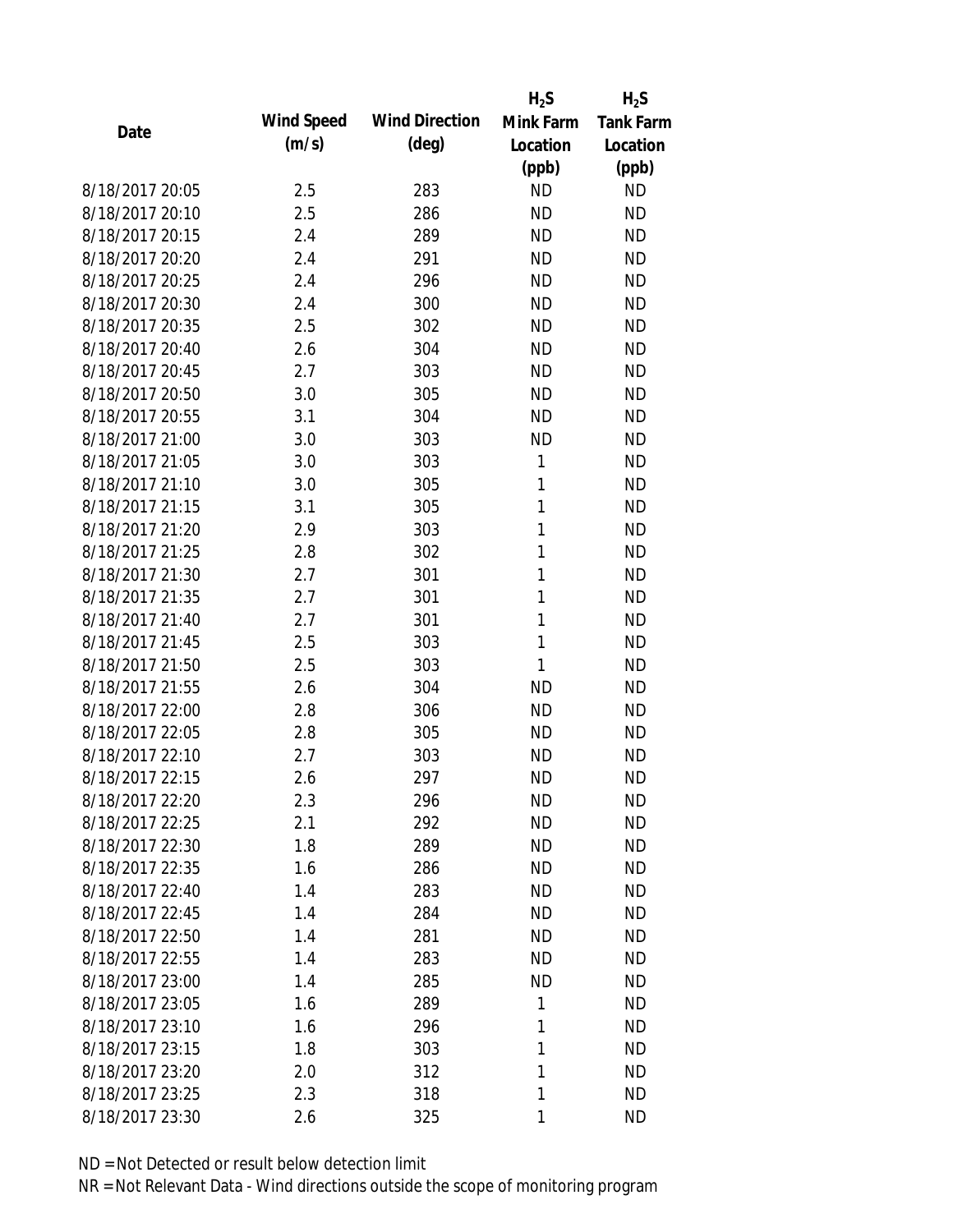|                 |            |                       | $H_2S$    | $H_2S$           |
|-----------------|------------|-----------------------|-----------|------------------|
| Date            | Wind Speed | <b>Wind Direction</b> | Mink Farm | <b>Tank Farm</b> |
|                 | (m/s)      | $(\text{deg})$        | Location  | Location         |
|                 |            |                       | (ppb)     | (ppb)            |
| 8/18/2017 23:35 | 2.6        | 328                   | 1         | <b>ND</b>        |
| 8/18/2017 23:40 | 3.0        | 331                   | 1         | <b>ND</b>        |
| 8/18/2017 23:45 | 2.8        | 334                   | <b>ND</b> | <b>ND</b>        |
| 8/18/2017 23:50 | 2.7        | 337                   | <b>ND</b> | <b>ND</b>        |
| 8/18/2017 23:55 | 2.5        | 339                   | <b>ND</b> | <b>ND</b>        |
| 8/18/2017 24:00 | 2.3        | 341                   | <b>ND</b> | <b>ND</b>        |
| 8/19/2017 00:05 | 2.1        | 343                   | <b>ND</b> | <b>ND</b>        |
| 8/19/2017 00:10 | 1.9        | 346                   | <b>ND</b> | <b>ND</b>        |
| 8/19/2017 00:15 | 1.8        | 346                   | <b>ND</b> | <b>ND</b>        |
| 8/19/2017 00:20 | 1.8        | 346                   | <b>ND</b> | <b>ND</b>        |
| 8/19/2017 00:25 | 1.7        | 346                   | <b>ND</b> | <b>ND</b>        |
| 8/19/2017 00:30 | 1.6        | 346                   | 1         | <b>ND</b>        |
| 8/19/2017 00:35 | 1.7        | 346                   | 1         | <b>ND</b>        |
| 8/19/2017 00:40 | 1.6        | 346                   | 1         | <b>ND</b>        |
| 8/19/2017 00:45 | 1.6        | 346                   | 1         | <b>ND</b>        |
| 8/19/2017 00:50 | 1.5        | 347                   | 1         | <b>ND</b>        |
| 8/19/2017 00:55 | 1.5        | 347                   | 1         | <b>ND</b>        |
| 8/19/2017 01:00 | 1.5        | 349                   | 1         | <b>ND</b>        |
| 8/19/2017 01:05 | 1.5        | 351                   | 1         | <b>ND</b>        |
| 8/19/2017 01:10 | 1.5        | 352                   | 1         | <b>ND</b>        |
| 8/19/2017 01:15 | 1.6        | 351                   | 1         | <b>ND</b>        |
| 8/19/2017 01:20 | 1.6        | 352                   | 1         | <b>ND</b>        |
| 8/19/2017 01:25 | 1.6        | 354                   | 1         | <b>ND</b>        |
| 8/19/2017 01:30 | 1.6        | 351                   | 1         | <b>ND</b>        |
| 8/19/2017 01:35 | 1.4        | 349                   | 1         | <b>ND</b>        |
| 8/19/2017 01:40 | 1.4        | 349                   | 1         | <b>ND</b>        |
| 8/19/2017 01:45 | 1.4        | 350                   | 1         | <b>ND</b>        |
| 8/19/2017 01:50 | 1.5        | 348                   | 1         | <b>ND</b>        |
| 8/19/2017 01:55 | 1.4        | 347                   | 1         | <b>ND</b>        |
| 8/19/2017 02:00 | 1.3        | 348                   | 1         | <b>ND</b>        |
| 8/19/2017 02:05 | 1.3        | 347                   | 1         | <b>ND</b>        |
| 8/19/2017 02:10 | 1.3        | 346                   | 1         | <b>ND</b>        |
| 8/19/2017 02:15 | 1.2        | 344                   | 1         | <b>ND</b>        |
| 8/19/2017 02:20 | 1.2        | 346                   | 1         | <b>ND</b>        |
| 8/19/2017 02:25 | 1.3        | 346                   | 1         | <b>ND</b>        |
| 8/19/2017 02:30 | 1.4        | 347                   | 1         | <b>ND</b>        |
| 8/19/2017 02:35 | 1.4        | 351                   | 1         | <b>ND</b>        |
| 8/19/2017 02:40 | 1.2        | 353                   | ND        | <b>ND</b>        |
| 8/19/2017 02:45 | 1.2        | 358                   | 1         | <b>ND</b>        |
| 8/19/2017 02:50 | 1.1        | 0                     | <b>ND</b> | <b>ND</b>        |
| 8/19/2017 02:55 | 1.1        | 5                     | <b>ND</b> | <b>ND</b>        |
| 8/19/2017 03:00 | 1.1        | 4                     | <b>ND</b> | <b>ND</b>        |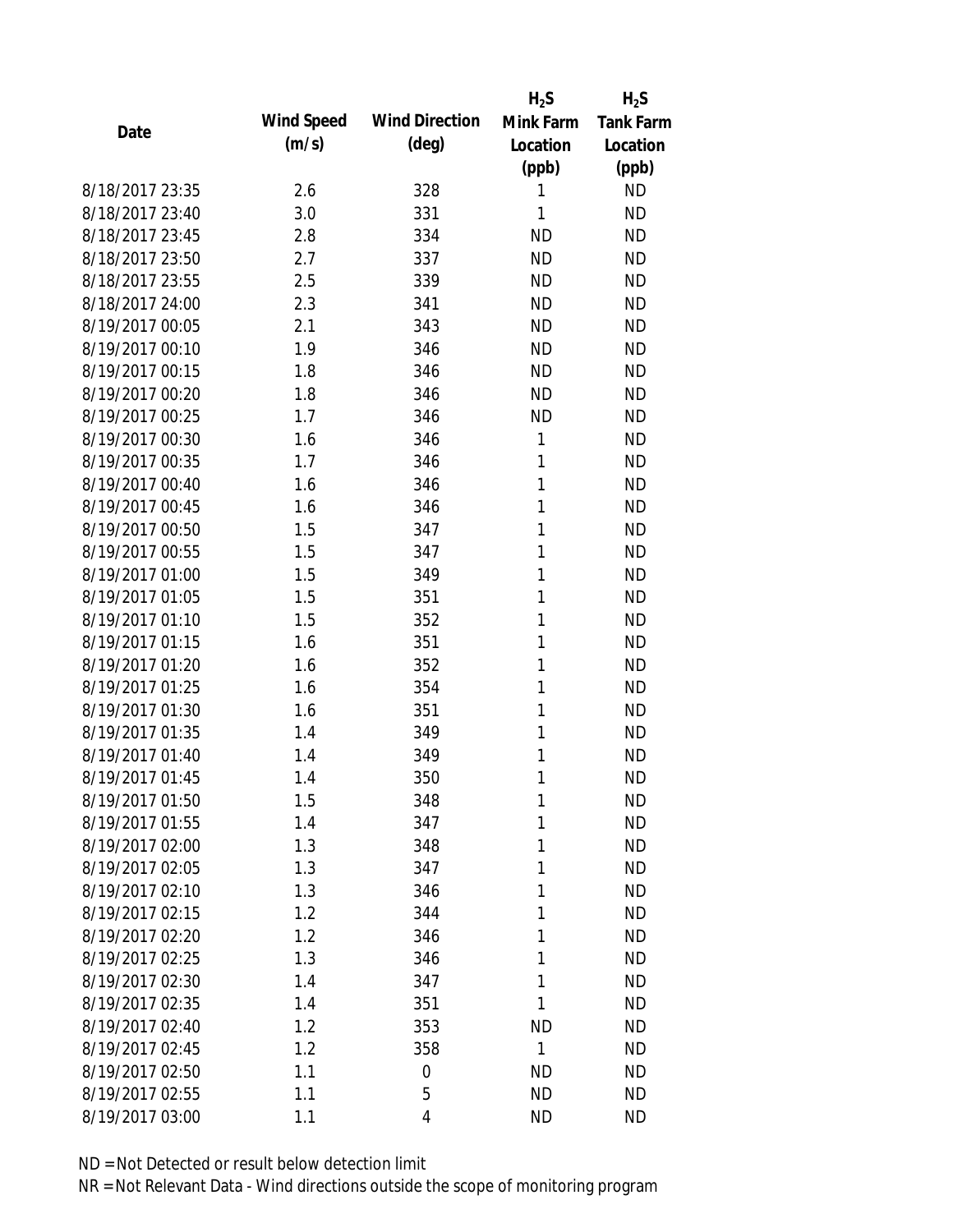|                 |            |                       | $H_2S$       | $H_2S$           |
|-----------------|------------|-----------------------|--------------|------------------|
| Date            | Wind Speed | <b>Wind Direction</b> | Mink Farm    | <b>Tank Farm</b> |
|                 | (m/s)      | $(\text{deg})$        | Location     | Location         |
|                 |            |                       | (ppb)        | (ppb)            |
| 8/19/2017 03:05 | 1.3        | 3                     | <b>ND</b>    | <b>ND</b>        |
| 8/19/2017 03:10 | 1.5        | $\overline{2}$        | <b>ND</b>    | <b>ND</b>        |
| 8/19/2017 03:15 | 1.5        | $\mathbf 0$           | <b>ND</b>    | <b>ND</b>        |
| 8/19/2017 03:20 | 1.6        | 359                   | <b>ND</b>    | <b>ND</b>        |
| 8/19/2017 03:25 | 1.5        | 357                   | <b>ND</b>    | <b>ND</b>        |
| 8/19/2017 03:30 | 1.6        | $\mathbf 0$           | <b>ND</b>    | <b>ND</b>        |
| 8/19/2017 03:35 | 1.5        | 0                     | <b>ND</b>    | <b>ND</b>        |
| 8/19/2017 03:40 | 1.4        | 3                     | <b>ND</b>    | <b>ND</b>        |
| 8/19/2017 03:45 | 1.5        | 6                     | <b>ND</b>    | <b>ND</b>        |
| 8/19/2017 03:50 | 1.6        | 9                     | <b>ND</b>    | <b>ND</b>        |
| 8/19/2017 03:55 | 1.7        | 11                    | <b>ND</b>    | <b>ND</b>        |
| 8/19/2017 04:00 | 1.6        | 12                    | <b>ND</b>    | <b>ND</b>        |
| 8/19/2017 04:05 | 1.7        | 13                    | 1            | <b>ND</b>        |
| 8/19/2017 04:10 | 1.7        | 14                    | 1            | <b>ND</b>        |
| 8/19/2017 04:15 | 1.7        | 15                    | 1            | <b>ND</b>        |
| 8/19/2017 04:20 | 1.7        | 15                    | 1            | <b>ND</b>        |
| 8/19/2017 04:25 | 1.7        | 15                    | 1            | <b>ND</b>        |
| 8/19/2017 04:30 | 1.7        | 18                    | $\mathbf{1}$ | <b>ND</b>        |
| 8/19/2017 04:35 | 1.7        | 22                    | $\mathbf{1}$ | <b>ND</b>        |
| 8/19/2017 04:40 | 1.7        | 25                    | 1            | <b>ND</b>        |
| 8/19/2017 04:45 | 1.7        | 27                    | <b>ND</b>    | <b>ND</b>        |
| 8/19/2017 04:50 | 1.5        | 30                    | <b>ND</b>    | <b>ND</b>        |
| 8/19/2017 04:55 | 1.5        | 31                    | <b>ND</b>    | <b>ND</b>        |
| 8/19/2017 05:00 | 1.5        | 32                    | <b>ND</b>    | <b>ND</b>        |
| 8/19/2017 05:05 | 1.4        | 33                    | <b>ND</b>    | <b>ND</b>        |
| 8/19/2017 05:10 | 1.2        | 34                    | <b>ND</b>    | <b>ND</b>        |
| 8/19/2017 05:15 | 0.9        | 33                    | <b>ND</b>    | <b>ND</b>        |
| 8/19/2017 05:20 | 0.8        | 32                    | ΝD           | <b>ND</b>        |
| 8/19/2017 05:25 | 0.7        | 34                    | <b>ND</b>    | <b>ND</b>        |
| 8/19/2017 05:30 | 0.5        | 38                    | <b>ND</b>    | <b>ND</b>        |
| 8/19/2017 05:35 | 0.4        | 49                    | <b>NR</b>    | <b>ND</b>        |
| 8/19/2017 05:40 | 0.4        | 77                    | <b>NR</b>    | <b>ND</b>        |
| 8/19/2017 05:45 | 0.6        | 98                    | <b>NR</b>    | <b>ND</b>        |
| 8/19/2017 05:50 | 0.6        | 108                   | <b>NR</b>    | <b>ND</b>        |
| 8/19/2017 05:55 | 0.5        | 120                   | <b>NR</b>    | <b>ND</b>        |
| 8/19/2017 06:00 | 0.4        | 126                   | <b>NR</b>    | <b>ND</b>        |
| 8/19/2017 06:05 | 0.3        | 132                   | <b>NR</b>    | <b>ND</b>        |
| 8/19/2017 06:10 | 0.2        | 136                   | <b>NR</b>    | <b>ND</b>        |
| 8/19/2017 06:15 | 0.0        | 129                   | <b>NR</b>    | <b>ND</b>        |
| 8/19/2017 06:20 | 0.0        | 109                   | NR           | <b>ND</b>        |
| 8/19/2017 06:25 | 0.0        | $\overline{0}$        | ΝD           | <b>ND</b>        |
| 8/19/2017 06:30 | 0.0        | $\mathbf 0$           | <b>ND</b>    | <b>ND</b>        |
|                 |            |                       |              |                  |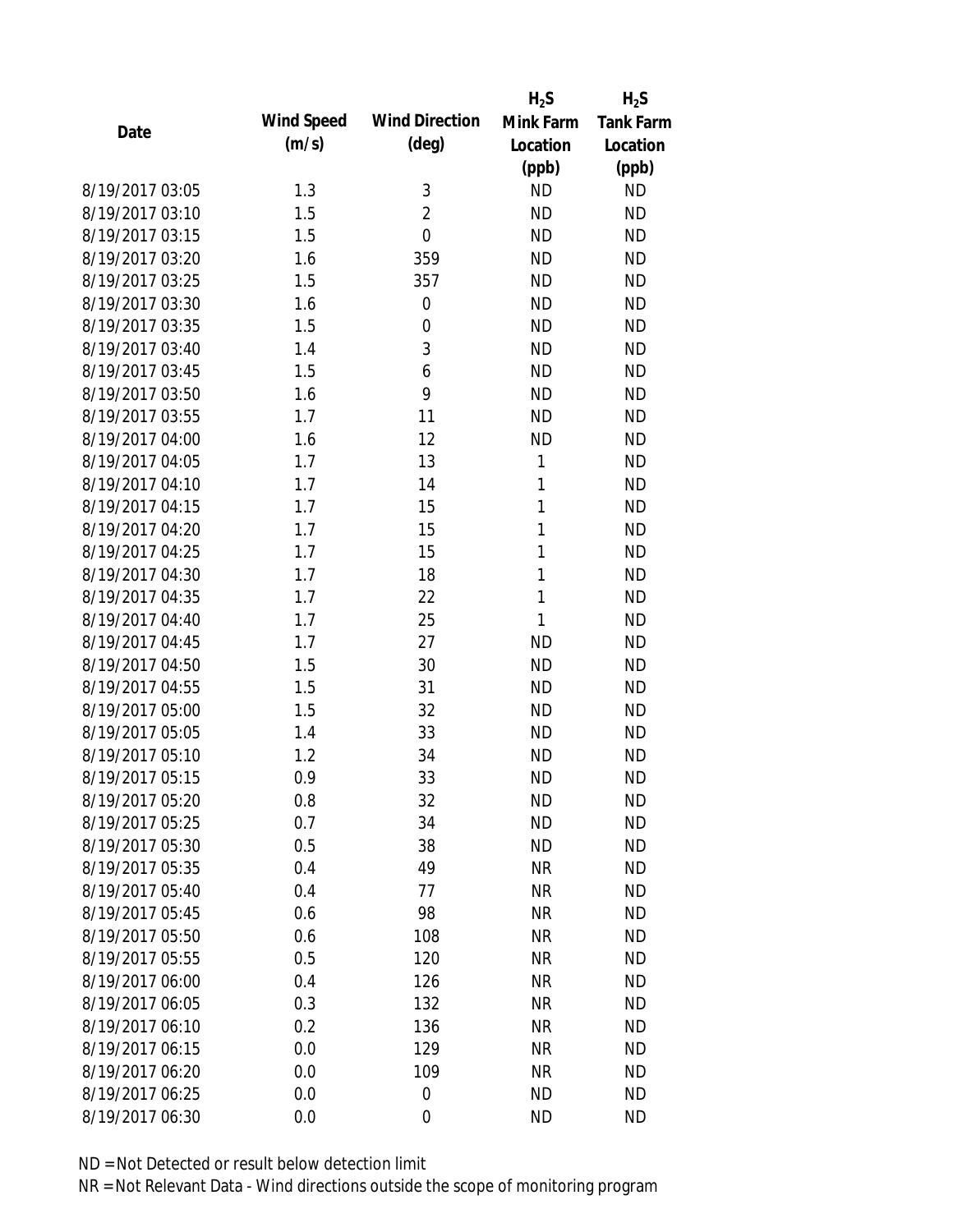|                 |            |                       | $H_2S$       | $H_2S$           |
|-----------------|------------|-----------------------|--------------|------------------|
| Date            | Wind Speed | <b>Wind Direction</b> | Mink Farm    | <b>Tank Farm</b> |
|                 | (m/s)      | $(\text{deg})$        | Location     | Location         |
|                 |            |                       | (ppb)        | (ppb)            |
| 8/19/2017 06:35 | 0.0        | 272                   | <b>ND</b>    | <b>ND</b>        |
| 8/19/2017 06:40 | 0.0        | 283                   | <b>ND</b>    | <b>ND</b>        |
| 8/19/2017 06:45 | 0.2        | 332                   | <b>ND</b>    | <b>ND</b>        |
| 8/19/2017 06:50 | 0.4        | 345                   | <b>ND</b>    | <b>ND</b>        |
| 8/19/2017 06:55 | 0.6        | 345                   | <b>ND</b>    | <b>ND</b>        |
| 8/19/2017 07:00 | 0.8        | 337                   | <b>ND</b>    | <b>ND</b>        |
| 8/19/2017 07:05 | 1.0        | 334                   | <b>ND</b>    | <b>ND</b>        |
| 8/19/2017 07:10 | 1.2        | 335                   | <b>ND</b>    | <b>ND</b>        |
| 8/19/2017 07:15 | 1.2        | 330                   | <b>ND</b>    | <b>ND</b>        |
| 8/19/2017 07:20 | 1.2        | 323                   | <b>ND</b>    | <b>ND</b>        |
| 8/19/2017 07:25 | 1.1        | 322                   | 1            | <b>ND</b>        |
| 8/19/2017 07:30 | 1.2        | 326                   | 1            | <b>ND</b>        |
| 8/19/2017 07:35 | 1.2        | 327                   | $\mathbf{1}$ | <b>ND</b>        |
| 8/19/2017 07:40 | 1.2        | 326                   | 1            | <b>ND</b>        |
| 8/19/2017 07:45 | 1.2        | 329                   | 1            | <b>ND</b>        |
| 8/19/2017 07:50 | 1.2        | 332                   | 1            | <b>ND</b>        |
| 8/19/2017 07:55 | 1.3        | 331                   | 1            | <b>ND</b>        |
| 8/19/2017 08:00 | 1.3        | 335                   | 1            | <b>ND</b>        |
| 8/19/2017 08:05 | 1.4        | 344                   | 1            | <b>ND</b>        |
| 8/19/2017 08:10 | 1.5        | 352                   | 1            | <b>ND</b>        |
| 8/19/2017 08:15 | 1.7        | 359                   | 1            | <b>ND</b>        |
| 8/19/2017 08:20 | 1.8        | 5                     | 1            | <b>ND</b>        |
| 8/19/2017 08:25 | 1.8        | 12                    | 1            | <b>ND</b>        |
| 8/19/2017 08:30 | 1.9        | 17                    | 1            | <b>ND</b>        |
| 8/19/2017 08:35 | 2.0        | 20                    | 1            | <b>ND</b>        |
| 8/19/2017 08:40 | 1.9        | 25                    | 1            | <b>ND</b>        |
| 8/19/2017 08:45 | 1.8        | 29                    | <b>ND</b>    | <b>ND</b>        |
| 8/19/2017 08:50 | 1.8        | 44                    | <b>NR</b>    | <b>ND</b>        |
| 8/19/2017 08:55 | 1.7        | 61                    | <b>NR</b>    | <b>ND</b>        |
| 8/19/2017 09:00 | 1.4        | 74                    | <b>NR</b>    | <b>ND</b>        |
| 8/19/2017 09:05 | 1.1        | 89                    | <b>NR</b>    | <b>ND</b>        |
| 8/19/2017 09:10 | 1.0        | 104                   | <b>NR</b>    | <b>ND</b>        |
| 8/19/2017 09:15 | 1.0        | 110                   | <b>NR</b>    | <b>ND</b>        |
| 8/19/2017 09:20 | 0.9        | 108                   | <b>NR</b>    | <b>ND</b>        |
| 8/19/2017 09:25 | 0.9        | 105                   | <b>NR</b>    | <b>ND</b>        |
| 8/19/2017 09:30 | 0.9        | 102                   | <b>NR</b>    | <b>ND</b>        |
| 8/19/2017 09:35 | 1.1        | 85                    | <b>NR</b>    | <b>ND</b>        |
| 8/19/2017 09:40 | 1.1        | 68                    | <b>NR</b>    | <b>ND</b>        |
| 8/19/2017 09:45 | 1.1        | 45                    | <b>NR</b>    | <b>ND</b>        |
| 8/19/2017 09:50 | 1.1        | 37                    | <b>ND</b>    | <b>ND</b>        |
| 8/19/2017 09:55 | 1.0        | 20                    | <b>ND</b>    | <b>ND</b>        |
| 8/19/2017 10:00 | 1.1        | 32                    | <b>ND</b>    | <b>ND</b>        |
|                 |            |                       |              |                  |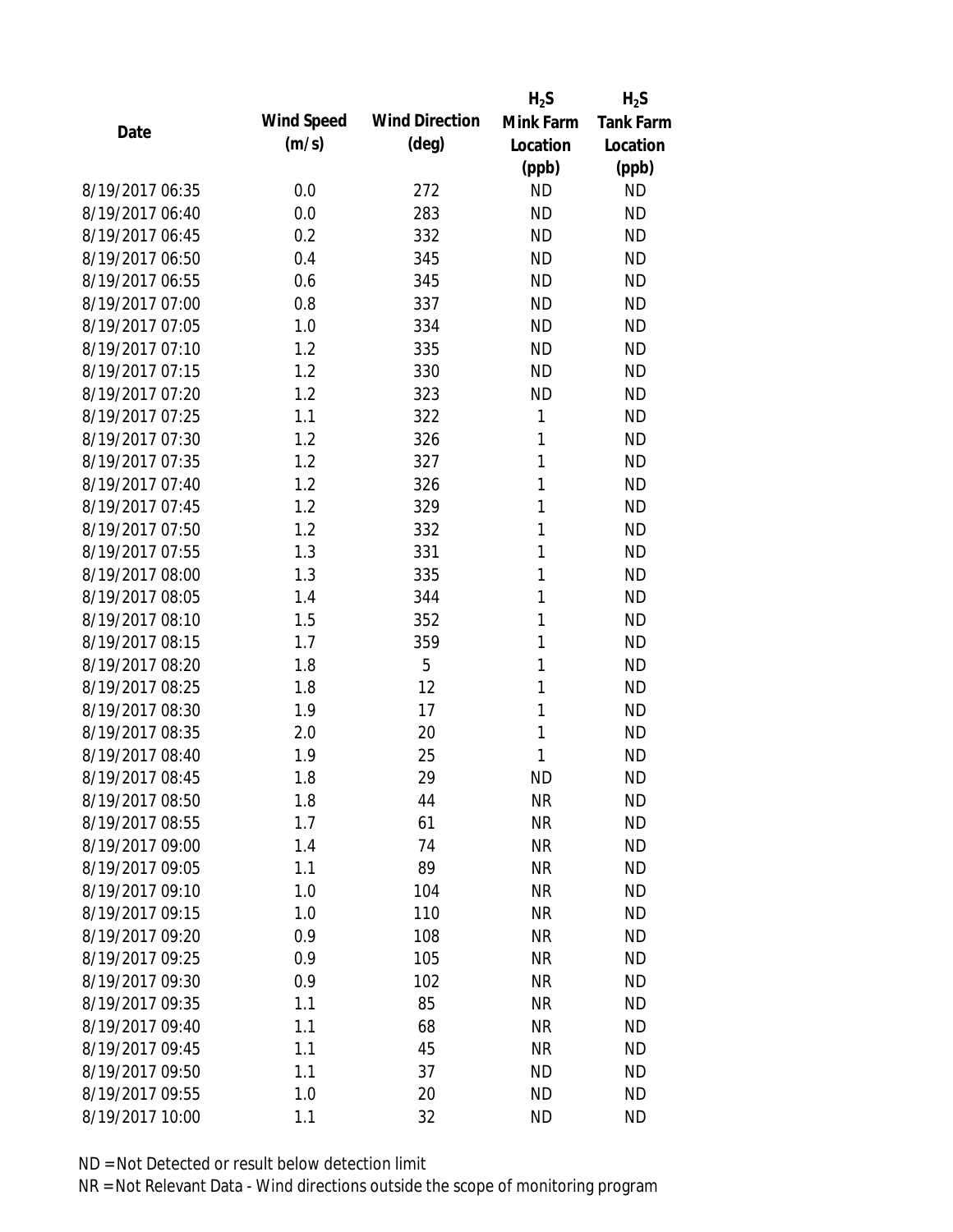|                 |            |                       | $H_2S$    | $H_2S$           |
|-----------------|------------|-----------------------|-----------|------------------|
| Date            | Wind Speed | <b>Wind Direction</b> | Mink Farm | <b>Tank Farm</b> |
|                 | (m/s)      | $(\text{deg})$        | Location  | Location         |
|                 |            |                       | (ppb)     | (ppb)            |
| 8/19/2017 10:05 | 1.2        | 34                    | <b>ND</b> | <b>ND</b>        |
| 8/19/2017 10:10 | 1.4        | 34                    | <b>ND</b> | <b>ND</b>        |
| 8/19/2017 10:15 | 1.4        | 40                    | <b>ND</b> | <b>ND</b>        |
| 8/19/2017 10:20 | 1.6        | 37                    | <b>ND</b> | <b>ND</b>        |
| 8/19/2017 10:25 | 1.9        | 39                    | <b>ND</b> | <b>ND</b>        |
| 8/19/2017 10:30 | 1.9        | 33                    | <b>ND</b> | <b>ND</b>        |
| 8/19/2017 10:35 | 1.8        | 34                    | <b>ND</b> | <b>ND</b>        |
| 8/19/2017 10:40 | 1.7        | 34                    | <b>ND</b> | <b>ND</b>        |
| 8/19/2017 10:45 | 1.7        | 22                    | <b>ND</b> | <b>ND</b>        |
| 8/19/2017 10:50 | 1.5        | 12                    | <b>ND</b> | <b>ND</b>        |
| 8/19/2017 10:55 | 1.4        | 8                     | <b>ND</b> | <b>ND</b>        |
| 8/19/2017 11:00 | 1.4        | 5                     | <b>ND</b> | <b>ND</b>        |
| 8/19/2017 11:05 | 1.6        | $\overline{7}$        | <b>ND</b> | <b>ND</b>        |
| 8/19/2017 11:10 | 1.8        | 14                    | <b>ND</b> | <b>ND</b>        |
| 8/19/2017 11:15 | 1.9        | 22                    | <b>ND</b> | <b>ND</b>        |
| 8/19/2017 11:20 | 1.8        | 30                    | <b>ND</b> | <b>ND</b>        |
| 8/19/2017 11:25 | 1.9        | 25                    | <b>ND</b> | <b>ND</b>        |
| 8/19/2017 11:30 | 2.0        | 22                    | <b>ND</b> | <b>ND</b>        |
| 8/19/2017 11:35 | 1.9        | 17                    | <b>ND</b> | <b>ND</b>        |
| 8/19/2017 11:40 | 1.9        | 16                    | <b>ND</b> | <b>ND</b>        |
| 8/19/2017 11:45 | 1.7        | 18                    | <b>ND</b> | <b>ND</b>        |
| 8/19/2017 11:50 | 1.8        | 24                    | <b>ND</b> | <b>ND</b>        |
| 8/19/2017 11:55 | 1.7        | 37                    | <b>ND</b> | <b>ND</b>        |
| 8/19/2017 12:00 | 1.5        | 55                    | <b>NR</b> | <b>ND</b>        |
| 8/19/2017 12:05 | 1.5        | 69                    | <b>NR</b> | <b>ND</b>        |
| 8/19/2017 12:10 | 1.4        | 77                    | <b>NR</b> | <b>ND</b>        |
| 8/19/2017 12:15 | 1.4        | 80                    | <b>NR</b> | <b>ND</b>        |
| 8/19/2017 12:20 | 1.4        | 71                    | <b>NR</b> | <b>ND</b>        |
| 8/19/2017 12:25 | 1.4        | 61                    | <b>NR</b> | <b>ND</b>        |
| 8/19/2017 12:30 | 1.5        | 58                    | <b>NR</b> | <b>ND</b>        |
| 8/19/2017 12:35 | 1.5        | 63                    | <b>NR</b> | <b>ND</b>        |
| 8/19/2017 12:40 | 1.5        | 68                    | <b>NR</b> | <b>ND</b>        |
| 8/19/2017 12:45 | 1.6        | 59                    | <b>NR</b> | <b>ND</b>        |
| 8/19/2017 12:50 | 1.4        | 59                    | <b>NR</b> | <b>ND</b>        |
| 8/19/2017 12:55 | 1.5        | 48                    | <b>NR</b> | <b>ND</b>        |
| 8/19/2017 13:00 | 1.5        | 38                    | <b>ND</b> | <b>ND</b>        |
| 8/19/2017 13:05 | 1.5        | 17                    | <b>ND</b> | <b>ND</b>        |
| 8/19/2017 13:10 | 1.4        | 358                   | <b>ND</b> | <b>ND</b>        |
| 8/19/2017 13:15 | 1.1        | 353                   | <b>ND</b> | <b>ND</b>        |
| 8/19/2017 13:20 | 1.2        | 358                   | ND        | <b>ND</b>        |
| 8/19/2017 13:25 | 1.1        | 13                    | <b>ND</b> | <b>ND</b>        |
| 8/19/2017 13:30 | 1.2        | 55                    | <b>NR</b> | <b>ND</b>        |
|                 |            |                       |           |                  |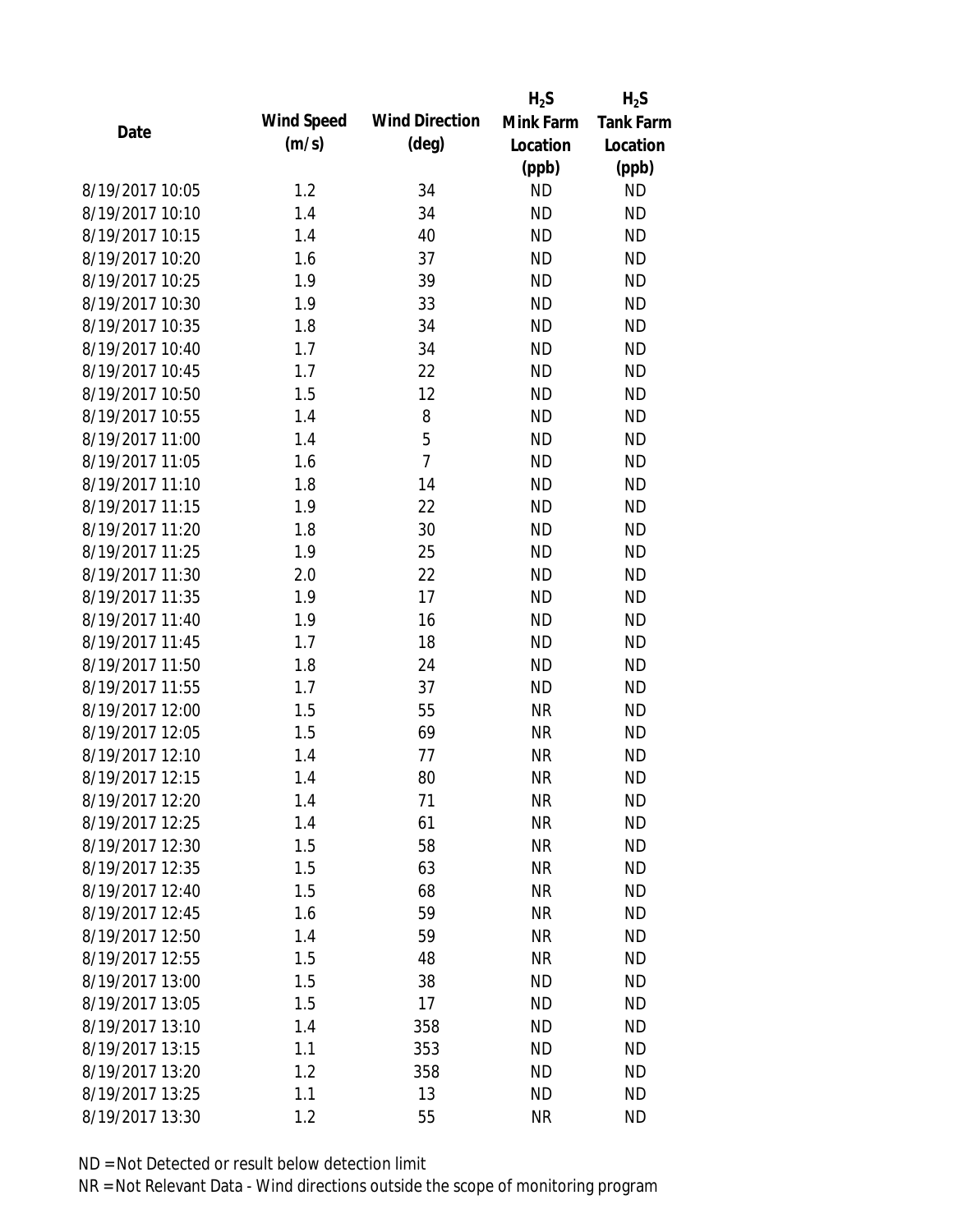|                 |            |                       | $H_2S$    | $H_2S$           |
|-----------------|------------|-----------------------|-----------|------------------|
| Date            | Wind Speed | <b>Wind Direction</b> | Mink Farm | <b>Tank Farm</b> |
|                 | (m/s)      | $(\text{deg})$        | Location  | Location         |
|                 |            |                       | (ppb)     | (ppb)            |
| 8/19/2017 13:35 | 1.1        | 106                   | <b>NR</b> | <b>ND</b>        |
| 8/19/2017 13:40 | 1.1        | 121                   | <b>NR</b> | <b>ND</b>        |
| 8/19/2017 13:45 | 1.4        | 125                   | <b>NR</b> | <b>ND</b>        |
| 8/19/2017 13:50 | 1.5        | 133                   | <b>NR</b> | <b>ND</b>        |
| 8/19/2017 13:55 | 1.6        | 155                   | <b>NR</b> | <b>ND</b>        |
| 8/19/2017 14:00 | 1.6        | 163                   | <b>NR</b> | <b>ND</b>        |
| 8/19/2017 14:05 | 1.8        | 165                   | <b>NR</b> | <b>ND</b>        |
| 8/19/2017 14:10 | 1.9        | 169                   | <b>NR</b> | <b>ND</b>        |
| 8/19/2017 14:15 | 1.8        | 170                   | <b>NR</b> | <b>ND</b>        |
| 8/19/2017 14:20 | 1.6        | 170                   | <b>NR</b> | <b>ND</b>        |
| 8/19/2017 14:25 | 1.7        | 164                   | <b>NR</b> | <b>ND</b>        |
| 8/19/2017 14:30 | 1.7        | 161                   | <b>NR</b> | <b>ND</b>        |
| 8/19/2017 14:35 | 1.7        | 174                   | <b>NR</b> | <b>ND</b>        |
| 8/19/2017 14:40 | 1.9        | 177                   | <b>NR</b> | <b>ND</b>        |
| 8/19/2017 14:45 | 1.9        | 170                   | <b>NR</b> | <b>ND</b>        |
| 8/19/2017 14:50 | 2.0        | 181                   | <b>NR</b> | <b>ND</b>        |
| 8/19/2017 14:55 | 1.9        | 190                   | <b>NR</b> | <b>ND</b>        |
| 8/19/2017 15:00 | 2.0        | 200                   | <b>NR</b> | <b>ND</b>        |
| 8/19/2017 15:05 | 1.8        | 190                   | <b>NR</b> | <b>ND</b>        |
| 8/19/2017 15:10 | 1.6        | 192                   | <b>NR</b> | <b>ND</b>        |
| 8/19/2017 15:15 | 1.6        | 202                   | <b>NR</b> | <b>ND</b>        |
| 8/19/2017 15:20 | 1.6        | 185                   | <b>NR</b> | <b>ND</b>        |
| 8/19/2017 15:25 | 1.6        | 165                   | <b>NR</b> | <b>ND</b>        |
| 8/19/2017 15:30 | 1.6        | 164                   | <b>NR</b> | <b>ND</b>        |
| 8/19/2017 15:35 | 1.7        | 171                   | <b>NR</b> | <b>ND</b>        |
| 8/19/2017 15:40 | 1.9        | 173                   | <b>NR</b> | <b>ND</b>        |
| 8/19/2017 15:45 | 1.9        | 167                   | <b>NR</b> | <b>ND</b>        |
| 8/19/2017 15:50 | 2.1        | 172                   | <b>NR</b> | <b>ND</b>        |
| 8/19/2017 15:55 | 2.1        | 174                   | <b>NR</b> | <b>ND</b>        |
| 8/19/2017 16:00 | 2.1        | 163                   | <b>NR</b> | <b>ND</b>        |
| 8/19/2017 16:05 | 2.0        | 154                   | <b>NR</b> | <b>ND</b>        |
| 8/19/2017 16:10 | 1.8        | 148                   | <b>NR</b> | <b>ND</b>        |
| 8/19/2017 16:15 | 1.9        | 156                   | <b>NR</b> | <b>ND</b>        |
| 8/19/2017 16:20 | 1.9        | 162                   | <b>NR</b> | <b>ND</b>        |
| 8/19/2017 16:25 | 2.0        | 165                   | <b>NR</b> | <b>ND</b>        |
| 8/19/2017 16:30 | 2.0        | 172                   | <b>NR</b> | <b>ND</b>        |
| 8/19/2017 16:35 | 2.2        | 172                   | <b>NR</b> | <b>ND</b>        |
| 8/19/2017 16:40 | 2.5        | 166                   | <b>NR</b> | <b>ND</b>        |
| 8/19/2017 16:45 | 2.6        | 160                   | <b>NR</b> | <b>ND</b>        |
| 8/19/2017 16:50 | 2.6        | 152                   | ΝR        | <b>ND</b>        |
| 8/19/2017 16:55 | 2.7        | 152                   | <b>NR</b> | <b>ND</b>        |
| 8/19/2017 17:00 | 2.7        | 154                   | <b>NR</b> | <b>ND</b>        |
|                 |            |                       |           |                  |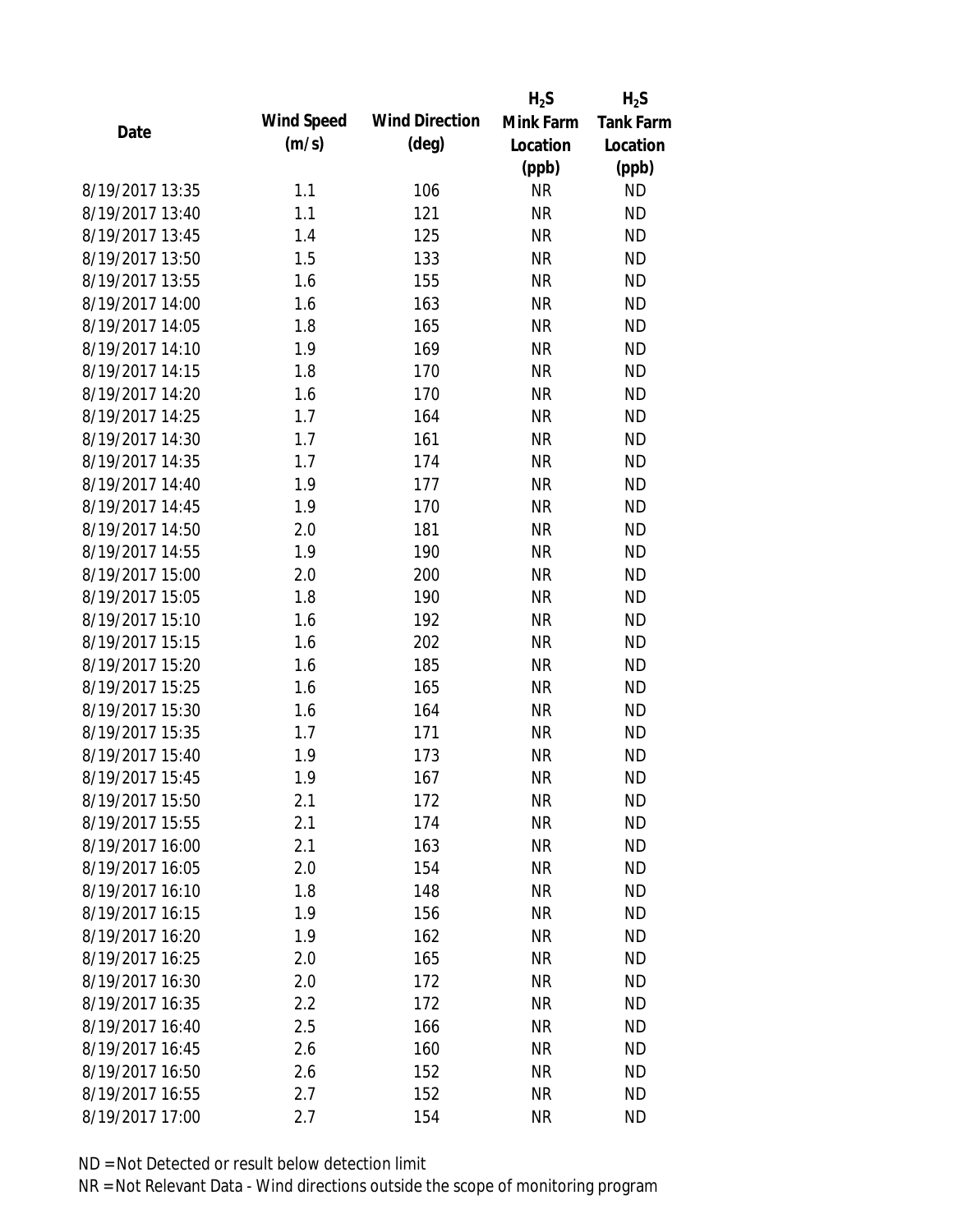|                 |            |                       | $H_2S$    | $H_2S$           |
|-----------------|------------|-----------------------|-----------|------------------|
| Date            | Wind Speed | <b>Wind Direction</b> | Mink Farm | <b>Tank Farm</b> |
|                 | (m/s)      | $(\text{deg})$        | Location  | Location         |
|                 |            |                       | (ppb)     | (ppb)            |
| 8/19/2017 17:05 | 2.8        | 158                   | <b>NR</b> | <b>ND</b>        |
| 8/19/2017 17:10 | 2.7        | 169                   | <b>NR</b> | <b>ND</b>        |
| 8/19/2017 17:15 | 2.9        | 177                   | <b>NR</b> | <b>ND</b>        |
| 8/19/2017 17:20 | 2.9        | 190                   | <b>NR</b> | <b>ND</b>        |
| 8/19/2017 17:25 | 2.9        | 195                   | <b>NR</b> | <b>ND</b>        |
| 8/19/2017 17:30 | 2.8        | 196                   | <b>NR</b> | <b>ND</b>        |
| 8/19/2017 17:35 | 2.8        | 201                   | <b>NR</b> | <b>ND</b>        |
| 8/19/2017 17:40 | 2.8        | 202                   | <b>NR</b> | <b>ND</b>        |
| 8/19/2017 17:45 | 2.7        | 200                   | <b>NR</b> | <b>ND</b>        |
| 8/19/2017 17:50 | 2.7        | 200                   | <b>NR</b> | <b>ND</b>        |
| 8/19/2017 17:55 | 2.6        | 204                   | <b>NR</b> | <b>ND</b>        |
| 8/19/2017 18:00 | 2.7        | 205                   | <b>NR</b> | <b>ND</b>        |
| 8/19/2017 18:05 | 2.7        | 204                   | <b>NR</b> | <b>ND</b>        |
| 8/19/2017 18:10 | 2.8        | 203                   | <b>NR</b> | <b>ND</b>        |
| 8/19/2017 18:15 | 2.9        | 205                   | <b>NR</b> | <b>ND</b>        |
| 8/19/2017 18:20 | 2.7        | 209                   | <b>NR</b> | <b>ND</b>        |
| 8/19/2017 18:25 | 2.7        | 218                   | <b>NR</b> | <b>ND</b>        |
| 8/19/2017 18:30 | 2.6        | 230                   | <b>ND</b> | <b>ND</b>        |
| 8/19/2017 18:35 | 2.5        | 241                   | 1         | <b>ND</b>        |
| 8/19/2017 18:40 | 2.3        | 252                   | 1         | <b>ND</b>        |
| 8/19/2017 18:45 | 2.2        | 256                   | 1         | <b>ND</b>        |
| 8/19/2017 18:50 | 2.2        | 261                   | 1         | <b>ND</b>        |
| 8/19/2017 18:55 | 2.2        | 263                   | <b>ND</b> | <b>ND</b>        |
| 8/19/2017 19:00 | 2.2        | 261                   | <b>ND</b> | <b>ND</b>        |
| 8/19/2017 19:05 | 2.3        | 261                   | <b>ND</b> | <b>ND</b>        |
| 8/19/2017 19:10 | 2.3        | 261                   | <b>ND</b> | <b>ND</b>        |
| 8/19/2017 19:15 | 2.3        | 266                   | <b>ND</b> | <b>ND</b>        |
| 8/19/2017 19:20 | 2.4        | 266                   | <b>ND</b> | <b>ND</b>        |
| 8/19/2017 19:25 | 2.4        | 268                   | <b>ND</b> | <b>ND</b>        |
| 8/19/2017 19:30 | 2.3        | 269                   | <b>ND</b> | <b>ND</b>        |
| 8/19/2017 19:35 | 2.2        | 267                   | <b>ND</b> | <b>ND</b>        |
| 8/19/2017 19:40 | 2.1        | 265                   | <b>ND</b> | <b>ND</b>        |
| 8/19/2017 19:45 | 2.1        | 261                   | <b>ND</b> | <b>ND</b>        |
| 8/19/2017 19:50 | 2.0        | 250                   | <b>ND</b> | <b>ND</b>        |
| 8/19/2017 19:55 | 1.9        | 234                   | <b>ND</b> | <b>ND</b>        |
| 8/19/2017 20:00 | 1.8        | 219                   | <b>NR</b> | <b>ND</b>        |
| 8/19/2017 20:05 | 1.7        | 205                   | <b>NR</b> | <b>ND</b>        |
| 8/19/2017 20:10 | 1.7        | 190                   | <b>NR</b> | <b>ND</b>        |
| 8/19/2017 20:15 | 1.7        | 181                   | <b>NR</b> | <b>ND</b>        |
| 8/19/2017 20:20 | 1.7        | 181                   | NR        | <b>ND</b>        |
| 8/19/2017 20:25 | 1.6        | 178                   | <b>NR</b> | <b>ND</b>        |
| 8/19/2017 20:30 | 1.4        | 173                   | <b>NR</b> | <b>ND</b>        |